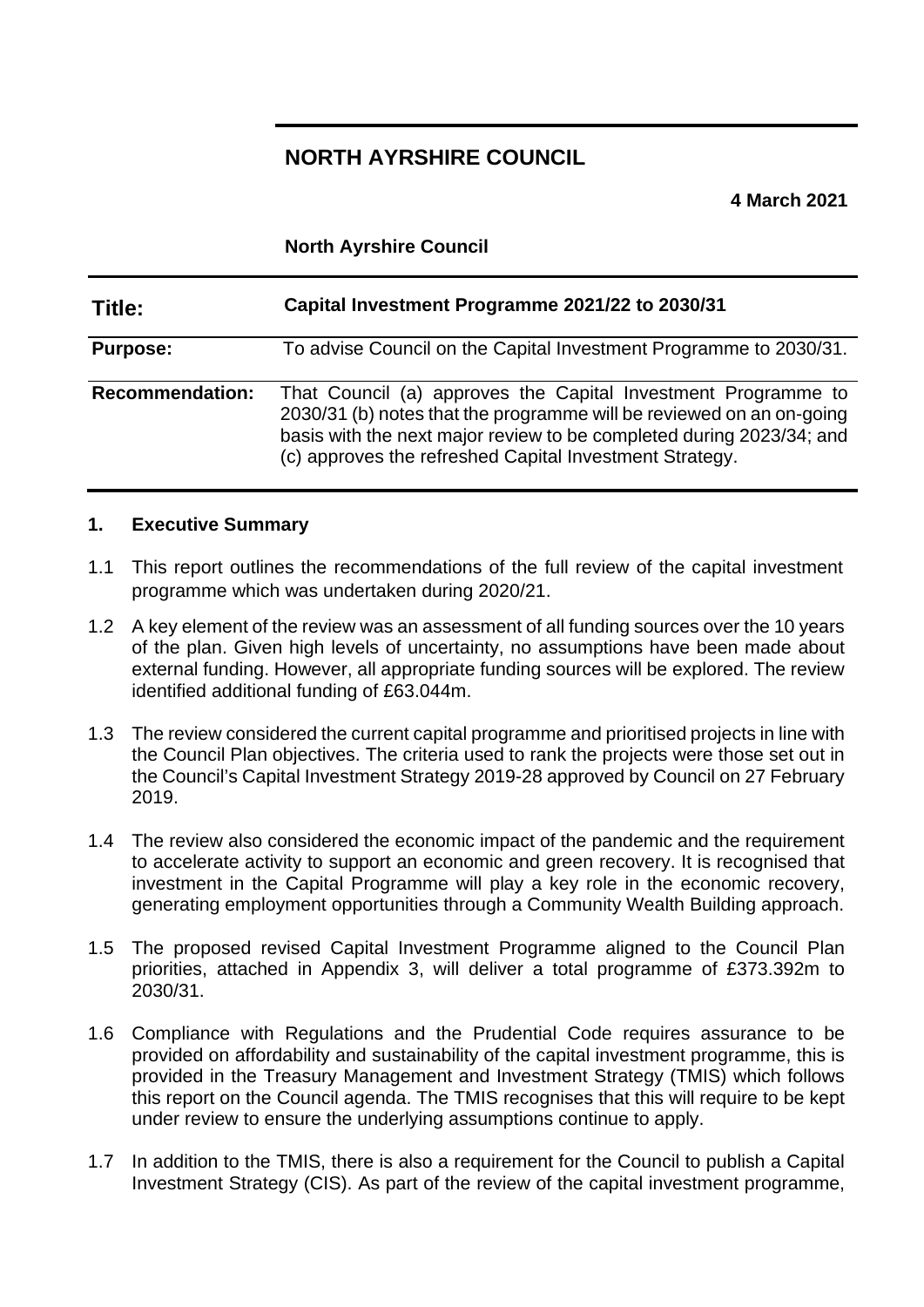a refresh of the current CIS has been undertaken during 2020/21. The refreshed Strategy is attached at Appendix 4.

1.8 The capital programme will continue to be reviewed on an on-going basis with any additional funding requests brought forward for approval as appropriate. Major reviews will be undertaken on a 3-year basis, with the next due to be completed during 2023/24.

## **2. Background**

### **Capital Investment Programme 2021/22 to 2030/31**

2.1 North Ayrshire Council approved the current Capital Investment Programme for the period to 2020/21 to 2027/28 on 5 March 2020. A comprehensive review of the Programme was undertaken during 2020/21. This report contains the outcome of that review.

## **Capital Grant Funding**

- 2.2 Local Government Finance Circular 1/2021 detailed the finance settlement for 2021/22 and confirmed the level of general capital grant as £9.827m for 2021/22, a reduction of £0.184m from that previously anticipated. Projected at this level to 2030/31, the total General Capital Grant (GCG) for the period is forecast as £98.270m. In addition, the rephasing of the General Capital Grant in relation to Flooding Projects resulted in a reduction in grant of (£11.128m) for 2021/22. However, it is anticipated that these funds will be rephased into future years in line with the revised project plans, with a total Flooding GCG of £11.612m projected over the span of the programme.
- 2.3 In addition to the General Capital Grant, the Council will receive two specific grants:
	- £1.320m to tackle Vacant and Derelict Land, with work underway to develop projects which will require Cabinet and Scottish Government approval; and
	- £0.590m, to fund cycling, walking and safer streets (CWSS).
- 2.4 The programme also includes previous year Specific Grant allocations which have been carried over into 2021/22 in line with the revised project plans, including:
	- £3.838m for the expansion of Early Learning and Childcare;
	- £1.163m from the 2020/21 Vacant and Derelict Land allocation;
	- £1.460m for the Lochshore Garnock Community Visitor Hub; and
	- £0.100m in relation to Town Centre Regeneration.

## **Capital Receipts**

- 2.5 A review of capital receipts projections has been undertaken during 2020/21. This is forecast to realise income of £8.861m over the period of the programme in relation to two components:
	- £3.656m is anticipated in respect of proposed developments at Montgomerie Park; and
	- £5.205m is anticipated in relation to the sale of other Council owned assets.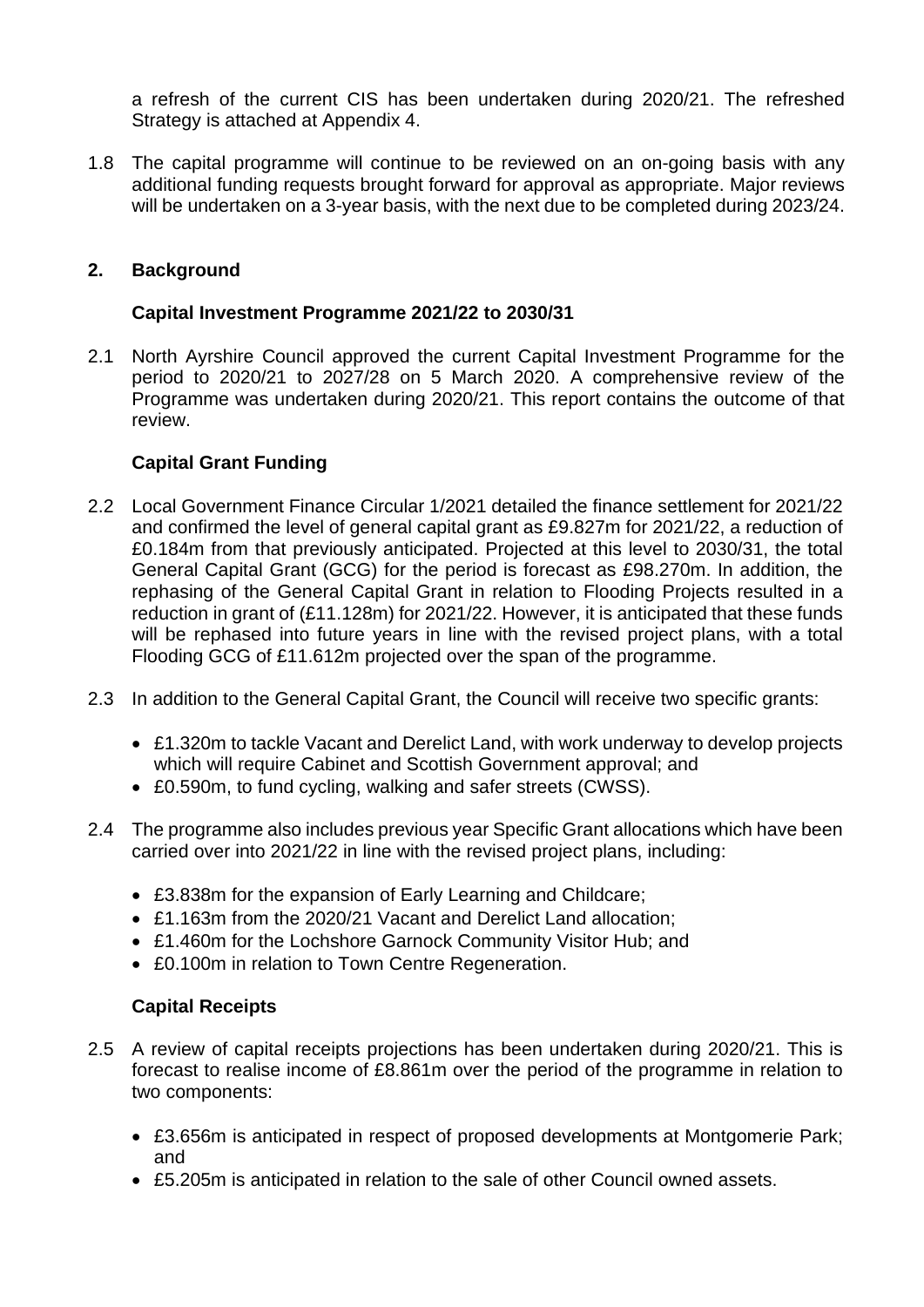## **Other External Funding**

- 2.6 The programme includes funding from the Scottish and UK Government to support the Ayrshire Growth Deal. The total anticipated funding is £59.000m. However, the profile of this programme extends beyond the draft Capital Investment Programme timeframe and only the £51.886m which is projected to be received up to 2030/31 has been included at this time. It is recognised that expenditure profiles and funding will be subject to ongoing review on a pan Ayrshire basis.
- 2.7 In relation to additional grant funding from other external bodies, given the level of uncertainty around securing these funds, only those funds which have been confirmed but not yet drawn-down have been included, with no new funding included at this time.

## **Use of Internal Funding**

2.8 In additional to the funding from external sources, the Programme includes the projected utilisation of £7.305m of internal North Ayrshire Council resources to support the Capital Investment Programme. These are primarily drawn from the Council's Capital Fund, which supports the overall phasing of the Capital Investment Programme, and the Investment Fund, which was created by the Council in March 2020 to support Community Wealth Building activity, deliver sustainable investment in infrastructure and environmental projects and support an economic and green recovery.

## **Prudential Borrowing**

2.9 The difference between the Council's Capital Investment Programme and funding from the above sources is met through prudential borrowing of £179.883m. The proposed Capital Investment Programme will be delivered within the approved loan charges revenue budget, utilising the balances held in the Prudential Investment Fund and Capital Fund to smooth the revenue implications of the borrowing costs associated with the draft Programme.

### **Development of the Capital Investment Programme to 2030/31**

- 2.10 The approach to developing the draft Capital Investment Programme to 2030/31 included:
	- A full review of the current programme to 2027/28;
	- Identification of opportunities to reprioritise uncommitted projects;
	- Review of the phasing of projects from a delivery and affordability perspective and to support an economic and green recovery;
	- Options appraisal of new requirements;
	- Consideration of lifecycle investment to protect core assets.
- 2.11 The current capital investment programme to 2027/28, as approved by Council on 5 March 2020, has been updated to reflect approved changes during 2020/21, including any re-phasing of programmes as a consequence of the Covid-19 pandemic restrictions.
- 2.12 The review has been undertaken in line with the criteria set out in the Council's Capital Investment Strategy 2019-28 approved by Council on 27 February 2019.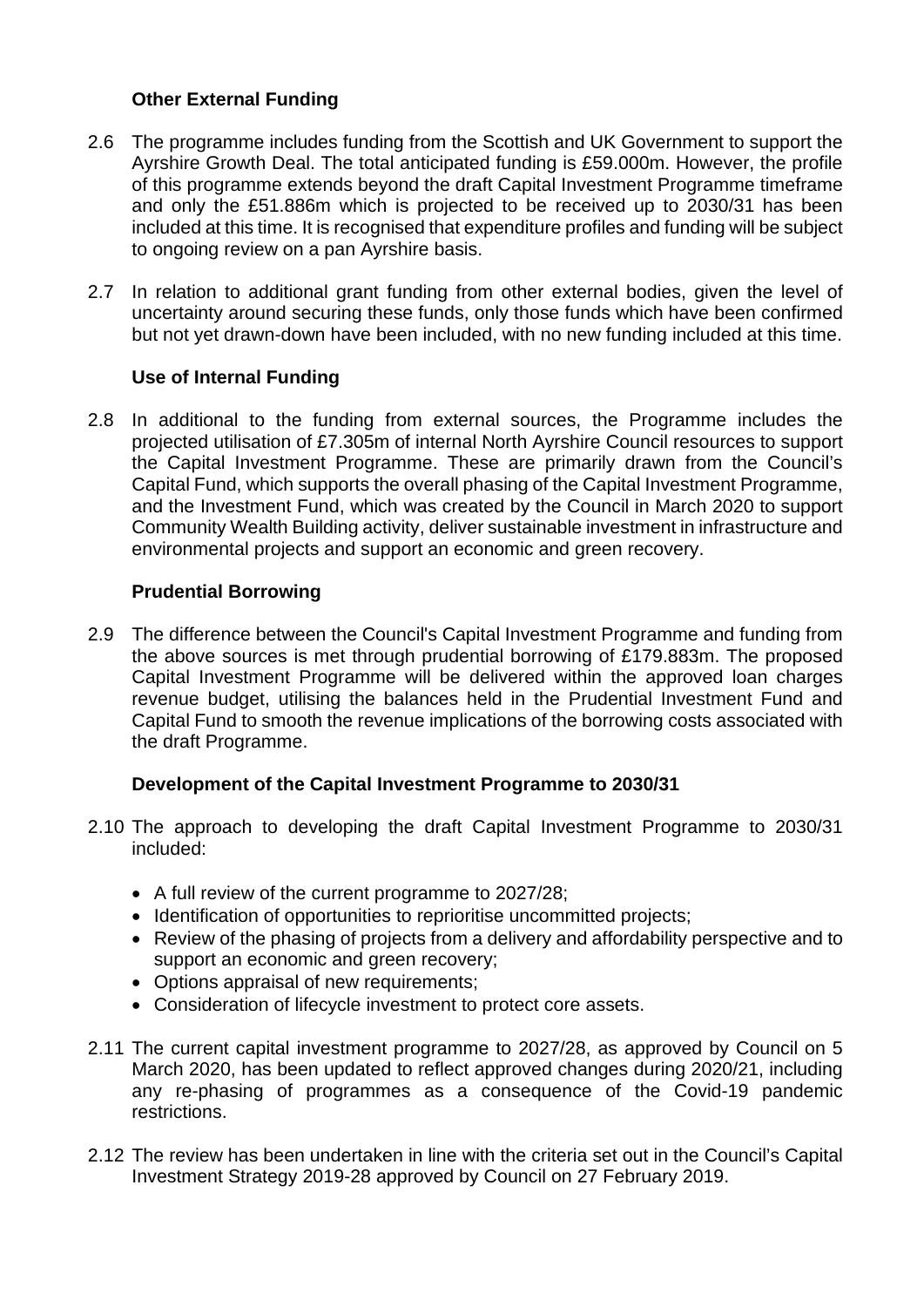2.13 The review also considered the economic impact of the pandemic and the requirement to accelerate activity where possible to support an economic and green recovery. It is recognised that investment in the Capital Programme will play a key role in the economic recovery and generate employment opportunities through a Community Wealth Building approach.

## **Re-phasing of Projects**

- 2.14 As part of the review an assessment was undertaken of the anticipated delivery of projects and the overall profile of the programme to ensure affordability within available resources. This has included the rephasing of £32.993m of planned expenditure into later years. The main changes are noted below:
	- £8.962m in relation to Lockhart Campus
	- £4.413m in relation to Moorpark Primary School;
	- £3.722m in relation to Flood Protection Schemes;
	- £3.661m for the Expansion of Early Learning and Childcare;
	- £3.650m for Ardrossan Harbour and Landside;
	- £2.376m of 2020/21 Vacant and Derelict Land projects;
	- £1.985m for the Residential and Respite Unit;
	- £1.315m for the Low Carbon Hub, linked to external Transport Scotland and ERDF funding; and
	- £1.267m in relation to Flexibility which will be applied to address cost inflation, potential contractor claims and investment to support our future working environment as part of the Council's Transformation and Renewal Programme.

Where these projects have associated external funding or specific grants, the income has also been rephased to reflect the revised project plans. It is recognised the level of capital expenditure profiled in the next 4 years is ambitious within the context of deliverability. Plans will be subject to further development and monitoring, however, It is important to accelerate activity to support an economic and green recovery.

## **Lifecycle Investment**

- 2.15 Informed by the asset management plans, £53.396m has been included in the Capital Investment Programme to ensure the Council continues to invest in its core assets and infrastructure. Many of these programmes include recurring annual investment which has been extended to include the period between the end of the current Capital Programme and 2030/31.This includes:
	- £15.600m for Roads investment to maintain a steady state road condition over the next ten years;
	- £3.000m for Street Lighting replacement reflecting the age and condition of the lighting network;
	- £2.000m for the Bridges infrastructure programme;
	- £3.800m for Property Lifecycle Investment to enable high priority cyclical and statutory investment to extend the life of the Council's core assets ensuring that they remain fit for purpose and support delivery of core front line services;
	- £3.726m for the Cemeteries Replacement and Infrastructure Investment programmes;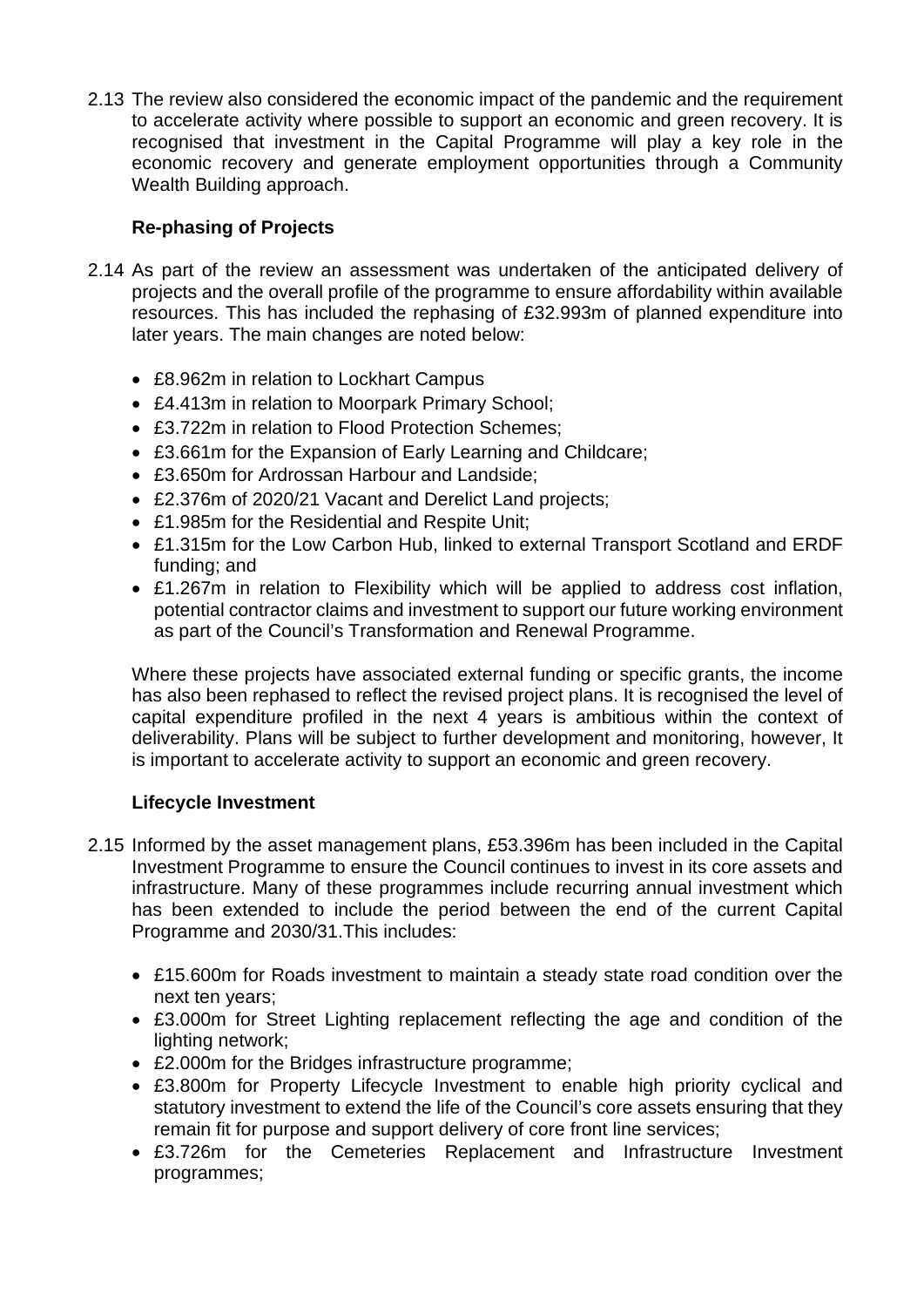- £6.000m to support the critical fleet review to meet the Council's transport requirements;
- £5.212m digital investment to support the Council's core ICT infrastructure and additional digital investment aligned to the development of staff workstyles as part of our future working environment Transformation and Renewal programme; and
- £6.252m for Schools ICT investment, learning the lessons from the pandemic to support the digital learning infrastructure (and utilising other funding sources) and ensuring the schools ICT equipment and device investment levels support the needs of young people with replacement timescales aligned to the useful economic life of the assets.

### **New Investment**

- 2.16 The proposed Capital Investment Programme includes proposals for £67.691m of new investment across a range of innovative projects which will support the delivery of the key priorities detailed in the Council Plan 2019-2024. These include:
	- Ardrossan Community Campus £38.077m. The overall investment in a new educational and community campus has been updated to reflect the gross costs of £68.826m, including the anticipated milestone based revenue contribution through the Scottish Futures Trust as part of the Learning Estate Investment Programme;
	- Solar Photovoltaic (PV) investment of £6.768m. Cabinet on 26 January 2021 approved the development of a Solar PV farm at the former Nethermains landfill site. This is supported by £4.5m investment from the Council's Investment Fund and will make a positive contribution to the Council's carbon reduction commitment through the provision of a clean, renewable energy supply;
	- Montgomerie Park Primary School;- £5.821m. Additional investment to include early learning and childcare provision within the proposed new school following the successful submission for inclusion in the Scottish Future Trust's Learning Estate Investment Programme;
	- Cycling, Walking and Safer Streets projects £5.077m. Linked to the anticipated Specific Grant funding;
	- Home Ownership Made Easy (HOME) programme £4.446m. This represents the approved gross investment required to support the construction of 33 units to be developed under the innovative affordable homes initiative. The additional borrowing costs are offset by anticipated income included within the Medium Term Financial Plan 2021/22 to 2023/24;
	- Lochshore Regeneration Project £3.736m. The projected costs of delivering the Garnock Visitor & Community Hub are supported by external funding awarded from a range of national and local bodies;
	- £2.920m to carry out essential repairs to stabilise the Largs promenade seawall;
	- Community Alarms £0.996m to support the digitalisation of all Community Alarms by 2025.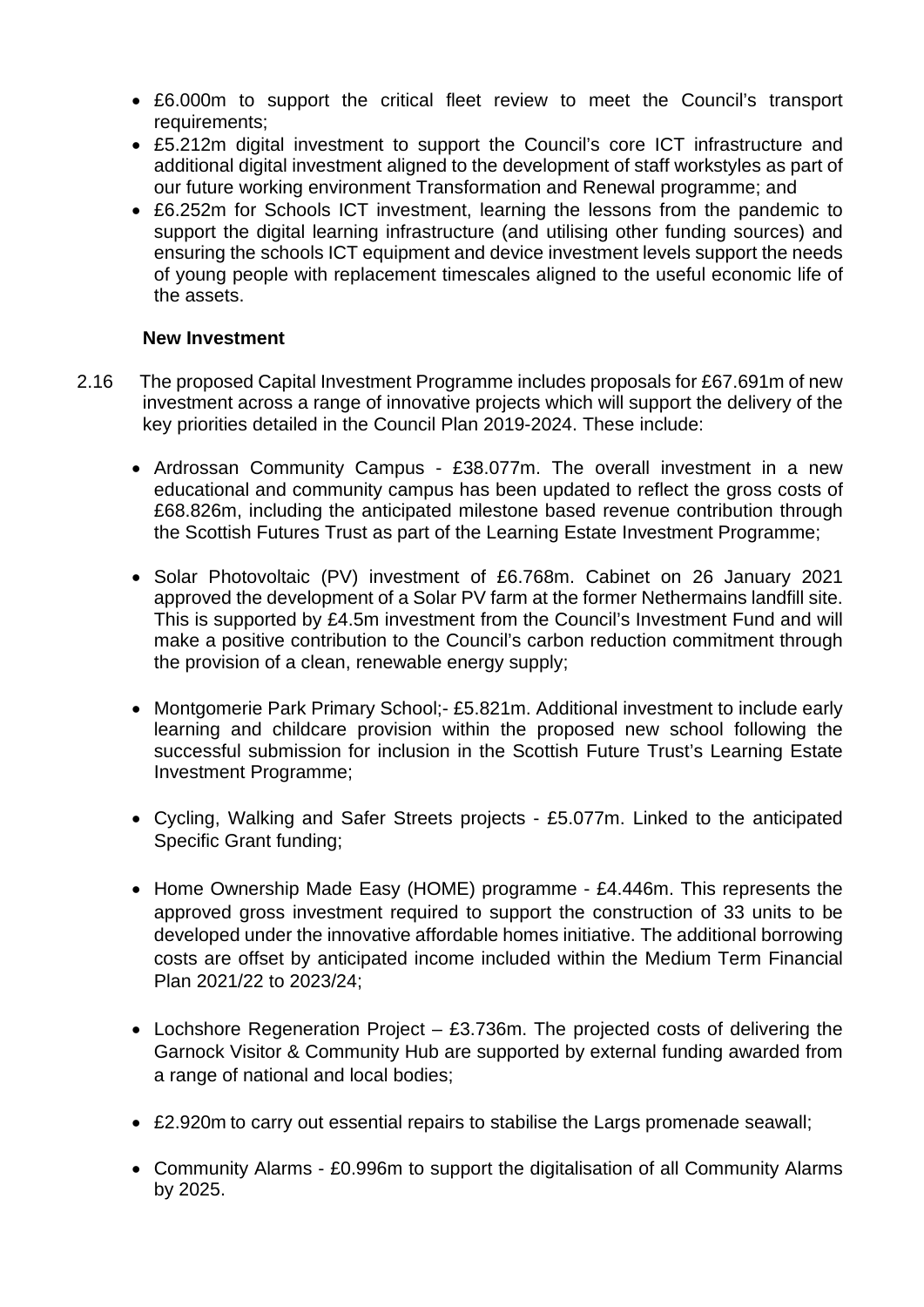• Included in the General Services Revenue Estimates report for 2021/22 to 2023/24 is an investment proposal of £0.589m recurring revenue financing costs that will support up to £7.000m capital expenditure over the life of the programme. The investment will be targeted at core infrastructure including roads and active travel, property and additional vehicle renewal investment to support low carbon, electric / hybrid alternatives.

### **Other Adjustments and Considerations**

- 2.17 £15.463m has been included in relation to the next phase of the Ayrshire Growth Deal (AGD) covering the period from 2028/29 to 2030/31. The AGD will deliver a Community Wealth Building approach to transformational inclusive growth across Ayrshire over a 15-year period and is supported by investment from the UK and Scottish Governments.
- 2.18 The programme includes significant investment in the learning estate over the next 10 year period. Although not included in the programme at this time, further investment in the secondary school estate will be considered as part of a wider strategic review and within the context of any available Scottish Future's Trust funding, borrowing implications and affordability.
- 2.19 The current approved Capital Investment Programme to 2027/28 is attached at Appendix 1. A full review of the programme has been undertaken as outlined above and the proposed changes are detailed in Appendix 2. The revised Capital Investment Programme covering the period from 2021/22 to 20230/31 is included in Appendix 3. This will deliver a total programme of investment of £373.392m over the 10 year period.

### **Revenue Implications**

2.20 The revenue implications of both the individual projects included within the draft Programme and the additional borrowing costs associated with the overall draft Programme have been incorporated within the Medium Term Financial Plan 2021/22 to 2023/24. Any further revenue implications associated with those projects which are still to be finalised will be reported once the detailed business cases have been finalised.

## **Treasury Management and Investment Strategy (TMIS)**

2.21 Compliance with Regulation and the Prudential Code requires assurance to be provided on affordability and sustainability of the Capital Investment Programme. This is provided in the Treasury Management and Investment Strategy (TMIS) which follows this report on the Council agenda. The TMIS recognises that this will require to be kept under review to ensure the underlying assumptions continue to apply.

### **Capital Investment Strategy**

2.22 In addition to the TMIS there is also a requirement for the Council to publish a Capital Investment Strategy (CIS) which provides the overarching framework under which the draft Capital Investment Programme has been developed. The current CIS was approved by Council on 27 February 2019. During 2020/21 this has been subject to a full review and the refreshed CIS is included at Appendix 4.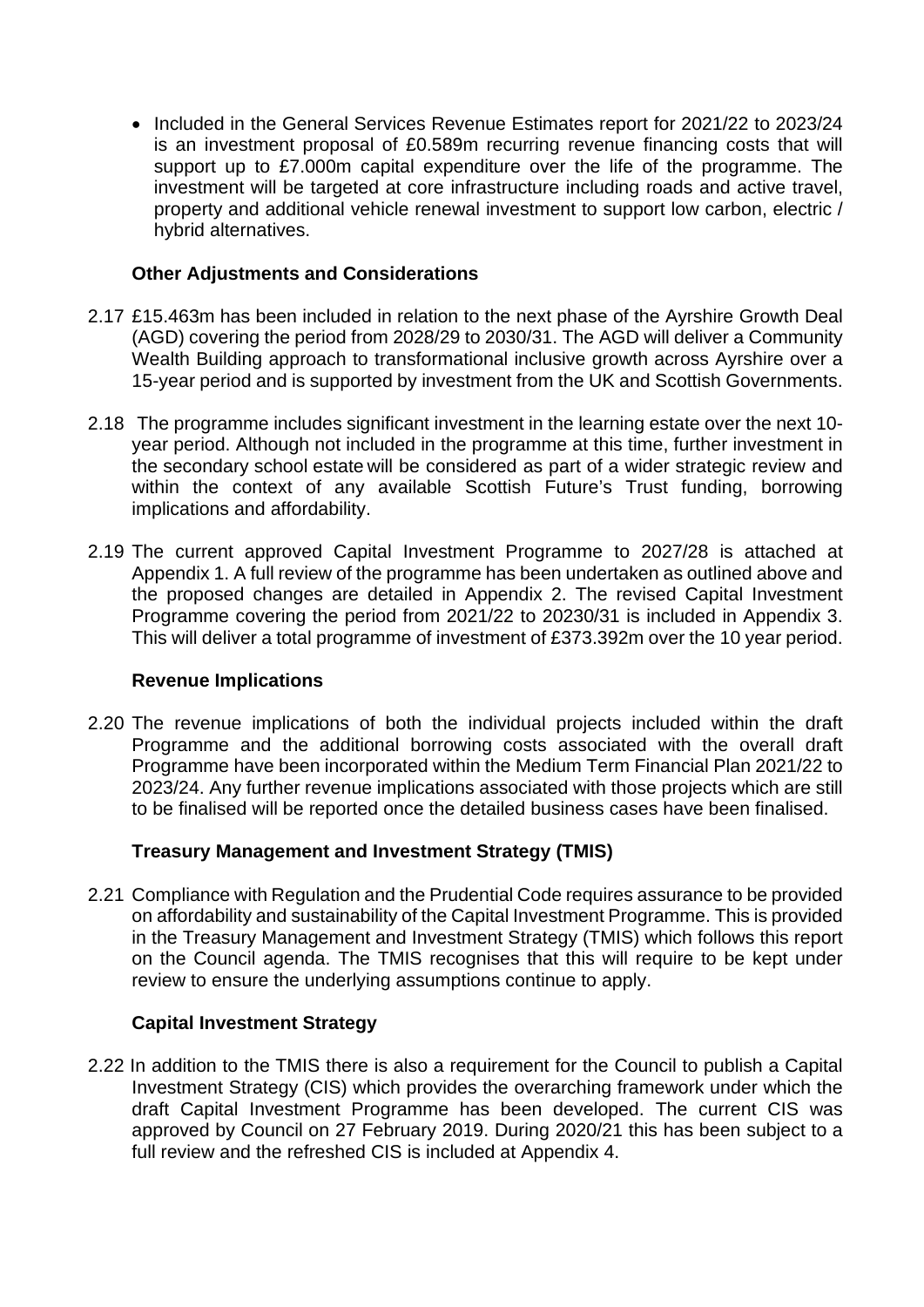## **Conclusion**

- 2.23 The draft Capital Investment Programme 2021/22 to 2030/31, including proposed funding, is attached at Appendix 3. This confirms total investment of £373.392m over the period. The proposed investment aligns with the Council's key priorities, as set out in the Council Plan 2019-2024, core asset management plans and the refreshed Capital Investment Strategy, included at Appendix 4. Within the context of the pandemic, it is vital for this investment to support an economic and green recovery and create employment opportunities through a Community Wealth Building approach.
- 2.24 The programme is affordable based on the estimated funding streams set out in the 2021/22 to 2023/24 Medium Term Financial Plan and the Long Term Financial Outlook 2021/22 to 2030/31 considered at Council on 16 December 2020. The long term affordability of the Programme is highlighted in the Treasury Management and Investment Strategy reported elsewhere on the Agenda.

## **3. Proposals**

3.1 That Council (a) approves the draft Capital Investment Programme to 2030/31 (b) notes that the programme will be reviewed on an on-going basis with the next major review to be completed during 2023/34; and (c) approves the refreshed Capital Investment Strategy.

### **4. Implications/Socio-economic Duty Financial**

4.1 The revised capital programme is based on a number of assumptions around the availability of finance including capital grant and capital receipts. Given the forward projection for 10 years it is essential that these and the cost of projects is kept under review.

There are a number of assumptions underpinning the current revenue projection including; the level of loans fund support, the level of future interest rates, delivery of the programme within the timelines outlined in the programme and application of the Capital Fund and the Prudential Investment Fund to smooth the revenue implications across the life of the plan.

### **Human Resources**

4.2 Through investment in the Capital Investment Programme it is anticipated there will be additional staffing requirements. This will be considered on a programme and project basis.

### **Legal**

4.3 None.

### **Equality/Socio-economic**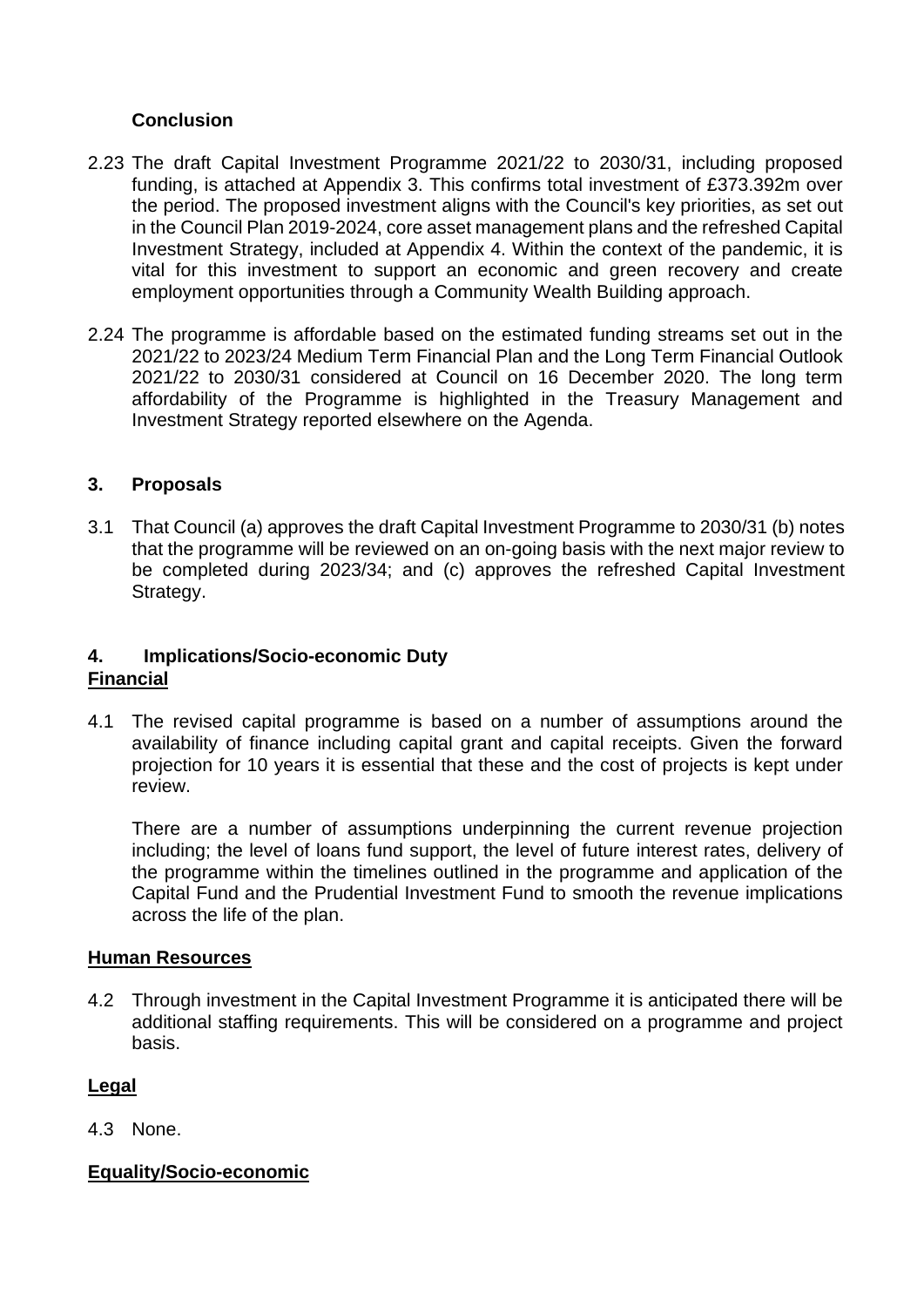4.4 Where the Council is making decisions in relation to its spending priorities, it is obliged to comply with the public sector equality duty set out in the Equalities Act 2010. To meet this requirement, the Council assesses the impact of applying a decision against key groups to ensure that certain groups are not disadvantaged by those decisions. A number of the projects within the revised capital programme, will make a positive contribution to the Council's commitment to equalities.

### **Environmental and Sustainability**

4.5 All projects within the revised plan will be delivered to minimise the impact on the environment and maximise sustainability. Further, specific projects within the plan will have a positive environmental impact.

## **Key Priorities**

4.6 The Capital Investment Programme 2021/22 to2030/31 supports the delivery of the outcomes as outlined in the Council Plan 2019-2024.

## **Community Wealth Building**

4.7 The Council will aim to maximise opportunities within the context of the 5 pillars of Community Wealth Building from its investment programme. In particular, Ayrshire Growth Deal and growth and investment projects will make a positive contribution to economic regeneration across the region.

### **5. Consultation**

5.1 A full consultation has taken place with all Executive Directors to identify capital investment requirements that has the maximum impact on the communities of North Ayrshire. Key elements / changes of the draft programme has been shared with all Elected Members as the programme has been developed. Formal public consultation for investment proposals is also included in programme plans.

> Mark Boyd Head of Service (Finance)

For further information please contact **Mark Boyd, Head of Service (Finance),** on **01294 324560**.

## **Background Papers**

None

- Appendix 1 Revised Capital Programme 2021/22 2027/28
- Appendix 2 Proposed Changes to Capital Programme 2021/22 2030/31
- Appendix 3 Revised Capital Programme 2021/22 2030/31
- Appendix 4 Capital Investment Strategy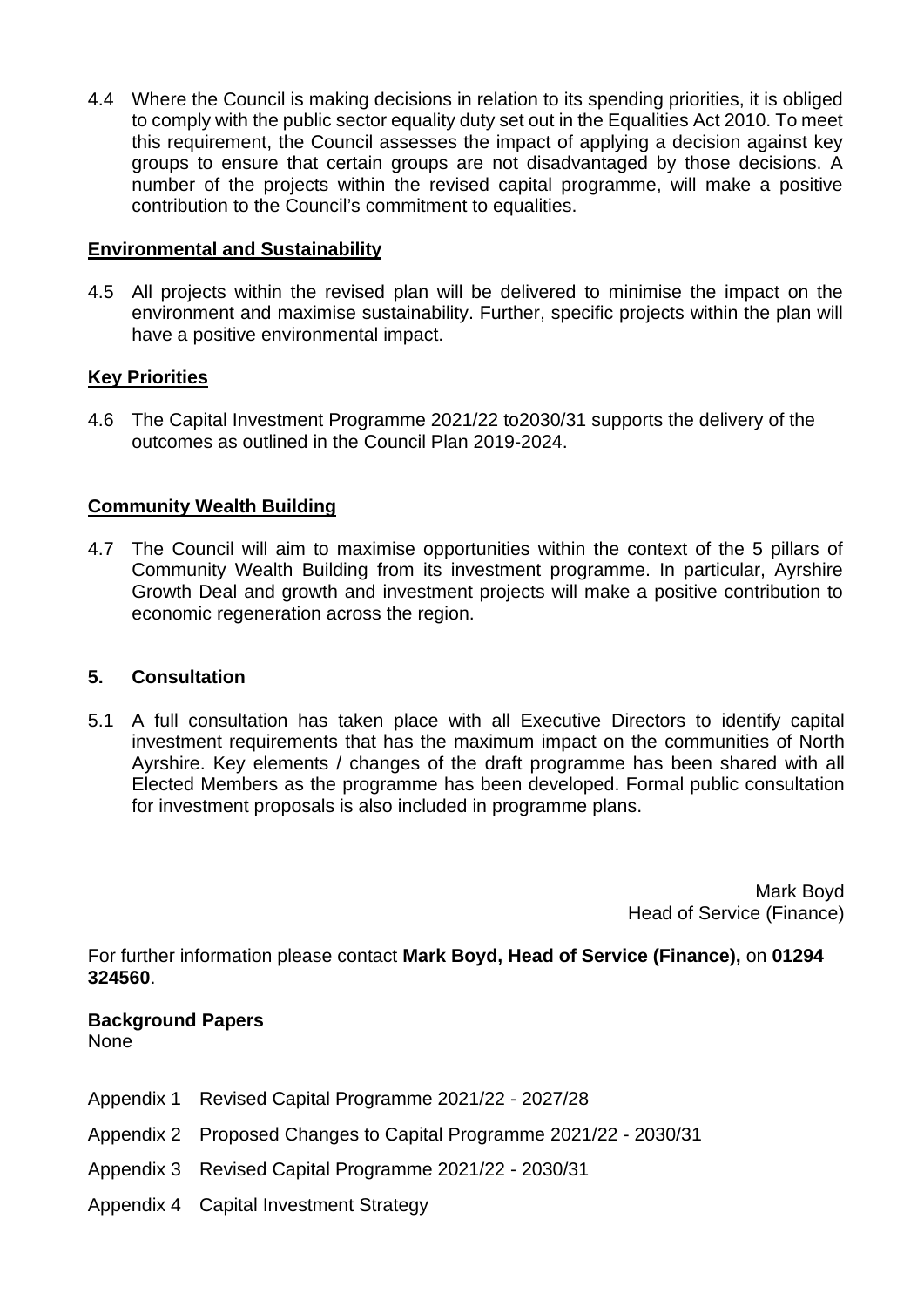|                                                                    |                                                    | <b>North Ayrshire Council</b> |            |                       |            |            |            |                        |
|--------------------------------------------------------------------|----------------------------------------------------|-------------------------------|------------|-----------------------|------------|------------|------------|------------------------|
|                                                                    | Revised Capital Programme 2021/22 - 2027/28 (BASE) |                               |            |                       |            |            |            |                        |
| <b>Project Description</b>                                         | 21/22<br>£                                         | 22/23<br>£                    | 23/24<br>£ | 24/25<br>$\mathbf{f}$ | 25/26<br>£ | 26/27<br>£ | 27/28<br>£ | <b>Total</b><br>£      |
| <b>EXPENDITURE</b>                                                 |                                                    |                               |            |                       |            |            |            |                        |
| <b>Communities</b>                                                 |                                                    |                               |            |                       |            |            |            |                        |
| <b>Marress House</b>                                               | 1,024,837                                          |                               |            |                       |            |            |            | 1,024,837              |
| Lamlash Early Years<br><b>Moorpark Primary</b>                     | 300,000<br>5,944,886                               |                               |            |                       |            |            |            | 300,000<br>5,944,886   |
|                                                                    |                                                    |                               |            |                       |            |            |            |                        |
| Montgomerie Park School<br><b>Schools ICT Investment</b>           | 6,185,000<br>350,000                               | 2,463,950<br>350,000          | 350,000    | 350,000               | 350,000    |            |            | 8,648,950<br>1,750,000 |
|                                                                    | 286,199                                            |                               |            |                       |            |            |            | 286,199                |
| Kilwinning Estate Learning Envt<br>Ardrossan New Build             | 9,159,010                                          | 10,000,000                    | 11,000,000 | 590,000               |            |            |            | 30,749,010             |
| <b>Lockhart Campus</b>                                             | 1,287,514                                          |                               |            |                       |            |            |            | 1,287,514              |
| <b>Sub Total</b>                                                   | 24,537,446                                         | 12,813,950                    | 11,350,000 | 940,000               | 350,000    |            |            | 49,991,396             |
|                                                                    |                                                    |                               |            |                       |            |            |            |                        |
| <b>Chief Executive</b><br>PC replacement/virtual desktop           | 86,000                                             | 60,000                        | 60,000     | 100,000               | 100,000    |            |            | 406,000                |
| Data rationalisation & storage                                     |                                                    |                               |            |                       | 50,000     |            |            | 50,000                 |
| <b>Business continuity</b>                                         |                                                    |                               |            |                       | 50,000     |            |            | 50,000                 |
| Infrastructure enhancements                                        |                                                    |                               |            |                       | 50,000     |            |            | 50,000                 |
| Technology Infrastructure                                          | 148,000                                            | 124,000                       | 100,000    | 150,000               |            |            |            | 522,000                |
| <b>WAN</b>                                                         | 66,420                                             |                               |            |                       |            |            |            | 66,420                 |
| LAN/WiFi                                                           | 195,500                                            |                               |            |                       |            |            |            | 195,500                |
| Telephony                                                          | 42,467                                             |                               |            |                       |            |            |            | 42,467                 |
|                                                                    |                                                    |                               |            |                       |            |            |            |                        |
| <b>Growth &amp; Investment</b>                                     |                                                    |                               |            |                       |            |            |            |                        |
| <b>Ayrshire Growth Deal</b>                                        |                                                    |                               |            |                       |            |            |            |                        |
| AGD - Irvine Harbourside Ardeer (The Great Harbour)                | 1,000,000                                          | 3,000,000                     | 3,250,000  | 3,500,000             | 1,500,000  | 1,000,000  | 500,000    | 13,750,000             |
| AGD - i3 Flexible Business Space                                   | 1,000,000                                          | 1,500,000                     | 2,000,000  | 2,000,000             | 2,000,000  | 1,500,000  | 1,500,000  | 11,500,000             |
| <b>AGD - Marine Tourism</b>                                        | 500,000                                            | 2,750,000                     | 1,500,000  | 500,000               |            |            | 1,000,000  | 6,250,000              |
| AGD - i3 Digilab Phase 1                                           | 100,000                                            | 500,000                       | 2,500,000  |                       | 900,000    |            |            | 4,000,000              |
| AGD - Ardrossan (IMSE)                                             |                                                    |                               |            | 2,000,000             |            |            |            | 2,000,000              |
| AGD - Hunterston - Centre for Low Carbon Energy & Circular Economy | 1,000,000                                          |                               |            |                       | 1,400,000  | 4,000,000  | 5,000,000  | 11,400,000             |
| <b>Sub Total</b>                                                   | 4,138,387                                          | 7,934,000                     | 9,410,000  | 8,250,000             | 6,050,000  | 6,500,000  | 8,000,000  | 50,282,387             |
| <b>Health &amp; Social Care Partnership</b>                        |                                                    |                               |            |                       |            |            |            |                        |
| Care First Replacement                                             | 250,000                                            |                               |            |                       |            |            |            | 250,000                |
| Residential & Respite Unit for Children                            | 103,163                                            |                               |            |                       |            |            |            | 103,163                |
| <b>Sub Total</b>                                                   | 353,163                                            |                               |            |                       |            |            |            | 353,163                |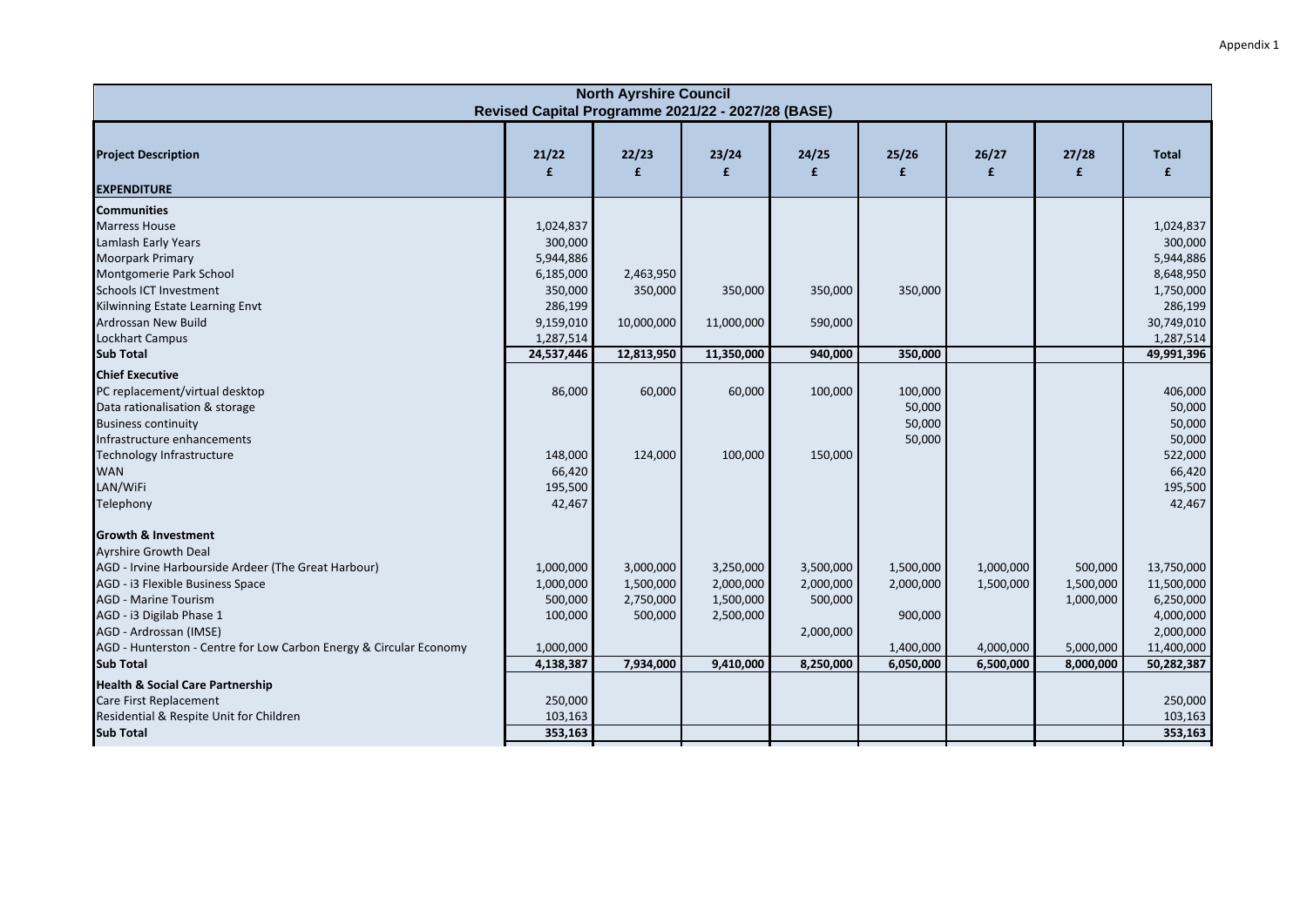|                                                                                                             |                                                    | <b>North Ayrshire Council</b>     |                                 |                                |                                 |                        |                        |                                       |
|-------------------------------------------------------------------------------------------------------------|----------------------------------------------------|-----------------------------------|---------------------------------|--------------------------------|---------------------------------|------------------------|------------------------|---------------------------------------|
|                                                                                                             | Revised Capital Programme 2021/22 - 2027/28 (BASE) |                                   |                                 |                                |                                 |                        |                        |                                       |
| <b>Project Description</b>                                                                                  | 21/22<br>£                                         | 22/23<br>£                        | 23/24<br>£                      | 24/25<br>$\mathbf{f}$          | 25/26<br>£                      | 26/27<br>£             | 27/28<br>£             | <b>Total</b><br>$\mathbf{f}$          |
| Place                                                                                                       |                                                    |                                   |                                 |                                |                                 |                        |                        |                                       |
| Roads Improvement / Reconstruction<br>Lighting<br><b>Upper Garnock FPS</b>                                  | 3,800,000<br>1,250,000<br>7,681,891                | 3,800,000<br>1,250,000<br>350,000 | 3,800,000<br>1,000,000          | 2,800,000<br>1,000,000         | 2,800,000<br>1,000,000          | 2,700,000<br>1,000,000 | 2,700,000<br>1,000,000 | 22,400,000<br>7,500,000<br>8,031,891  |
| <b>Millport Coastal FPS</b><br><b>Millport Pier</b><br><b>Millburn FPS</b>                                  | 13,310,109<br>49,920<br>942,283                    | 12,635,000<br>300,000<br>24,000   | 665,000                         |                                |                                 |                        |                        | 26,610,109<br>349,920<br>966,283      |
| Bridges infrastructure programme<br>Largs Promenade Seawall                                                 | 560,000<br>26,618                                  | 560,000                           | 560,000                         | 560,000                        | 560,000                         | 560,000                | 560,000                | 3,920,000<br>26,618                   |
| Property lifecycle investment<br>Improvement grants<br>Cemetery extns, walls & infra                        | 1,250,000<br>500,000                               | 1,250,000<br>500,000<br>785,000   | 1,250,000<br>500,000<br>112,000 | 1,250,000<br>500,000<br>35,000 | 1,250,000<br>500,000<br>200,000 | 1,500,000<br>500,000   | 1,500,000<br>500,000   | 9,250,000<br>3,500,000<br>1,132,000   |
| Vehicles<br>Shewalton landfill                                                                              | 1,500,000                                          | 1,500,000                         | 1,500,000                       | 2,000,000                      | 2,000,000                       | 2,000,000              | 2,000,000<br>150,000   | 12,500,000<br>150,000                 |
| Montgomerie Park Masterplan<br>Lochshore, Kilbirnie<br>Cycling / Walker / Safer Streets                     | 55,000<br>185,000                                  | 600,000<br>185,000                | 500,000<br>185,000              | 625,000<br>185,000             | 625,000<br>185,000              | 625,000<br>185,000     | 625,000<br>185,000     | 3,600,000<br>55,000<br>1,295,000      |
| <b>Access Paths Network Programme</b>                                                                       | 50,000                                             | 50,000                            |                                 |                                |                                 |                        |                        | 100,000                               |
| <b>Sub Total</b>                                                                                            | 31,160,821                                         | 23,789,000                        | 10,072,000                      | 8,955,000                      | 9,120,000                       | 9,070,000              | 9,220,000              | 101,386,821                           |
| <b>Other</b><br>Flexibility / Infrastructure Fund                                                           |                                                    |                                   |                                 |                                |                                 | 1,576,000              | 159,000                | 1,735,000                             |
| <b>Sub Total</b>                                                                                            |                                                    |                                   |                                 |                                |                                 | 1,576,000              | 159,000                | 1,735,000                             |
| <b>TOTAL EXPENDITURE</b>                                                                                    | 60,189,817                                         | 44,536,950                        | 30,832,000                      | 18,145,000                     | 15,520,000                      | 17,146,000             | 17,379,000             | 203,748,767                           |
|                                                                                                             |                                                    |                                   |                                 |                                |                                 |                        |                        |                                       |
|                                                                                                             | 21/22<br>£                                         | 22/23<br>$\mathbf{f}$             | 23/24<br>$\mathbf{f}$           | 24/25<br>$\mathbf{f}$          | 25/26<br>£                      | 26/27<br>£             | 27/28<br>£             | <b>Total</b><br>$\mathbf{f}$          |
| <b>INCOME</b>                                                                                               |                                                    |                                   |                                 |                                |                                 |                        |                        |                                       |
| <b>Prudential Borrowing</b><br><b>Specific Grants - AGD</b><br>Specific Grants - Early Learning & Childcare | 30,567,429<br>2,905,000<br>1,324,837               | 26,426,274<br>6,630,000           | 12,917,227<br>5,865,000         | 3,249,000<br>4,700,000         | 224,000<br>5,100,000            | 6,950,000              | 7,183,000              | 73,383,930<br>39,333,000<br>1,324,837 |
| Specific Grants - Cycling, Walking & Safer Streets<br><b>Specific Grants - Flooding</b>                     | 185,000<br>10,400,000                              | 185,000                           | 185,000                         | 185,000                        | 185,000                         | 185,000                | 185,000                | 1,295,000<br>10,400,000               |
| <b>General Capital Grant</b><br>Capital Fund<br>Sale of land & buildings                                    | 10,011,000<br>159,000                              | 10,011,000                        | 10,011,000                      | 10,011,000                     | 10,011,000                      | 10,011,000             | 10,011,000             | 70,077,000<br>159,000                 |
| Sale of vehicles<br>Montgomerie Park Receipts                                                               | 3,617,700<br>40,000<br>979,851                     | 40,000<br>1,244,676               | 1,853,773                       |                                |                                 |                        |                        | 3,617,700<br>80,000<br>4,078,300      |
| <b>TOTAL INCOME</b>                                                                                         | 60,189,817                                         | 44,536,950                        | 30,832,000                      | 18,145,000                     | 15,520,000                      | 17,146,000             | 17,379,000             | 203,748,767                           |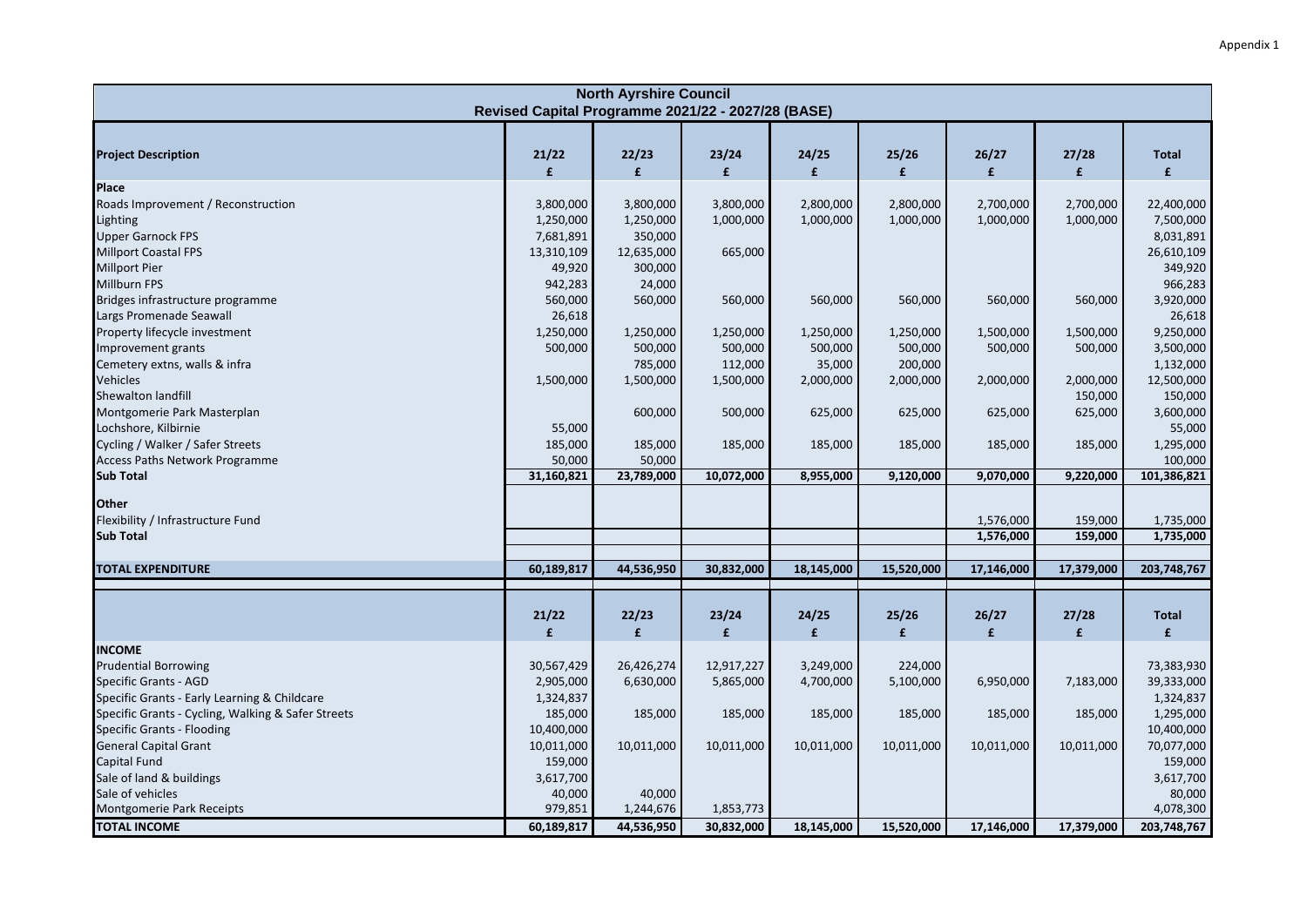|                                                                                                                                                                                                                                                                                                                                                                                                                                                                                                                                                                                                                                                                                                                                                                                                                                                                                  |                                                                                                                                                                                                                                                                                                               |                                                              | Proposed Changes to Capital Programme 2021/22 - 2030/31 | <b>North Ayrshire Council</b>       |                                                          |                    |                                            |                    |                    |                                                                                                                                                  |                                                                                                                                                                                                                                                                                                                 |
|----------------------------------------------------------------------------------------------------------------------------------------------------------------------------------------------------------------------------------------------------------------------------------------------------------------------------------------------------------------------------------------------------------------------------------------------------------------------------------------------------------------------------------------------------------------------------------------------------------------------------------------------------------------------------------------------------------------------------------------------------------------------------------------------------------------------------------------------------------------------------------|---------------------------------------------------------------------------------------------------------------------------------------------------------------------------------------------------------------------------------------------------------------------------------------------------------------|--------------------------------------------------------------|---------------------------------------------------------|-------------------------------------|----------------------------------------------------------|--------------------|--------------------------------------------|--------------------|--------------------|--------------------------------------------------------------------------------------------------------------------------------------------------|-----------------------------------------------------------------------------------------------------------------------------------------------------------------------------------------------------------------------------------------------------------------------------------------------------------------|
| <b>Project Description</b><br><b>EXPENDITURE</b>                                                                                                                                                                                                                                                                                                                                                                                                                                                                                                                                                                                                                                                                                                                                                                                                                                 | £                                                                                                                                                                                                                                                                                                             | £                                                            | £                                                       | £                                   | £                                                        | £                  | $\mathbf{f}$                               | £                  | £                  | Changes 21/22 Changes 22/23 Changes 23/24 Changes 24/25 Changes 25/26 Changes 26/27 Changes 27/28 Changes 28/29 Changes 29/30 Changes 30/31<br>£ | <b>Total</b><br>£                                                                                                                                                                                                                                                                                               |
| <b>Communities</b><br>Early Learning & Childcare Future Projects<br><b>Elderbank Early Years</b><br><b>St Bridgets Early Years</b><br><b>St Peters Early Years</b><br>West Kilbride Early Years<br><b>Gateside Early Years</b><br><b>Marress House</b><br>Mayfield PS Early Years<br><b>Beith PS Early Years</b><br>Skelmorlie PS Early Years<br>St John Ogilvie Early Years<br><b>Fairlie Early Years</b><br><b>Pirnmill Early Years</b><br><b>Shiskine Early Years</b><br><b>Corrie Early Years</b><br><b>Kilmory Early Years</b><br><b>Lawthorn Early Years</b><br>Annick Primary Extension - Early Years Provision<br><b>Moorpark Primary</b><br>Montgomerie Park School<br><b>Schools ICT Investment</b><br>Kilwinning Estate Learning Envt<br>Ayrshire College Development<br>Ardrossan New Build<br>Lockhart Campus<br>Castles & Historic Monuments<br><b>Abbey Tower</b> | 307,068<br>34,488<br>437,587<br>16,113<br>5,215<br>8,437<br>1,709,380<br>128,714<br>125,398<br>294,912<br>3,500<br>65,203<br>51,755<br>53,420<br>25,700<br>24,800<br>4,037<br>365,393<br>126,950<br>(5,506,972)<br>884,000<br>265,865<br>200,000<br>(3,975,050)<br>8,961,647<br>59,149<br>78,437<br>4,755,146 | 4,286,175<br>5,847,113<br>402,000<br>2,745,000<br>13,280,288 | 5,480,909<br>402,000<br>20,278,934<br>26,161,843        | 402,000<br>17,957,775<br>18,359,775 | 402,000<br>1,070,000<br>1,472,000                        | 752,000<br>752,000 | 752,000                                    | 752,000<br>752,000 | 752,000<br>752,000 | 752,000<br>752,000                                                                                                                               | 307,068<br>34,488<br>437,587<br>16,113<br>5,215<br>8,437<br>1,709,380<br>128,714<br>125,398<br>294,912<br>3,500<br>65,203<br>51,755<br>53,420<br>25,700<br>24,800<br>4,037<br>365,393<br>4,413,125<br>5,821,050<br>6,252,000<br>265,865<br>200,000<br>38,076,659<br>8,961,647<br>59,149<br>78,437<br>67,789,052 |
| <b>Sub Total</b>                                                                                                                                                                                                                                                                                                                                                                                                                                                                                                                                                                                                                                                                                                                                                                                                                                                                 |                                                                                                                                                                                                                                                                                                               |                                                              |                                                         |                                     |                                                          |                    | 752,000                                    |                    |                    |                                                                                                                                                  |                                                                                                                                                                                                                                                                                                                 |
| <b>Chief Executive</b><br>PC replacement/virtual desktop<br>Data rationalisation & storage<br><b>Business continuity</b><br>Infrastructure enhancements<br>Technology Infrastructure<br><b>ICT Investment Fund</b><br><b>WAN</b><br>LAN/WiFi<br>Telephony                                                                                                                                                                                                                                                                                                                                                                                                                                                                                                                                                                                                                        | (86,000)<br>(148,000)<br>499,000<br>59,990<br>719,002<br>227,226                                                                                                                                                                                                                                              | (60,000)<br>(124,000)<br>481,000                             | (60,000)<br>(100,000)<br>255,000                        | (100,000)<br>(150,000)<br>288,400   | (100,000)<br>(50,000)<br>(50,000)<br>(50,000)<br>282,600 | 702,600            | 297,600<br>500,000<br>1,500,000<br>650,000 | 282,600            | 282,600            | 297,600                                                                                                                                          | (406,000)<br>(50,000)<br>(50,000)<br>(50,000)<br>(522,000)<br>3,669,000<br>559,990<br>2,219,002<br>877,226                                                                                                                                                                                                      |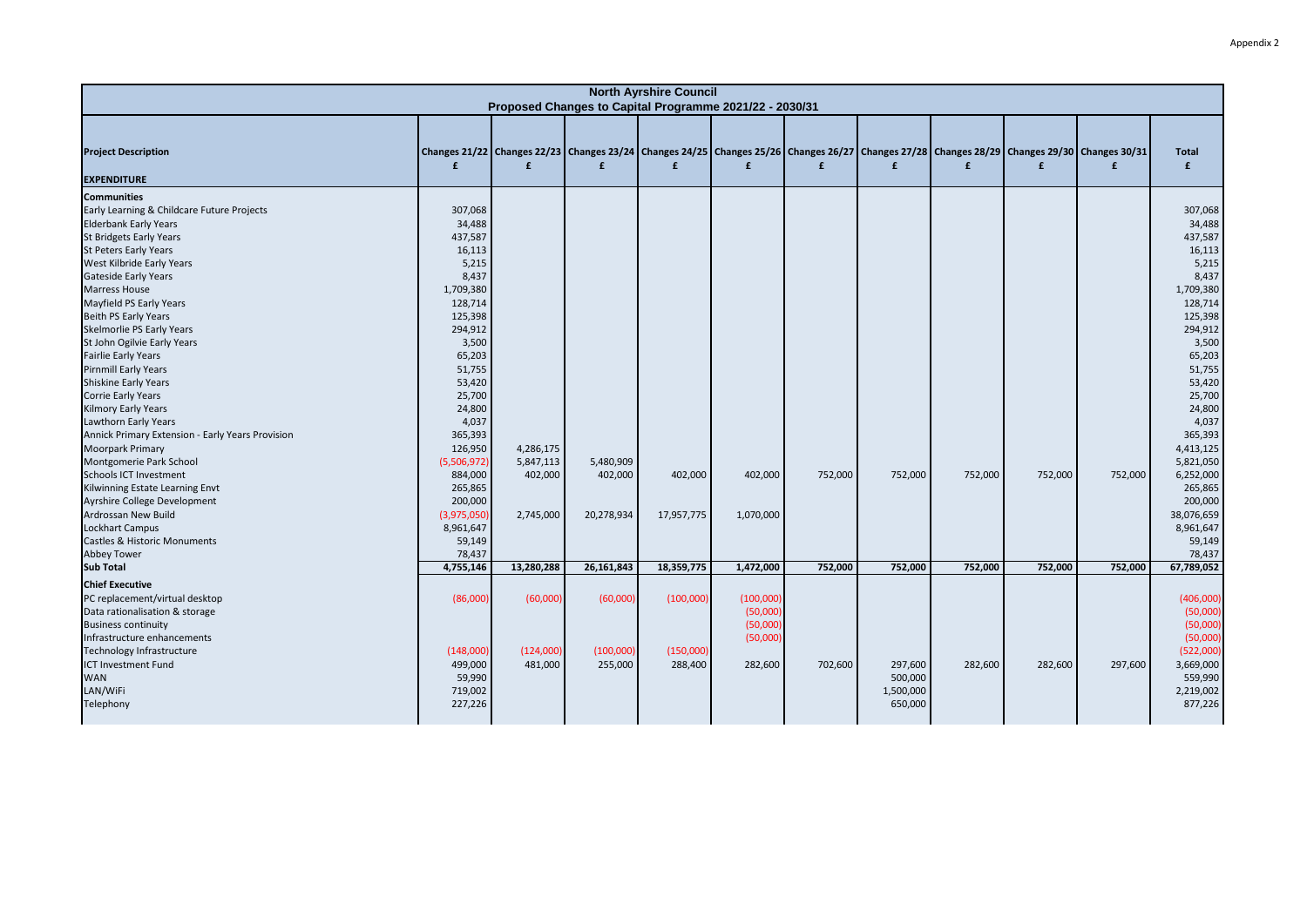|                                                                    |                    |             | Proposed Changes to Capital Programme 2021/22 - 2030/31 | <b>North Ayrshire Council</b> |                      |           |           |           |           |                                                                                                                                                             |                              |
|--------------------------------------------------------------------|--------------------|-------------|---------------------------------------------------------|-------------------------------|----------------------|-----------|-----------|-----------|-----------|-------------------------------------------------------------------------------------------------------------------------------------------------------------|------------------------------|
|                                                                    |                    |             |                                                         |                               |                      |           |           |           |           |                                                                                                                                                             |                              |
| <b>Project Description</b>                                         | $\mathbf{f}$       | £           | £                                                       | £                             | £                    | £         | £         | £         | £         | Changes 21/22 Changes 22/23 Changes 23/24 Changes 24/25 Changes 25/26 Changes 26/27 Changes 27/28 Changes 28/29 Changes 29/30 Changes 30/31<br>$\mathbf{f}$ | <b>Total</b><br>$\mathbf{f}$ |
| <b>Growth &amp; Investment</b>                                     |                    |             |                                                         |                               |                      |           |           |           |           |                                                                                                                                                             |                              |
| AGD - i3 Flexible Business Space                                   |                    |             |                                                         |                               |                      |           |           | 1,500,000 | 1,500,000 |                                                                                                                                                             | 3,000,000                    |
| <b>AGD - Marine Tourism</b>                                        |                    |             |                                                         |                               |                      |           |           | 1,500,000 | 1,500,000 |                                                                                                                                                             | 3,000,000                    |
| AGD - i3 Digilab Phase 1<br>AGD - i3 Digilab Phase 2               | (13, 457)          |             | (2,100,000)<br>2,100,000                                | 2,000,000                     | (900,000)<br>900,000 |           |           |           |           |                                                                                                                                                             | (3,013,457)<br>5,000,000     |
| AGD - Ardrossan (IMSE)                                             |                    |             |                                                         | (2,000,000)                   |                      |           |           | 226,450   | 750,000   | 2,000,000                                                                                                                                                   | 976,450                      |
| AGD - Hunterston - Centre for Low Carbon Energy & Circular Economy |                    |             |                                                         |                               |                      |           |           | 4,000,000 | 2,500,000 |                                                                                                                                                             | 6,500,000                    |
| Ardrossan Harbour & Landside                                       | 175,000            | 2,085,000   | 1,390,000                                               |                               |                      |           |           |           |           |                                                                                                                                                             | 3,650,000                    |
| Irvine Enterprise Area                                             | 87,579             |             |                                                         |                               |                      |           |           |           |           |                                                                                                                                                             | 87,579                       |
| Low Carbon Hub                                                     | 706,388            | 609,105     |                                                         |                               |                      |           |           |           |           |                                                                                                                                                             | 1,315,493                    |
| <b>Sub Total</b>                                                   | 2,226,728          | 2,991,105   | 1,485,000                                               | 38,400                        | 32,600               | 702,600   | 2,947,600 | 7,509,050 | 6,532,600 | 2,297,600                                                                                                                                                   | 26,763,283                   |
| <b>Health &amp; Social Care Partnership</b>                        |                    |             |                                                         |                               |                      |           |           |           |           |                                                                                                                                                             |                              |
| Community Alarms - Analogue to Digital                             |                    | 330,000     | 333,000                                                 | 333,000                       |                      |           |           |           |           |                                                                                                                                                             | 996,000                      |
| Care First Replacement                                             | 100,000            | 50,000      |                                                         |                               |                      |           |           |           |           |                                                                                                                                                             | 150,000                      |
| Residential & Respite Unit for Children                            | 1,985,495          |             |                                                         |                               |                      |           |           |           |           |                                                                                                                                                             | 1,985,495                    |
| <b>Sub Total</b>                                                   | 2,085,495          | 380,000     | 333,000                                                 | 333,000                       |                      |           |           |           |           |                                                                                                                                                             | 3,131,495                    |
| Place                                                              |                    |             |                                                         |                               |                      |           |           |           |           |                                                                                                                                                             |                              |
| Roads Improvement / Reconstruction                                 | 100,000            |             |                                                         | 1,000,000                     | 1,000,000            | 1,100,000 | 1,100,000 | 3,800,000 | 3,800,000 | 3,800,000                                                                                                                                                   | 15,700,000                   |
| Lighting                                                           |                    |             |                                                         |                               |                      |           |           | 1,000,000 | 1,000,000 | 1,000,000                                                                                                                                                   | 3,000,000                    |
| LED Lighting Replacement                                           | 695,000            |             |                                                         |                               |                      |           |           |           |           |                                                                                                                                                             | 695,000                      |
| <b>Upper Garnock FPS</b>                                           | 925,820            | 2,564,022   |                                                         |                               |                      |           |           |           |           |                                                                                                                                                             | 3,489,842                    |
| <b>Millport Coastal FPS</b>                                        | (13, 110, 109)     | (2,711,696) | 11,970,000                                              | 3,874,768                     |                      |           |           |           |           |                                                                                                                                                             | 22,963                       |
| <b>Millport Pier</b>                                               | (49, 920)          | (300,000)   |                                                         | 349,920                       |                      |           |           |           |           |                                                                                                                                                             |                              |
| Millburn FPS                                                       | (892, 283)         | 868,283     | 234,000                                                 |                               |                      |           |           |           |           |                                                                                                                                                             | 210,000                      |
| Bridges infrastructure programme                                   | 150,000<br>73,382  | 176,396     |                                                         |                               |                      |           |           | 560,000   | 560,000   | 560,000                                                                                                                                                     | 2,006,396                    |
| Largs Promenade Seawall<br>Parking Charges & DPE                   | 142,705            | 80,000      | 2,725,532                                               | 42,000                        |                      |           |           |           |           |                                                                                                                                                             | 2,920,914<br>142,705         |
| Property lifecycle investment                                      | 1,337,572          | 50,000      | (250,000)                                               | (250,000)                     | (250,000)            | (500,000) | (400,000) | 1,000,000 | 1,000,000 | 1,000,000                                                                                                                                                   | 2,737,572                    |
| Industrial portfolio                                               | 430,713            |             |                                                         |                               |                      |           |           |           |           |                                                                                                                                                             | 430,713                      |
| <b>HOME</b>                                                        | 4,446,000          |             |                                                         |                               |                      |           |           |           |           |                                                                                                                                                             | 4,446,000                    |
| <b>BUILD</b>                                                       | 267,000            |             |                                                         |                               |                      |           |           |           |           |                                                                                                                                                             | 267,000                      |
| Cemetery extns, walls & infra                                      |                    | (785,000)   | (112,000)                                               | (35,000)                      | (200,000)            |           |           |           |           |                                                                                                                                                             | (1, 132, 000)                |
| Cemeteries Replacement Programme                                   | 402,500            | 741,813     | 923,719                                                 | 585,335                       | 527,257              | 23,042    |           |           |           |                                                                                                                                                             | 3,203,666                    |
| Cemeteries Infrastructure Investment                               | 330,983            | 330,983     | 330,983                                                 | 330,983                       | 330,981              |           |           |           |           |                                                                                                                                                             | 1,654,913                    |
| Vehicles                                                           |                    |             |                                                         | (977, 977)                    |                      | 977,977   |           | 2,000,000 | 2,000,000 | 2,000,000                                                                                                                                                   | 6,000,000                    |
| Core Infrastructure, property and Vehicles Renewal Investment      | 700,000            | 700,000     | 700,000                                                 | 700,000                       | 700,000              | 700,000   | 700,000   | 700,000   | 700,000   | 700,000                                                                                                                                                     | 7,000,000                    |
| Solar PV Retrofit Extension                                        | 79,155             |             |                                                         |                               |                      |           |           |           |           |                                                                                                                                                             | 79,155                       |
| Solar PV Investment                                                | 4,512,000          | 2,256,000   |                                                         |                               |                      |           |           |           |           |                                                                                                                                                             | 6,768,000                    |
| Non Domestic Energy Efficiency Programme                           | 63,589             |             |                                                         |                               |                      |           |           |           |           |                                                                                                                                                             | 63,589                       |
| Town Centre Regeneration                                           | 100,000            |             |                                                         |                               |                      |           |           |           |           |                                                                                                                                                             | 100,000                      |
| Irvine High Street Shop Fronts<br>Irvine High Street Phase 2       | 150,000<br>359,429 |             |                                                         |                               |                      |           |           |           |           |                                                                                                                                                             | 150,000<br>359,429           |
| <b>Millport Cars</b>                                               | 191,316            | 28,083      |                                                         |                               |                      |           |           |           |           |                                                                                                                                                             | 219,399                      |
| Montgomerie Park Masterplan                                        | 100,000            | (500,000)   | (500,000)                                               | (625,000)                     | (575,000)            | (525,000) | 225,000   | 350,000   | 490,000   | 500,000                                                                                                                                                     | (1,060,000)                  |
| Lochshore, Kilbirnie                                               | 3,235,702          | 500,000     |                                                         |                               |                      |           |           |           |           |                                                                                                                                                             | 3,735,702                    |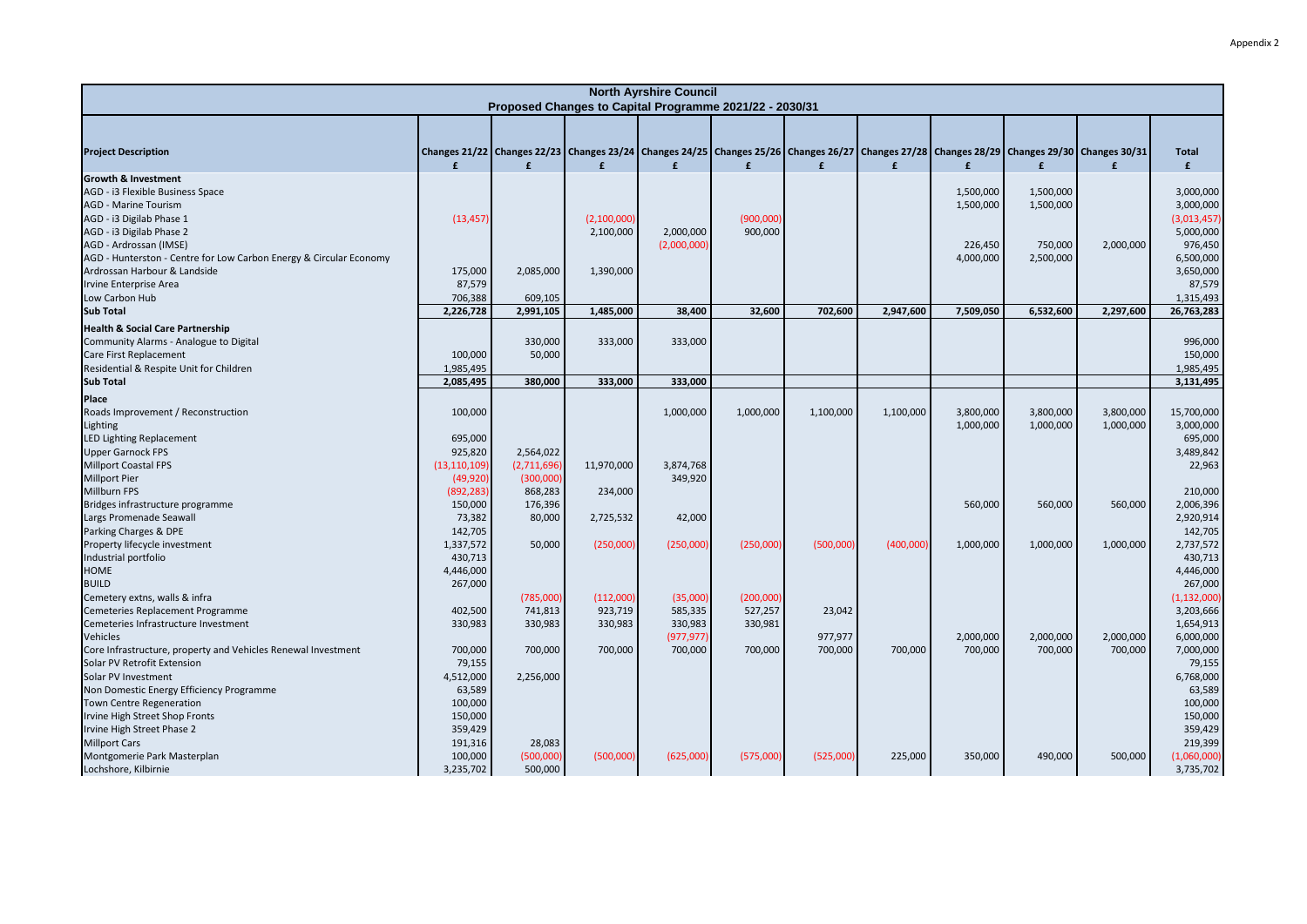|                                                                                                                                                                                                 |                                                    |                                   |                           | <b>North Ayrshire Council</b> |                                                         |                            |                        |                      |                      |                                                                                                                                                  |                                                      |
|-------------------------------------------------------------------------------------------------------------------------------------------------------------------------------------------------|----------------------------------------------------|-----------------------------------|---------------------------|-------------------------------|---------------------------------------------------------|----------------------------|------------------------|----------------------|----------------------|--------------------------------------------------------------------------------------------------------------------------------------------------|------------------------------------------------------|
|                                                                                                                                                                                                 |                                                    |                                   |                           |                               | Proposed Changes to Capital Programme 2021/22 - 2030/31 |                            |                        |                      |                      |                                                                                                                                                  |                                                      |
| <b>Project Description</b>                                                                                                                                                                      | £                                                  | £                                 | £                         | £                             | £                                                       | £                          | £                      | £                    | £                    | Changes 21/22 Changes 22/23 Changes 23/24 Changes 24/25 Changes 25/26 Changes 26/27 Changes 27/28 Changes 28/29 Changes 29/30 Changes 30/31<br>f | <b>Total</b><br>£                                    |
| <b>VDLF 20-21 Allocation:</b><br><b>VDLF - Ardrossan North Shore</b><br>VDLF - Annickbank Ph 3<br>VDLF - I3 Irvine Enterprise<br><b>VDLF - Main St Kilbirnie</b><br><b>VDLF - Gas Works</b>     | 643,631<br>220,000<br>535,907<br>28,000<br>100,000 | 849,205                           |                           |                               |                                                         |                            |                        |                      |                      |                                                                                                                                                  | 643,631<br>1,069,205<br>535,907<br>28,000<br>100,000 |
| Quarry Road Phase 2<br>Cycling / Walker / Safer Streets<br>Access Paths Network Programme<br><b>Electric Vehicles</b>                                                                           | 61,031<br>876,787<br>31,632                        | 405,000                           | 405,000<br>50,000         | 405,000<br>50,000             | 405,000<br>50,000                                       | 405,000<br>50,000          | 405,000<br>50,000      | 590,000<br>50,000    | 590,000<br>50,000    | 590,000<br>50,000                                                                                                                                | 61,031<br>5,076,787<br>400,000<br>31,632             |
| <b>Sub Total</b>                                                                                                                                                                                | 7,237,542                                          | 5,253,089                         | 16,477,234                | 5,450,029                     | 1,988,238                                               | 2,231,019                  | 2,080,000              | 10,050,000           | 10,190,000           | 10,200,000                                                                                                                                       | 71,157,151                                           |
| Other<br>Flexibility / Infrastructure Fund<br><b>Sub Total</b>                                                                                                                                  | 1,267,058<br>1,267,058                             |                                   |                           |                               |                                                         | (1,576,000)<br>(1,576,000) | (96, 875)<br>(96, 875) |                      |                      | 1,108,254<br>1,108,254                                                                                                                           | 702,437<br>702,437                                   |
| <b>TOTAL EXPENDITURE</b>                                                                                                                                                                        | 17,571,969                                         | 21,904,482                        | 44,457,077                | 24,181,204                    | 3,492,838                                               | 2,109,619                  | 5,682,725              | 18,311,050           | 17,474,600           | 14,357,854                                                                                                                                       | 169,543,418                                          |
|                                                                                                                                                                                                 |                                                    |                                   |                           |                               | £                                                       | £                          | £                      | £                    | £                    | Changes 21/22 Changes 22/23 Changes 23/24 Changes 24/25 Changes 25/26 Changes 26/27 Changes 27/28 Changes 28/29 Changes 29/30 Changes 30/31<br>£ | <b>Total</b><br>£                                    |
| <b>INCOME</b><br><b>Prudential Borrowing</b><br>Specific Grants - AGD                                                                                                                           | 25,875,284<br>98,572                               | 11,370,484<br>(1,002,431)         | 35,797,165<br>(327, 315)  | 20,752,773<br>(241, 569)      | 4,256,556<br>(1, 334, 718)                              | 2,147,465<br>(608, 846)    | 4,625,000<br>836,725   | 799,260<br>7,094,790 | 875,555<br>6,182,045 | 1,855,854                                                                                                                                        | 106,499,542<br>12,553,107                            |
| Specific Grants - Early Learning & Childcare<br>Specific Grants - Cycling, Walking & Safer Streets<br>Specific Grants - Vacant & Derelict Funding<br>Specific Grants - Town Centre Regeneration | 2,513,488<br>876,787<br>1,163,183<br>100,000       | 405,000                           | 405,000                   | 405,000                       | 405,000                                                 | 405,000                    | 405,000                | 590,000              | 590,000              | 590,000                                                                                                                                          | 2,513,488<br>5,076,787<br>1,163,183<br>100,000       |
| Specific Grants - Flooding<br>Specific Grants - Lochshore Garnock Community Visitor Hub<br><b>General Capital Grant</b><br><b>CFCR</b>                                                          | (21,528,000)<br>1,460,000<br>(184,000)<br>949,239  | 9,346,000<br>(184,000)            | 10,295,000<br>(184,000)   | 3,099,000<br>(184,000)        | (184,000)                                               | (184,000)                  | (184,000)              | 9,827,000            | 9,827,000            | 9,827,000                                                                                                                                        | 1,212,000<br>1,460,000<br>28,193,000<br>949,239      |
| <b>Capital Fund</b><br><b>Investment Fund</b><br><b>Grants &amp; Contributions</b><br>Sale of land & buildings                                                                                  | 1,001,904<br>3,695,000<br>1,282,421<br>(2,407,700) | 1,500,000<br>1,259,105<br>455,000 | 325,000                   | 350,000                       | 350,000                                                 | 350,000                    |                        |                      |                      | 2,085,000                                                                                                                                        | 1,001,904<br>5,195,000<br>2,541,526<br>1,507,300     |
| Montgomerie Park Receipts<br><b>TOTAL INCOME</b>                                                                                                                                                | 2,675,791<br>17,571,969                            | (1, 244, 676)<br>21,904,482       | (1,853,773)<br>44,457,077 | 24,181,204                    | 3,492,838                                               | 2,109,619                  | 5,682,725              | 18,311,050           | 17,474,600           | 14,357,854                                                                                                                                       | (422, 658)<br>169,543,418                            |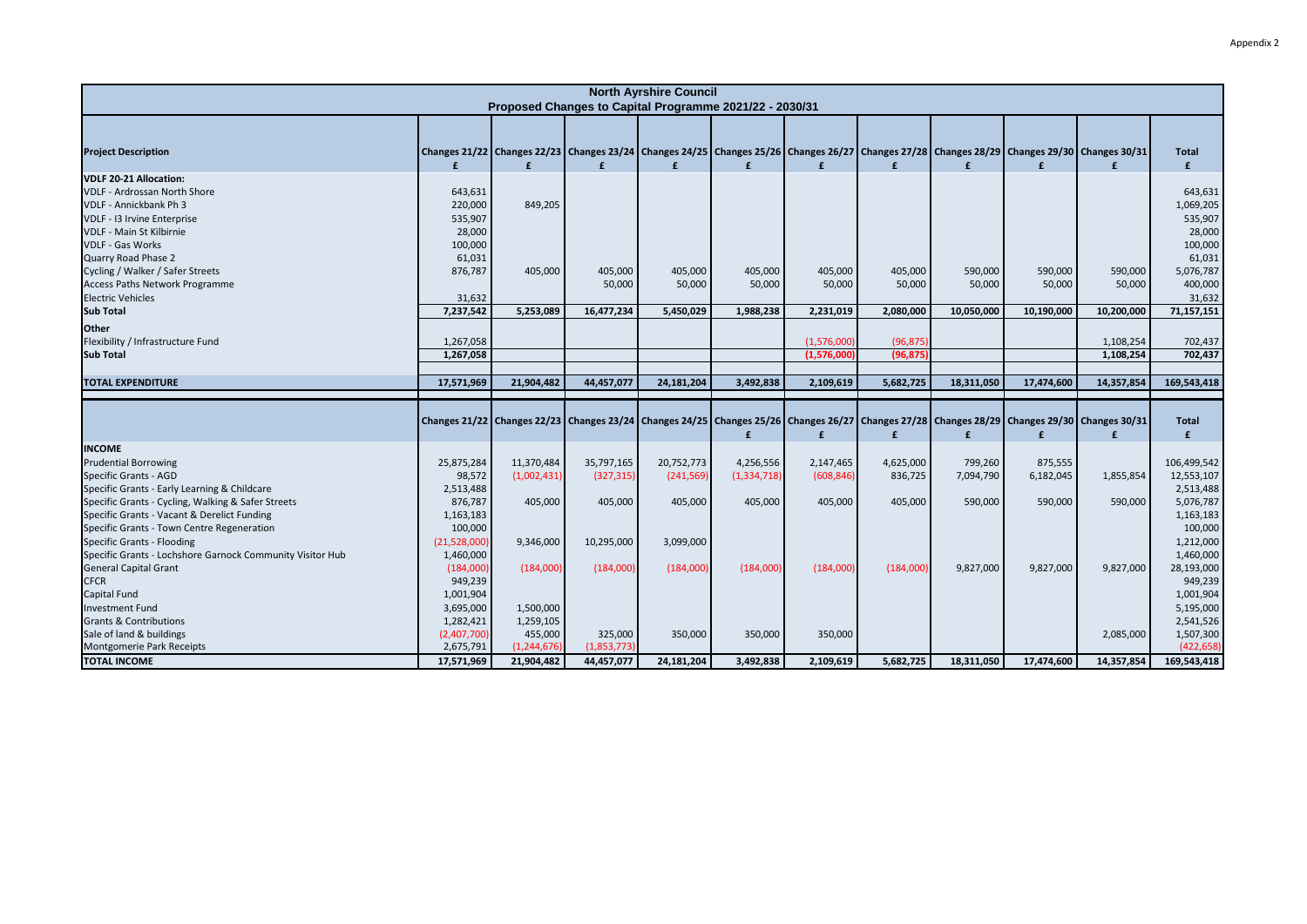|                                                                    |                         |                         |                         | <b>North Ayrshire Council</b><br>Revised Capital Programme 2021/22 - 2030/31 |                  |                         |                         |                         |                         |                         |                              |
|--------------------------------------------------------------------|-------------------------|-------------------------|-------------------------|------------------------------------------------------------------------------|------------------|-------------------------|-------------------------|-------------------------|-------------------------|-------------------------|------------------------------|
| <b>Project Description</b>                                         | <b>Revised</b><br>21/22 | <b>Revised</b><br>22/23 | <b>Revised</b><br>23/24 | <b>Revised</b><br>24/25                                                      | Revised<br>25/26 | <b>Revised</b><br>26/27 | <b>Revised</b><br>27/28 | <b>Revised</b><br>28/29 | <b>Revised</b><br>29/30 | <b>Revised</b><br>30/31 | <b>Total</b><br>$\mathbf{f}$ |
| <b>EXPENDITURE</b>                                                 |                         |                         |                         |                                                                              |                  |                         |                         |                         |                         |                         |                              |
| <b>Communities</b>                                                 |                         |                         |                         |                                                                              |                  |                         |                         |                         |                         |                         |                              |
| Early Learning & Childcare Future Projects                         | 307,068                 |                         |                         |                                                                              |                  |                         |                         |                         |                         |                         | 307,068                      |
| <b>Elderbank Early Years</b>                                       | 34,488                  |                         |                         |                                                                              |                  |                         |                         |                         |                         |                         | 34,488                       |
| <b>St Bridgets Early Years</b>                                     | 437,587                 |                         |                         |                                                                              |                  |                         |                         |                         |                         |                         | 437,587                      |
| <b>St Peters Early Years</b>                                       | 16,113                  |                         |                         |                                                                              |                  |                         |                         |                         |                         |                         | 16,113                       |
| West Kilbride Early Years                                          | 5,215                   |                         |                         |                                                                              |                  |                         |                         |                         |                         |                         | 5,215                        |
| <b>Gateside Early Years</b>                                        | 8,437                   |                         |                         |                                                                              |                  |                         |                         |                         |                         |                         | 8,437                        |
| <b>Marress House</b>                                               | 2,734,217               |                         |                         |                                                                              |                  |                         |                         |                         |                         |                         | 2,734,217                    |
| Mayfield PS Early Years                                            | 128,714                 |                         |                         |                                                                              |                  |                         |                         |                         |                         |                         | 128,714                      |
| <b>Beith PS Early Years</b>                                        | 125,398                 |                         |                         |                                                                              |                  |                         |                         |                         |                         |                         | 125,398                      |
| Skelmorlie PS Early Years                                          | 294,912                 |                         |                         |                                                                              |                  |                         |                         |                         |                         |                         | 294,912                      |
| St John Ogilvie Early Years                                        | 3,500                   |                         |                         |                                                                              |                  |                         |                         |                         |                         |                         | 3,500                        |
| <b>Fairlie Early Years</b>                                         | 65,203                  |                         |                         |                                                                              |                  |                         |                         |                         |                         |                         | 65,203                       |
| Lamlash Early Years                                                | 300,000                 |                         |                         |                                                                              |                  |                         |                         |                         |                         |                         | 300,000                      |
| <b>Pirnmill Early Years</b>                                        | 51,755                  |                         |                         |                                                                              |                  |                         |                         |                         |                         |                         | 51,755                       |
| <b>Shiskine Early Years</b>                                        | 53,420                  |                         |                         |                                                                              |                  |                         |                         |                         |                         |                         | 53,420                       |
| <b>Corrie Early Years</b><br><b>Kilmory Early Years</b>            | 25,700<br>24,800        |                         |                         |                                                                              |                  |                         |                         |                         |                         |                         | 25,700<br>24,800             |
| Lawthorn Early Years                                               | 4,037                   |                         |                         |                                                                              |                  |                         |                         |                         |                         |                         | 4,037                        |
| Annick Primary Extension - Early Years Provision                   | 365,393                 |                         |                         |                                                                              |                  |                         |                         |                         |                         |                         | 365,393                      |
| <b>Moorpark Primary</b>                                            | 6,071,836               | 4,286,175               |                         |                                                                              |                  |                         |                         |                         |                         |                         | 10,358,011                   |
| Montgomerie Park School                                            | 678,028                 | 8,311,063               | 5,480,909               |                                                                              |                  |                         |                         |                         |                         |                         | 14,470,000                   |
| Schools ICT Investment                                             | 1,234,000               | 752,000                 | 752,000                 | 752,000                                                                      | 752,000          | 752,000                 | 752,000                 | 752,000                 | 752,000                 | 752,000                 | 8,002,000                    |
| Kilwinning Estate Learning Envt                                    | 552,064                 |                         |                         |                                                                              |                  |                         |                         |                         |                         |                         | 552,064                      |
| Ayrshire College Development                                       | 200,000                 |                         |                         |                                                                              |                  |                         |                         |                         |                         |                         | 200,000                      |
| Ardrossan New Build                                                | 5,183,960               | 12,745,000              | 31,278,934              | 18,547,775                                                                   | 1,070,000        |                         |                         |                         |                         |                         | 68,825,669                   |
| Lockhart Campus                                                    | 10,249,161              |                         |                         |                                                                              |                  |                         |                         |                         |                         |                         | 10,249,161                   |
| Castles & Historic Monuments                                       | 59,149                  |                         |                         |                                                                              |                  |                         |                         |                         |                         |                         | 59,149                       |
| Abbey Tower                                                        | 78,437                  |                         |                         |                                                                              |                  |                         |                         |                         |                         |                         | 78,437                       |
| <b>Sub Total</b>                                                   | 29,292,592              | 26,094,238              | 37,511,843              | 19,299,775                                                                   | 1,822,000        | 752,000                 | 752,000                 | 752,000                 | 752,000                 | 752,000                 | 117,780,448                  |
|                                                                    |                         |                         |                         |                                                                              |                  |                         |                         |                         |                         |                         |                              |
| <b>Chief Executive</b>                                             |                         |                         |                         |                                                                              |                  |                         |                         |                         |                         |                         |                              |
| <b>ICT Investment Fund</b>                                         | 499.000                 | 481,000                 | 255,000                 | 288,400                                                                      | 282,600          | 702,600                 | 297,600                 | 282,600                 | 282,600                 | 297,600                 | 3,669,000                    |
| <b>WAN</b>                                                         | 126,410                 |                         |                         |                                                                              |                  |                         | 500,000                 |                         |                         |                         | 626,410                      |
| LAN/WiFi                                                           | 914,502                 |                         |                         |                                                                              |                  |                         | 1,500,000               |                         |                         |                         | 2,414,502                    |
| Telephony                                                          | 269,693                 |                         |                         |                                                                              |                  |                         | 650,000                 |                         |                         |                         | 919,693                      |
| <b>Growth &amp; Investment</b>                                     |                         |                         |                         |                                                                              |                  |                         |                         |                         |                         |                         |                              |
| <b>Ayrshire Growth Deal:</b>                                       |                         |                         |                         |                                                                              |                  |                         |                         |                         |                         |                         |                              |
| AGD - Irvine Harbourside Ardeer (The Great Harbour)                | 1,000,000               | 3,000,000               | 3,250,000               | 3,500,000                                                                    | 1,500,000        | 1,000,000               | 500,000                 |                         |                         |                         | 13,750,000                   |
| AGD - i3 Flexible Business Space                                   | 1,000,000               | 1,500,000               | 2,000,000               | 2,000,000                                                                    | 2,000,000        | 1,500,000               | 1,500,000               | 1,500,000               | 1,500,000               |                         | 14,500,000                   |
| <b>AGD - Marine Tourism</b>                                        | 500,000                 | 2,750,000               | 1,500,000               | 500,000                                                                      |                  |                         | 1,000,000               | 1,500,000               | 1,500,000               |                         | 9,250,000                    |
| AGD - i3 Digilab Phase 1                                           | 86,543                  | 500,000                 | 400,000                 |                                                                              |                  |                         |                         |                         |                         |                         | 986,543                      |
| AGD - i3 Digilab Phase 2                                           |                         |                         | 2,100,000               | 2,000,000                                                                    | 900,000          |                         |                         |                         |                         |                         | 5,000,000                    |
| AGD - Ardrossan (IMSE)                                             |                         |                         |                         |                                                                              |                  |                         |                         | 226,450                 | 750,000                 | 2,000,000               | 2,976,450                    |
| AGD - Hunterston - Centre for Low Carbon Energy & Circular Economy | 1,000,000               |                         |                         |                                                                              | 1,400,000        | 4,000,000               | 5,000,000               | 4,000,000               | 2,500,000               |                         | 17,900,000                   |
| Ardrossan Harbour & Landside                                       | 175,000                 | 2,085,000               | 1,390,000               |                                                                              |                  |                         |                         |                         |                         |                         | 3,650,000                    |
| Irvine Enterprise Area                                             | 87,579                  |                         |                         |                                                                              |                  |                         |                         |                         |                         |                         | 87,579                       |
| Low Carbon Hub                                                     | 706,388                 | 609,105                 | 10,895,000              | 8,288,400                                                                    |                  |                         | 10,947,600              |                         |                         |                         | 1,315,493                    |
| <b>Sub Total</b>                                                   | 6,365,115               | 10,925,105              |                         |                                                                              | 6,082,600        | 7,202,600               |                         | 7,509,050               | 6,532,600               | 2,297,600               | 77,045,670                   |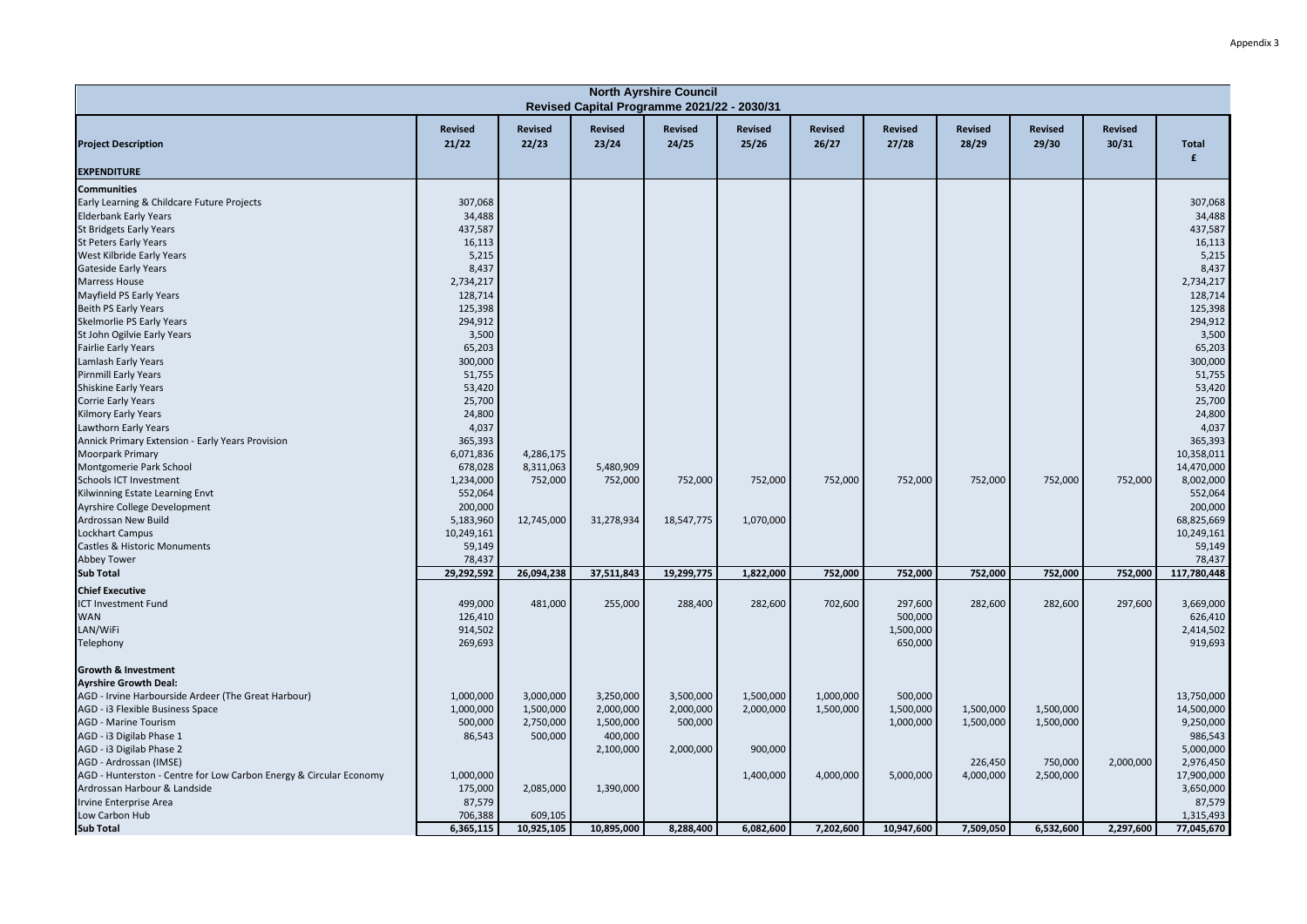|                                                                  |                         |                         |                         | <b>North Ayrshire Council</b><br>Revised Capital Programme 2021/22 - 2030/31 |                         |                         |                         |                         |                         |                         |                    |
|------------------------------------------------------------------|-------------------------|-------------------------|-------------------------|------------------------------------------------------------------------------|-------------------------|-------------------------|-------------------------|-------------------------|-------------------------|-------------------------|--------------------|
| <b>Project Description</b>                                       | <b>Revised</b><br>21/22 | <b>Revised</b><br>22/23 | <b>Revised</b><br>23/24 | Revised<br>24/25                                                             | <b>Revised</b><br>25/26 | <b>Revised</b><br>26/27 | <b>Revised</b><br>27/28 | <b>Revised</b><br>28/29 | <b>Revised</b><br>29/30 | <b>Revised</b><br>30/31 | <b>Total</b><br>f  |
| <b>Health &amp; Social Care Partnership</b>                      |                         | 330,000                 |                         | 333,000                                                                      |                         |                         |                         |                         |                         |                         |                    |
| Community Alarms - Analogue to Digital<br>Care First Replacement | 350,000                 | 50,000                  | 333,000                 |                                                                              |                         |                         |                         |                         |                         |                         | 996,000<br>400,000 |
| Residential & Respite Unit for Children                          | 2,088,658               |                         |                         |                                                                              |                         |                         |                         |                         |                         |                         | 2,088,658          |
| <b>Sub Total</b>                                                 | 2,438,658               | 380,000                 | 333,000                 | 333,000                                                                      |                         |                         |                         |                         |                         |                         | 3,484,658          |
| Place                                                            |                         |                         |                         |                                                                              |                         |                         |                         |                         |                         |                         |                    |
| Roads Improvement / Reconstruction                               | 3,900,000               | 3,800,000               | 3,800,000               | 3,800,000                                                                    | 3,800,000               | 3,800,000               | 3,800,000               | 3,800,000               | 3,800,000               | 3,800,000               | 38,100,000         |
| Lighting                                                         | 1,250,000               | 1,250,000               | 1,000,000               | 1,000,000                                                                    | 1,000,000               | 1,000,000               | 1,000,000               | 1,000,000               | 1,000,000               | 1,000,000               | 10,500,000         |
| <b>LED Lighting Replacement</b>                                  | 695,000                 |                         |                         |                                                                              |                         |                         |                         |                         |                         |                         | 695,000            |
| <b>Upper Garnock FPS</b>                                         | 8,607,711               | 2,914,022               |                         |                                                                              |                         |                         |                         |                         |                         |                         | 11,521,733         |
| <b>Millport Coastal FPS</b>                                      | 200,000                 | 9,923,304               | 12,635,000              | 3,874,768                                                                    |                         |                         |                         |                         |                         |                         | 26,633,072         |
| <b>Millport Pier</b>                                             |                         |                         |                         | 349,920                                                                      |                         |                         |                         |                         |                         |                         | 349,920            |
| <b>Millburn FPS</b>                                              | 50,000                  | 892,283                 | 234,000                 |                                                                              |                         |                         |                         |                         |                         |                         | 1,176,283          |
| Bridges infrastructure programme                                 | 710,000                 | 736,396                 | 560,000                 | 560,000                                                                      | 560,000                 | 560,000                 | 560,000                 | 560,000                 | 560,000                 | 560,000                 | 5,926,396          |
| Largs Promenade Seawall                                          | 100,000                 | 80,000                  | 2,725,532               | 42,000                                                                       |                         |                         |                         |                         |                         |                         | 2,947,532          |
| Parking Charges & DPE                                            | 142,705                 |                         |                         |                                                                              |                         |                         |                         |                         |                         |                         | 142,705            |
| Property lifecycle investment                                    | 2,587,572               | 1,300,000               | 1,000,000               | 1,000,000                                                                    | 1,000,000               | 1,000,000               | 1,100,000               | 1,000,000               | 1,000,000               | 1,000,000               | 11,987,572         |
| Industrial portfolio                                             | 430,713                 |                         |                         |                                                                              |                         |                         |                         |                         |                         |                         | 430,713            |
| HOME                                                             | 4,446,000               |                         |                         |                                                                              |                         |                         |                         |                         |                         |                         | 4,446,000          |
| <b>BUILD</b>                                                     | 267,000                 |                         |                         |                                                                              |                         |                         |                         |                         |                         |                         | 267,000            |
| Improvement grants                                               | 500,000                 | 500,000                 | 500,000                 | 500,000                                                                      | 500,000                 | 500,000                 | 500,000                 |                         |                         |                         | 3,500,000          |
| Cemeteries Replacement Programme                                 | 402,500                 | 741,813                 | 923,719                 | 585,335                                                                      | 527,257                 | 23,042                  |                         |                         |                         |                         | 3,203,666          |
| Cemeteries Infrastructure Investment                             | 330,983                 | 330,983                 | 330,983                 | 330,983                                                                      | 330,981                 |                         |                         |                         |                         |                         | 1,654,913          |
| Vehicles                                                         | 1,500,000               | 1,500,000               | 1,500,000               | 1,022,023                                                                    | 2,000,000               | 2,977,977               | 2,000,000               | 2,000,000               | 2,000,000               | 2,000,000               | 18,500,000         |
| Core Infrastructure, property and Vehicles Renewal Investment    | 700,000                 | 700,000                 | 700,000                 | 700,000                                                                      | 700,000                 | 700,000                 | 700,000                 | 700,000                 | 700,000                 | 700,000                 | 7,000,000          |
| Shewalton landfill                                               |                         |                         |                         |                                                                              |                         |                         | 150,000                 |                         |                         |                         | 150,000            |
| Solar PV Retrofit Extension                                      | 79,155                  |                         |                         |                                                                              |                         |                         |                         |                         |                         |                         | 79,155             |
| Solar PV Investment                                              | 4,512,000               | 2,256,000               |                         |                                                                              |                         |                         |                         |                         |                         |                         | 6,768,000          |
| Non Domestic Energy Efficiency Programme                         | 63,589                  |                         |                         |                                                                              |                         |                         |                         |                         |                         |                         | 63,589             |
| <b>Town Centre Regeneration</b>                                  | 100,000                 |                         |                         |                                                                              |                         |                         |                         |                         |                         |                         | 100,000            |
| Irvine High Street Shop Fronts                                   | 150,000                 |                         |                         |                                                                              |                         |                         |                         |                         |                         |                         | 150,000            |
| Irvine High Street Phase 2                                       | 359,429                 |                         |                         |                                                                              |                         |                         |                         |                         |                         |                         | 359,429            |
| <b>Millport Cars</b>                                             | 191,316                 | 28,083                  |                         |                                                                              |                         |                         |                         |                         |                         |                         | 219,399            |
| Montgomerie Park Masterplan                                      | 100,000                 | 100,000                 |                         |                                                                              | 50,000                  | 100,000                 | 850,000                 | 350,000                 | 490,000                 | 500,000                 | 2,540,000          |
| Lochshore, Kilbirnie                                             | 3,290,702               | 500,000                 |                         |                                                                              |                         |                         |                         |                         |                         |                         | 3,790,702          |
| <b>VDLF 20-21 Allocation:</b>                                    |                         |                         |                         |                                                                              |                         |                         |                         |                         |                         |                         |                    |
| VDLF - Ardrossan North Shore                                     | 643,631                 |                         |                         |                                                                              |                         |                         |                         |                         |                         |                         | 643,631            |
| VDLF - Annickbank Ph 3                                           | 220,000                 | 849,205                 |                         |                                                                              |                         |                         |                         |                         |                         |                         | 1,069,205          |
| VDLF - 13 Irvine Enterprise                                      | 535,907                 |                         |                         |                                                                              |                         |                         |                         |                         |                         |                         | 535,907            |
| <b>VDLF - Main St Kilbirnie</b>                                  | 28,000                  |                         |                         |                                                                              |                         |                         |                         |                         |                         |                         | 28,000             |
| <b>VDLF - Gas Works</b>                                          | 100,000                 |                         |                         |                                                                              |                         |                         |                         |                         |                         |                         | 100,000            |
| Quarry Road Phase 2                                              | 61,031                  |                         |                         |                                                                              |                         |                         |                         |                         |                         |                         | 61,031             |
| Cycling / Walker / Safer Streets                                 | 1,061,787               | 590,000                 | 590,000                 | 590,000                                                                      | 590,000                 | 590,000                 | 590,000                 | 590,000                 | 590,000                 | 590,000                 | 6,371,787          |
| Access Paths Network Programme                                   | 50,000                  | 50,000                  | 50,000                  | 50,000                                                                       | 50,000                  | 50,000                  | 50,000                  | 50,000                  | 50,000                  | 50,000                  | 500,000            |
| <b>Electric Vehicles</b>                                         | 31,632                  |                         |                         |                                                                              |                         |                         |                         |                         |                         |                         | 31,632             |
| <b>Sub Total</b>                                                 | 38,398,363              | 29,042,089              | 26,549,234              | 14,405,029                                                                   | 11,108,238              | 11,301,019              | 11,300,000              | 10,050,000              | 10,190,000              | 10,200,000              | 172,543,972        |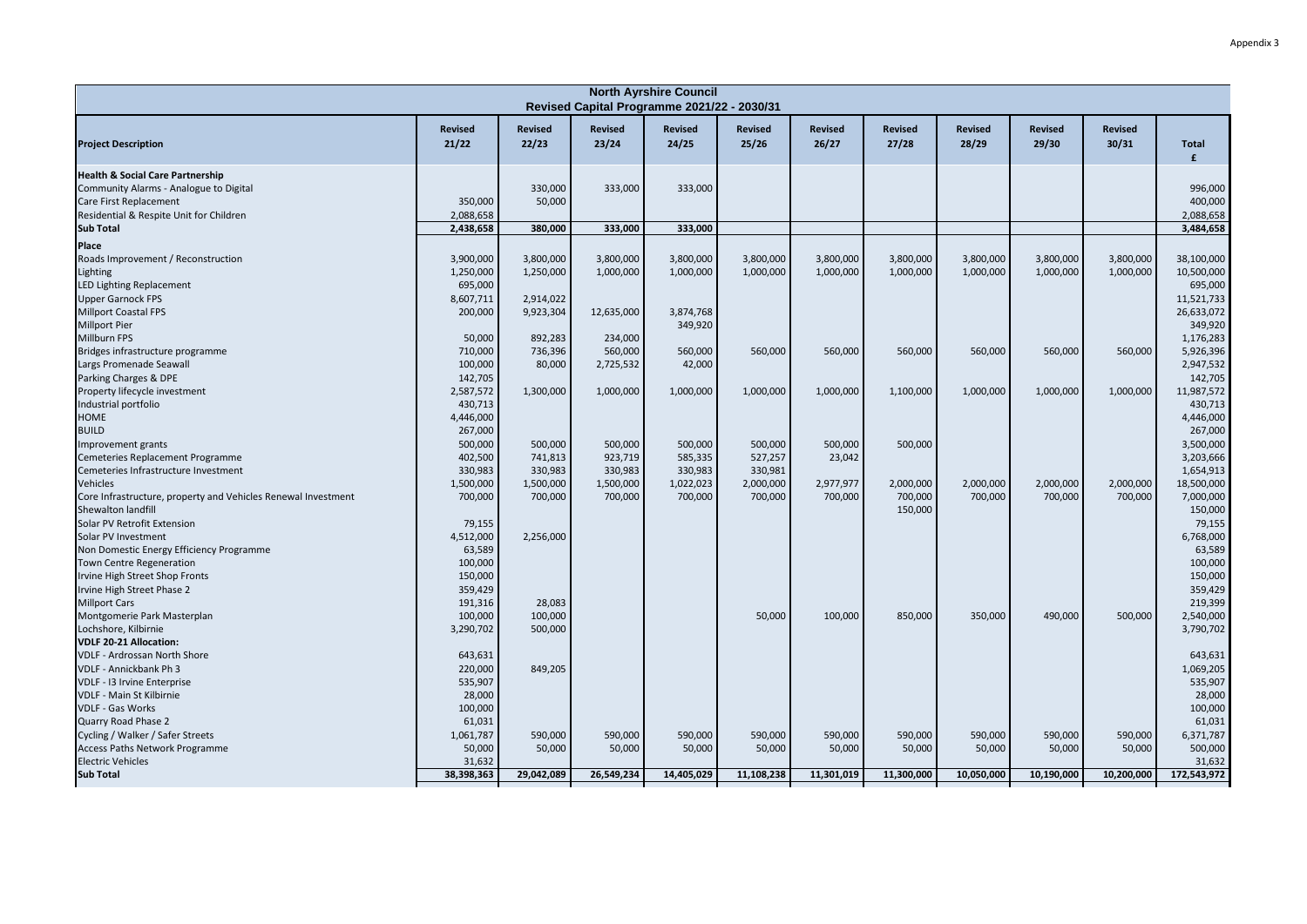|                                                                                                                                       |                                        |                         | Revised Capital Programme 2021/22 - 2030/31 | <b>North Ayrshire Council</b> |                         |                              |                         |                              |                              |                              |                                        |
|---------------------------------------------------------------------------------------------------------------------------------------|----------------------------------------|-------------------------|---------------------------------------------|-------------------------------|-------------------------|------------------------------|-------------------------|------------------------------|------------------------------|------------------------------|----------------------------------------|
| <b>Project Description</b>                                                                                                            | <b>Revised</b><br>21/22                | <b>Revised</b><br>22/23 | <b>Revised</b><br>23/24                     | <b>Revised</b><br>24/25       | <b>Revised</b><br>25/26 | <b>Revised</b><br>26/27      | <b>Revised</b><br>27/28 | <b>Revised</b><br>28/29      | <b>Revised</b><br>29/30      | <b>Revised</b><br>30/31      | <b>Total</b>                           |
| Other<br>Flexibility / Infrastructure Fund<br><b>Sub Total</b>                                                                        | 1,267,058<br>1,267,058                 |                         |                                             |                               |                         |                              | 62,125<br>62,125        |                              |                              | 1,108,254<br>1,108,254       | 2,437,437<br>2,437,437                 |
| <b>TOTAL EXPENDITURE</b>                                                                                                              | 77,761,786                             | 66,441,432              | 75,289,077                                  | 42,326,204                    | 19,012,838              | 19,255,619                   | 23,061,725              | 18,311,050                   | 17,474,600                   | 14,357,854                   | 373,292,185                            |
|                                                                                                                                       | <b>Revised</b><br>21/22                | <b>Revised</b><br>22/23 | <b>Revised</b><br>23/24                     | <b>Revised</b><br>24/25       | <b>Revised</b><br>25/26 | <b>Revised</b><br>26/27<br>£ | <b>Revised</b><br>27/28 | <b>Revised</b><br>28/29<br>£ | <b>Revised</b><br>29/30<br>f | <b>Revised</b><br>30/31<br>£ | <b>Total</b><br>£                      |
| <b>INCOME</b>                                                                                                                         |                                        |                         |                                             |                               |                         |                              |                         |                              |                              |                              |                                        |
| <b>Prudential Borrowing</b><br><b>Specific Grants - AGD</b><br>Specific Grants - Early Learning & Childcare                           | 56,442,713<br>3,003,572<br>3,838,325   | 37,796,758<br>5,627,569 | 48,714,392<br>5,537,685                     | 24,001,773<br>4,458,431       | 4,480,556<br>3,765,282  | 2,147,465<br>6,341,154       | 4,625,000<br>8,019,725  | 799,260<br>7,094,790         | 875,555<br>6,182,045         | 1,855,854                    | 179,883,472<br>51,886,107<br>3,838,325 |
| Specific Grants - Cycling, Walking & Safer Streets<br>Specific Grants - Vacant & Derelict Funding                                     | 1,061,787<br>1,163,183                 | 590,000                 | 590,000                                     | 590,000                       | 590,000                 | 590,000                      | 590,000                 | 590,000                      | 590,000                      | 590,000                      | 6,371,787<br>1,163,183                 |
| Specific Grants - Town Centre Regeneration<br>Specific Grants - Flooding<br>Specific Grants - Lochshore Garnock Community Visitor Hub | 100,000<br>(11, 128, 000)<br>1,460,000 | 9,346,000               | 10,295,000                                  | 3,099,000                     |                         |                              |                         |                              |                              |                              | 100,000<br>11,612,000<br>1,460,000     |
| <b>General Capital Grant</b><br><b>CFCR</b><br><b>Capital Fund</b>                                                                    | 9,827,000<br>949,239<br>1,160,904      | 9,827,000               | 9,827,000                                   | 9,827,000                     | 9,827,000               | 9,827,000                    | 9,827,000               | 9,827,000                    | 9,827,000                    | 9,827,000                    | 98,270,000<br>949,239<br>1,160,904     |
| <b>Investment Fund</b>                                                                                                                | 3,695,000                              | 1,500,000               |                                             |                               |                         |                              |                         |                              |                              |                              | 5,195,000                              |
| <b>Grants &amp; Contributions</b><br>Sale of land & buildings                                                                         | 1,282,421<br>1,210,000                 | 1,259,105<br>455,000    | 325,000                                     | 350,000                       | 350,000                 | 350,000                      |                         |                              |                              | 2,085,000                    | 2,541,526<br>5,125,000                 |
| Sale of vehicles<br>Montgomerie Park Receipts                                                                                         | 40,000<br>3,655,642                    | 40,000                  |                                             |                               |                         |                              |                         |                              |                              |                              | 80,000<br>3,655,642                    |
| <b>TOTAL INCOME</b>                                                                                                                   | 77,761,786                             | 66,441,432              | 75,289,077                                  | 42,326,204                    | 19,012,838              | 19,255,619                   | 23,061,725              | 18,311,050                   | 17,474,600                   | 14,357,854                   | 373,292,185                            |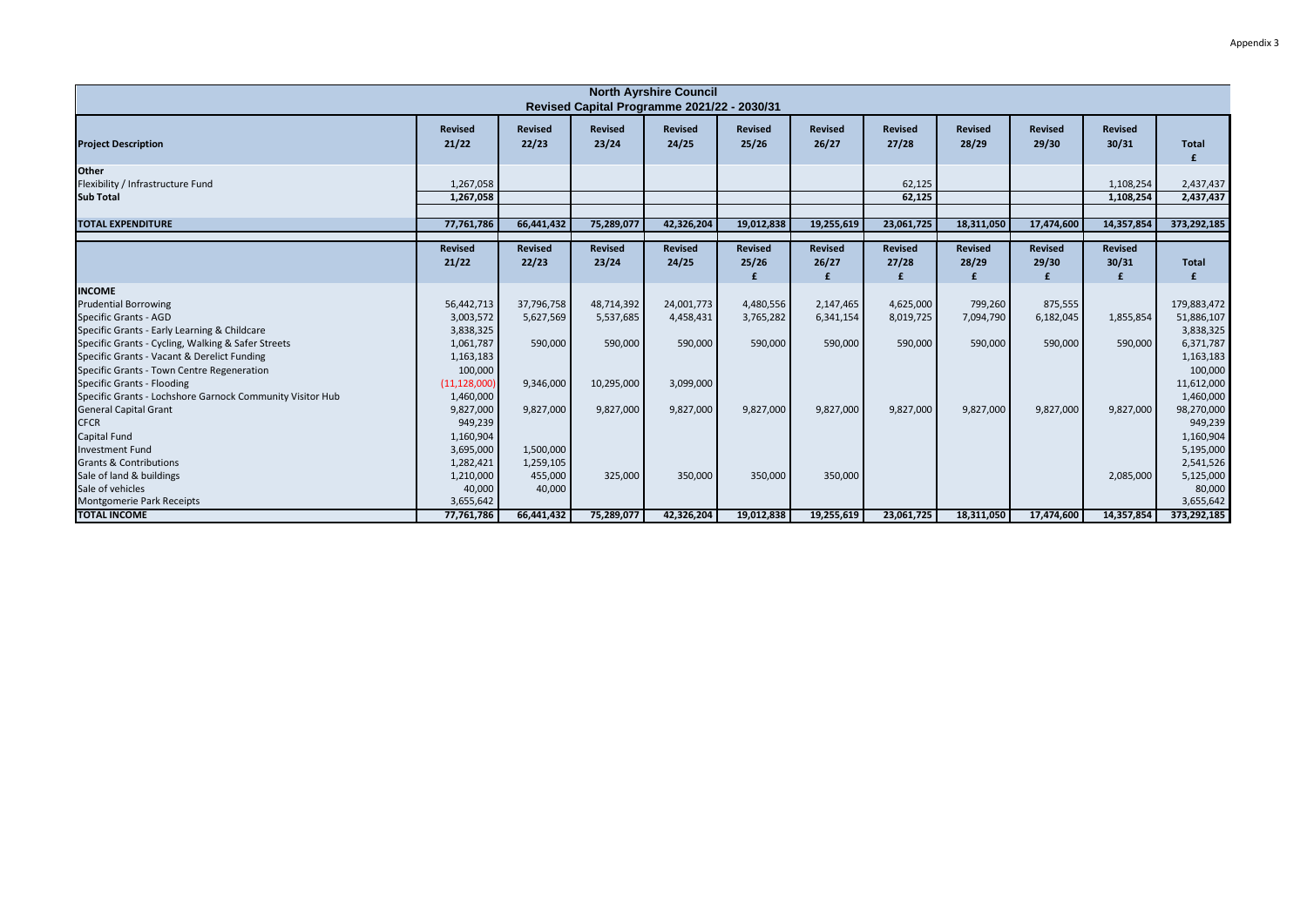

## **Introduction**

The Capital Investment Strategy for North Ayrshire Council provides an overview of how capital expenditure plans, capital financing and treasury management activity contribute to the infrastructure and provision of services for the benefit of North Ayrshire communities and citizens. The Strategy takes a long-term view and covers the period from 2021 to 2031. This is aligned to the 10-year capital programme.

The Capital Investment Strategy is a reporting requirement introduced by the 2017 edition of the CIPFA Prudential Code. Local authorities produce many plans and strategies in the course of their operations, however, it is recognised that within the context of capital planning, there is a need to produce an overarching view that addresses the following key considerations: -

- Ensuring that capital plans are aligned to the strategic priorities as set out in the Council Plan.
- Ensuring that capital plans are affordable, prudent and sustainable.
- Demonstrating the linkage to local strategic planning and local asset management planning.
- Ensuring that financing decisions are taken in accordance with good professional practice and a full understanding of the risks involved.
- Demonstrating the Council has robust governance arrangements to support its capital planning activities.

## **Background**

North Ayrshire Council has ambitious plans to deliver significant capital investment over the 10-year planning period across housing, the education learning estate, economic development and infrastructure. Working in partnership with East Ayrshire, South Ayrshire, the UK and Scottish Government, the Ayrshire Growth deal will see the regeneration of the region through investment in strategic infrastructure across various sectors, including life sciences, tourism, manufacturing and aerospace.

Events in 2020 and 2021 to date have been dominated by the health and economic effects of the coronavirus pandemic. The level of capital investment has and continues to be impacted by lockdown restrictions. It is recognised that capital investment will play a key role in the economic and green recovery for North Ayrshire. The pandemic has not changed the Council's key priorities, in fact it has strengthened them, however, the investment reflected in the 10-year Capital Investment programme should also be considered with the context of the Council's recent Recovery and Renewal Strategy and the Economic Recovery and Renewal Approach, both approved by Cabinet on 8 September, 2020 and importantly, through a Community Wealth Building lens.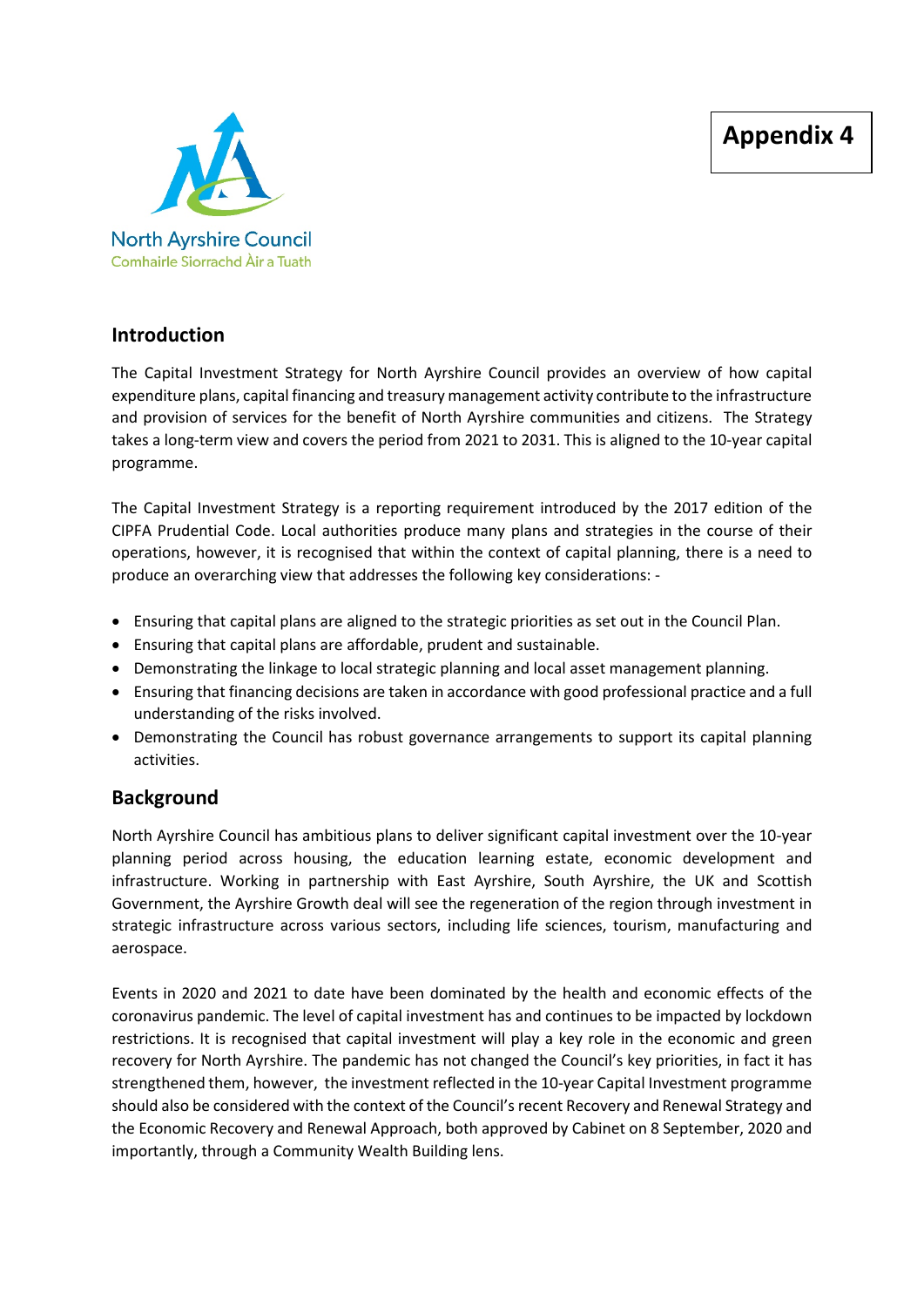The Capital Investment Strategy takes account of the Council's strategic priorities and considers any new investment within the context of outcomes, affordability or invest to save. Decisions made over the 10-year programme for capital and treasury management will have financial consequences for the Council for many years in the future. There is also recognition of the need to balance investment between maintaining current assets and infrastructure against the ambitions for acquiring new assets. In addition to the recently approved Recovery and Renewal Strategy and Economic Recovery and Renewal Approach, North Ayrshire Council's current capital programme is shaped and influenced by various associated strategies and plans.



The primary purpose of the Capital Investment Strategy is to provide an overarching view of how various plans and strategies inform capital investment and to demonstrate that this is both affordable and sustainable. The associated plans and strategies each focus on specific priority areas and, through appropriate governance structures, ultimately shape and influence the investment plans delivered through the Capital Investment Programme. Underpinning the Capital Investment Programme is the Treasury Management and Investment Strategy and Loans Fund Policy. Both ultimately consider the delivery of the capital programme within the context of affordability and risk and apply a measurement of what this means against key prudential and treasury indicators. The aim being to demonstrate affordability and sustainability over the long term.

## **Plans and Strategies**

*Council Plan 2019-2024*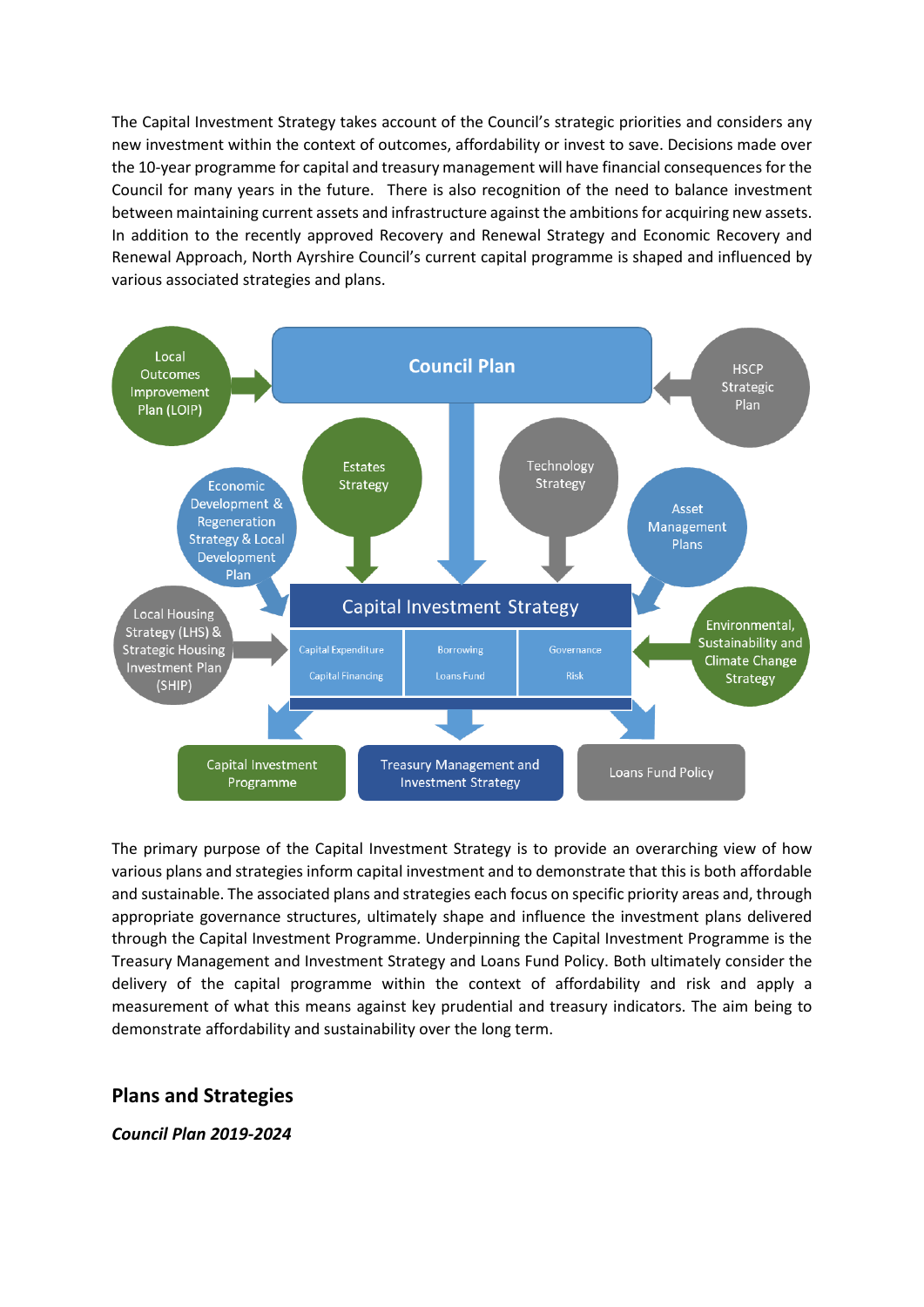The mission for North Ayrshire Council is *"Working together to improve well-being, prosperity and equity in North Ayrshire."* To deliver on this mission key strategic priorities, outlined below, have been developed to direct plans now and into the future.

## Our Priorities

#### Aspiring Communities

- Active and strong communities
- Children and young pople experience the best start in life
- Inclusive, growing and enterprising local economy
- Residents and communities enjoy good life-long  $\blacktriangleright$ health and well-being
- Residents and communities are safe

#### Inspiring Place

- Well connected with effective infrastructure
- Homes that meet residents' needs
- Vibrant, welcoming and attractive environment
- A sustainable environment

### A Council for the Future

- An accessible Council that puts residents and communities at the heart of what we do
- An efficient Council that maximises resources and provides value for money
- $\blacktriangleright$  A valued workforce that delivers high quality services
- A powerful and respected voice

Through appropriate governance frameworks all capital investment must demonstrate that it is aligned to the Council's strategic themes, with particular focus and priority given to capital investment opportunities that meet multiple strategic priorities.

#### *Community Planning Partnerships and Local Outcomes Improvement Plan*

The North Ayrshire Community Planning Partnership is a partnership across a wide range of organisations. The **Local Outcomes Improvement Plan (LOIP) 2017 – 2022** replaced the Single Outcome Agreement and provides a commitment by all partners to North Ayrshire communities and citizens across four main priority areas;

## Our Vision

A North Ayrshire that is 'Fair For All'

## Our Mission

Working together to improve well-being, prosperity and equality in North Ayrshire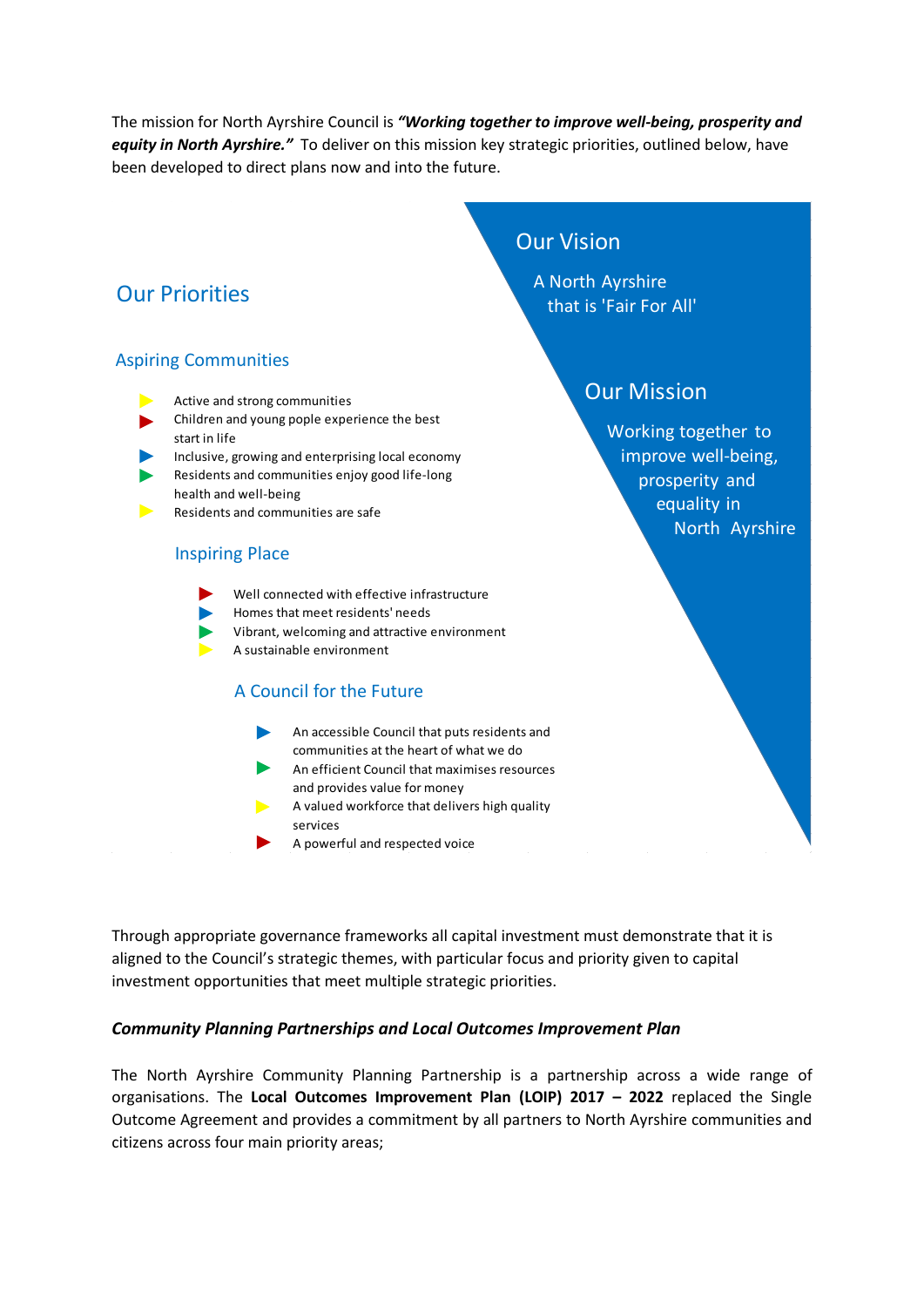

The Community Planning Partnership consists of 6 Locality Partnerships across North Ayrshire. Key to the success of the LOIP is working in partnership with a number of agencies to deliver better outcomes for citizens and communities. The partnership includes Scottish Government, Police Scotland, NHS Ayrshire and Arran, Skills Development Scotland, KA Leisure, Scottish Fire and Rescue and Scottish Enterprise. Through the Local Development Plan, one of the strategic policies is to deliver on local community priorities. Each Locality Partnership has developed their own local priorities;

![](_page_19_Figure_2.jpeg)

This framework of community engagement and structured partnership working is vital when planning capital investment. More importantly, that local priorities are considered as part of any strategic planning framework.

#### *Health and Social Care Partnership Strategic Plan*

The Health & Social Care Partnership existing strategic plan ends on 31 March 2021. Development work is ongoing to prepare a one-year bridging strategic plan covering the period April 2021 to March 2022. This will reflect on the current plan, outline the recovery and the 2030 vision. During the recovery period, the Partnership plan to develop a longer-term detailed strategic commissioning plan setting out the IJBs direction to 2030 and will be published by March 2022.

The latest available strategic plan was created in partnership with the third and independent sector, public health, community planning partners, local communities and people who use the service. The vision is that "**all people who live in North Ayrshire are able to have a safe, healthy and active life**" and to achieve this the HSCP focuses on key priorities;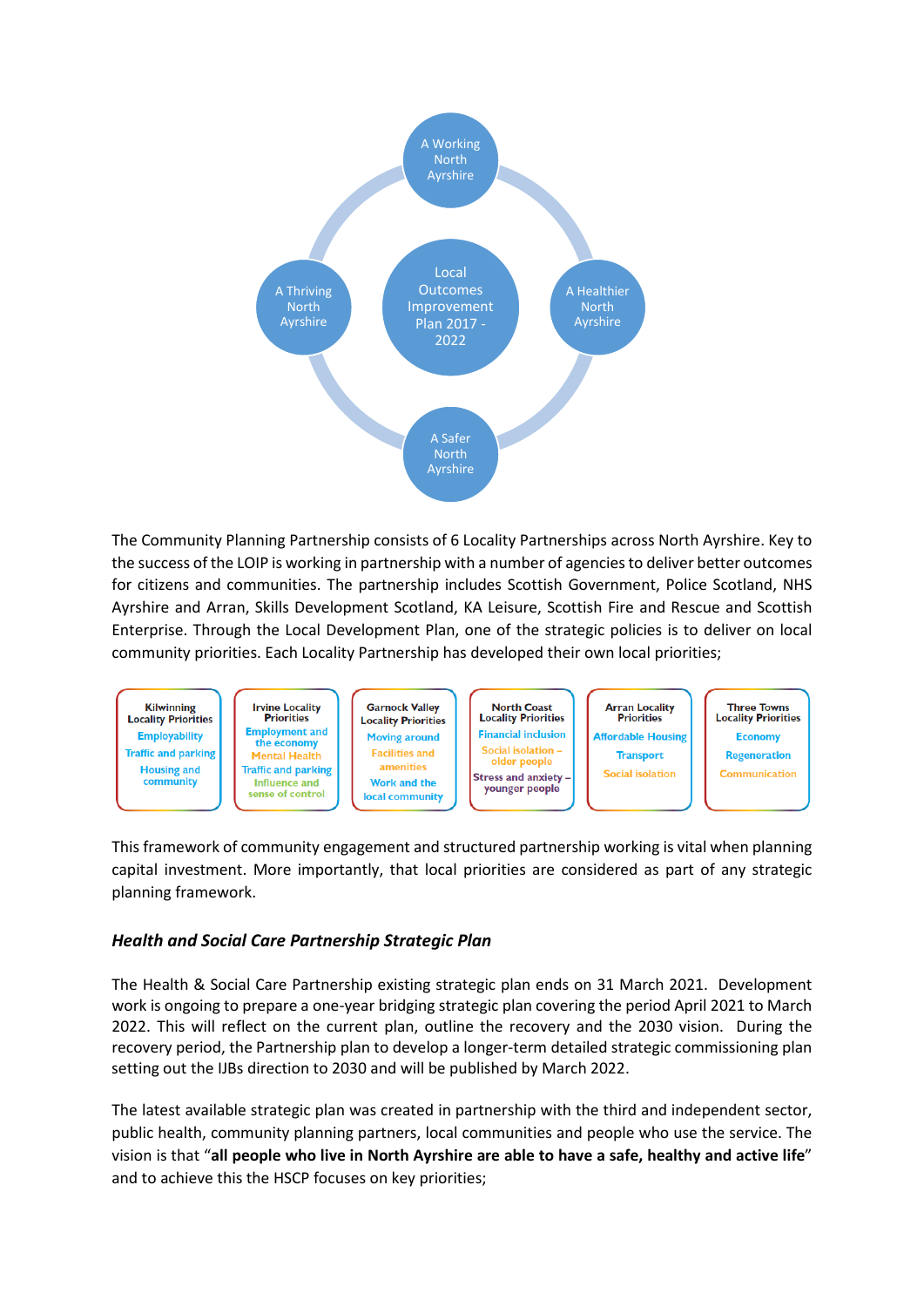![](_page_20_Figure_0.jpeg)

To address demographic pressures and maximise capital investment an innovative approach is adopted through the integration of investment across education, economic regeneration, health and social care and housing, therefore delivering on multiple strategic priorities across the Council and the HSCP.

#### *Asset Management Plans*

Asset Management Plans aim to ensure that the Council holds the right assets and that they are fit for purpose in terms of condition, suitability and accessibility. The plans also provide the vehicle for identifying future investment needs across all asset classes. In line with the CIPFA "Guide to Asset Management and Capital Planning in Local Authorities" North Ayrshire has classified its assets into six categories;

![](_page_20_Figure_4.jpeg)

The Council's assets play a key role in the delivery of a wide range of essential services to our local communities and contribute to regeneration and help drive economic growth. The plans set out clear actions and include details of lifecycle investment costs required to maintain assets and infrastructure to an appropriate standard that supports service delivery. The plans are updated on an annual basis and chief officers across all Directorates hold the responsibility for maintaining the plans and reporting progress to the Council's Cabinet on a bi-annual basis.

A snapshot of the asset portfolio for North Ayrshire Council includes;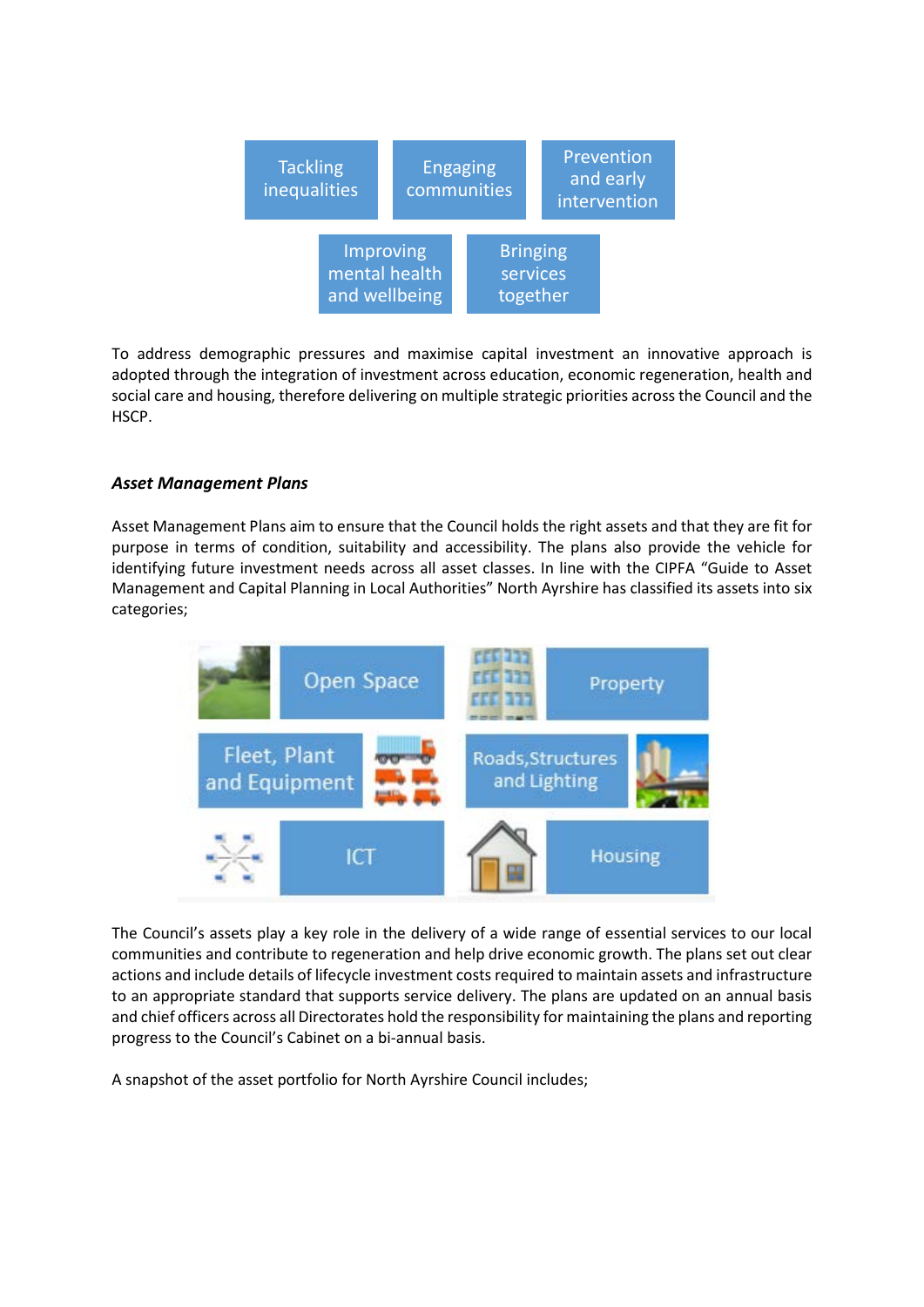![](_page_21_Figure_0.jpeg)

Both capital and revenue financial resources across the General Fund and Housing Revenue Account are used to maintain the current asset base. From a capital perspective, planned investment which

| Roads,<br><b>Structures</b><br>and Lighting | •Planned investment of £104.9m to 2030/31 including improvements to the roads and<br>street lighting network, flood prevention works at Upper Garnock and Millport and<br>bridges infrastructure improvement.                                                                                                                                                                                                                                                                      |
|---------------------------------------------|------------------------------------------------------------------------------------------------------------------------------------------------------------------------------------------------------------------------------------------------------------------------------------------------------------------------------------------------------------------------------------------------------------------------------------------------------------------------------------|
| Fleet, Plant                                | • Procurement and maintenance of all Council fleet vehicles and plant ensuring the<br>fleet of 586 vehicles and heavy plant are maintained and operated in accordance with<br>the Council's Operator's licences and Road Transport legislation. Vehicle and plant                                                                                                                                                                                                                  |
| and<br>Equipment                            | capital investment is planned at £18.5m to 2030/31. To address the Council's<br>environmental aspirations a key focus of vehicle fleet renewal will include the<br>transition to low carbon, electric / hybrid alternatives.                                                                                                                                                                                                                                                       |
|                                             | •To ensure Council properties meet all legislative requirements and they are sustainable, energy                                                                                                                                                                                                                                                                                                                                                                                   |
| Property                                    | efficient and maintained to a high standard as well as ensuring the physical environment is able<br>to support mobile and flexible work programmes aligned to the Council's Renewal programme,<br>Investment is planned at $£24m$ to 2030/31. It is also recognised that through the Estates<br>Strategy further rationalisation and remodelling will continue to be progressed on a locality by<br>locality basis, with capital receipts incorporated into the capital programme. |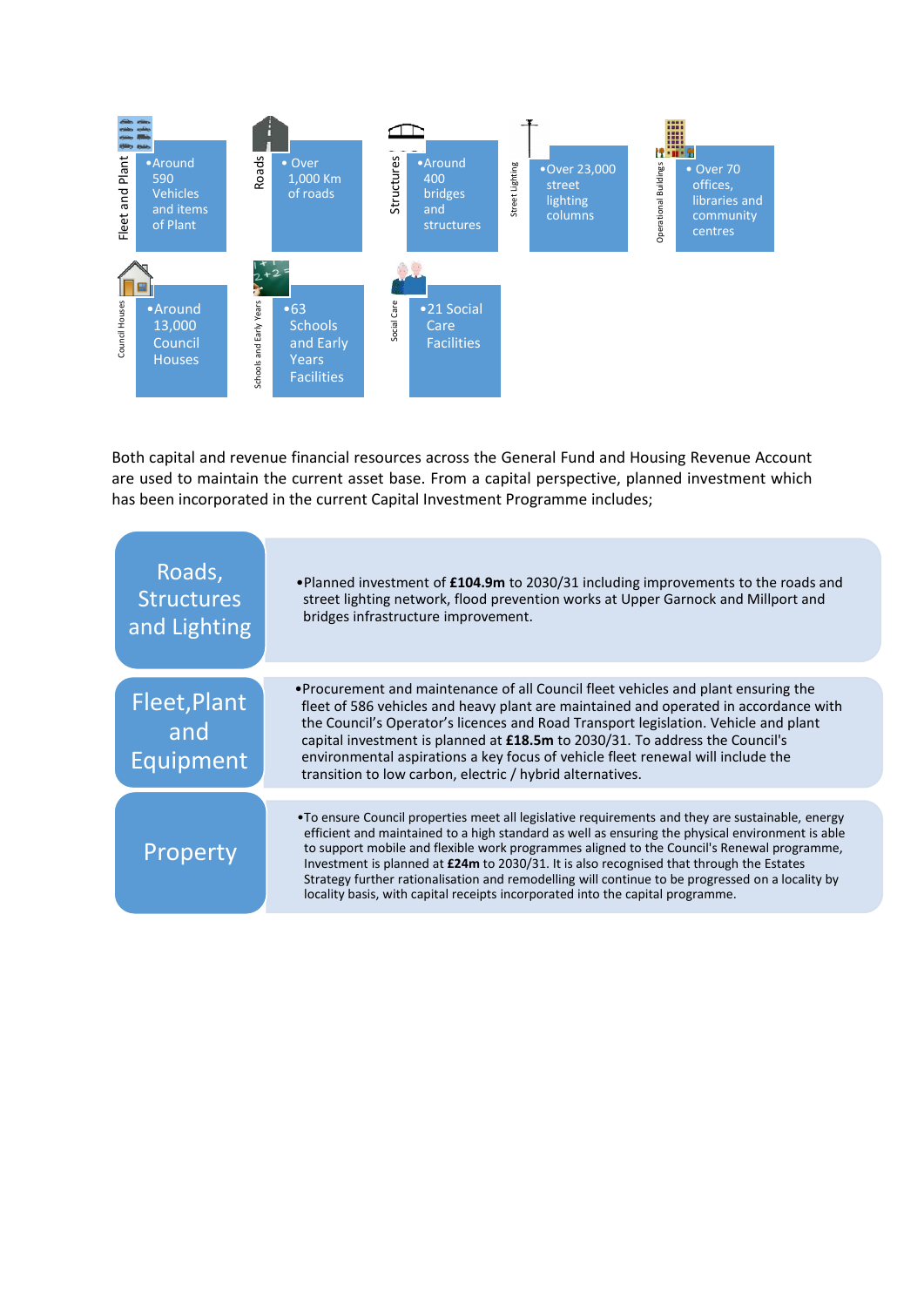| <b>Housing</b> | •Underpinned by the Local Housing Strategy, the Strategic Housing Investment Plan<br>and the 30 Year HRA Business Plan, responsibility for maintenance of around 13,000<br>council houses, ensuring legislative compliance and meeting the needs of tenants. In<br>addition, delivery of an ambitious house building and improvement programme over<br>the period 2021-2026 will see capital investment by the Council total £306.6m.                                                                                                                                                                                                                                                                                                                                                                                                   |
|----------------|-----------------------------------------------------------------------------------------------------------------------------------------------------------------------------------------------------------------------------------------------------------------------------------------------------------------------------------------------------------------------------------------------------------------------------------------------------------------------------------------------------------------------------------------------------------------------------------------------------------------------------------------------------------------------------------------------------------------------------------------------------------------------------------------------------------------------------------------|
|                | . The Technology Strategy sets out how ICT supports service delivery and transformation.                                                                                                                                                                                                                                                                                                                                                                                                                                                                                                                                                                                                                                                                                                                                                |
| ICT            | Significant changes to our ICT infrastructure have been reflected in the ICT Asset<br>Management Plan. Corporate ICT investment to support our future working<br>environment and schools ICT to support digital learning is included. In order to deliver<br>on the 6 key principles as outlined in the Technology Strategy $£7.6m$ investment to<br>2030/31 is planned.                                                                                                                                                                                                                                                                                                                                                                                                                                                                |
|                |                                                                                                                                                                                                                                                                                                                                                                                                                                                                                                                                                                                                                                                                                                                                                                                                                                         |
| Open<br>Spaces | •The service maintains 2,410 hectares of public open space, a Country Park, 14 local parks, 44<br>cemeteries and burial grounds, 37 war memorials & monuments, 366 hectares of woodlands, 3<br>allotments, 91 sports facilities and playing fields, 84 equipped play areas and 12 multi-use games<br>areas, residential greenspace, 38 water courses and open water features, 5 promenades and 16<br>beaches, three of which are Sites of Special Scientific Interest. The majority of investment is<br>delivered through the Place service revenue budget, however, specific capital investment of<br>£4.9m is planned to 2030/31 for cemetery infrastructure. Recognising the impact of the<br>pandemic and the importance of open spaces and the physical environment a review of open<br>spaces will be progressed through 2021/22. |

### *Local Housing Strategy 2018-22 and Strategic Housing Investment Plan 2021-26*

The key strategic outcomes for the Local Housing Strategy for North Ayrshire include ensuring the supply of housing meets the needs and aspirations of local people that they live in good quality homes which are located in strong, safe communities. The Strategic Housing Investment Plan (SHIP) sets out the priorities for affordable housing investment in North Ayrshire over the next five years;

![](_page_22_Figure_3.jpeg)

The SHIP will secure investment in a total of 1,900 properties across North Ayrshire and provide sustainable, affordable, accessible high-quality homes which will contribute to the wider regeneration aims for the area, taking the total investment for the period to £87m. Developments continue to be progressed across the five main housing market areas: -

- Arran
- Garnock Valley
- Irvine / Kilwinning
- North Coast (Incorporating Cumbrae)
- Three Towns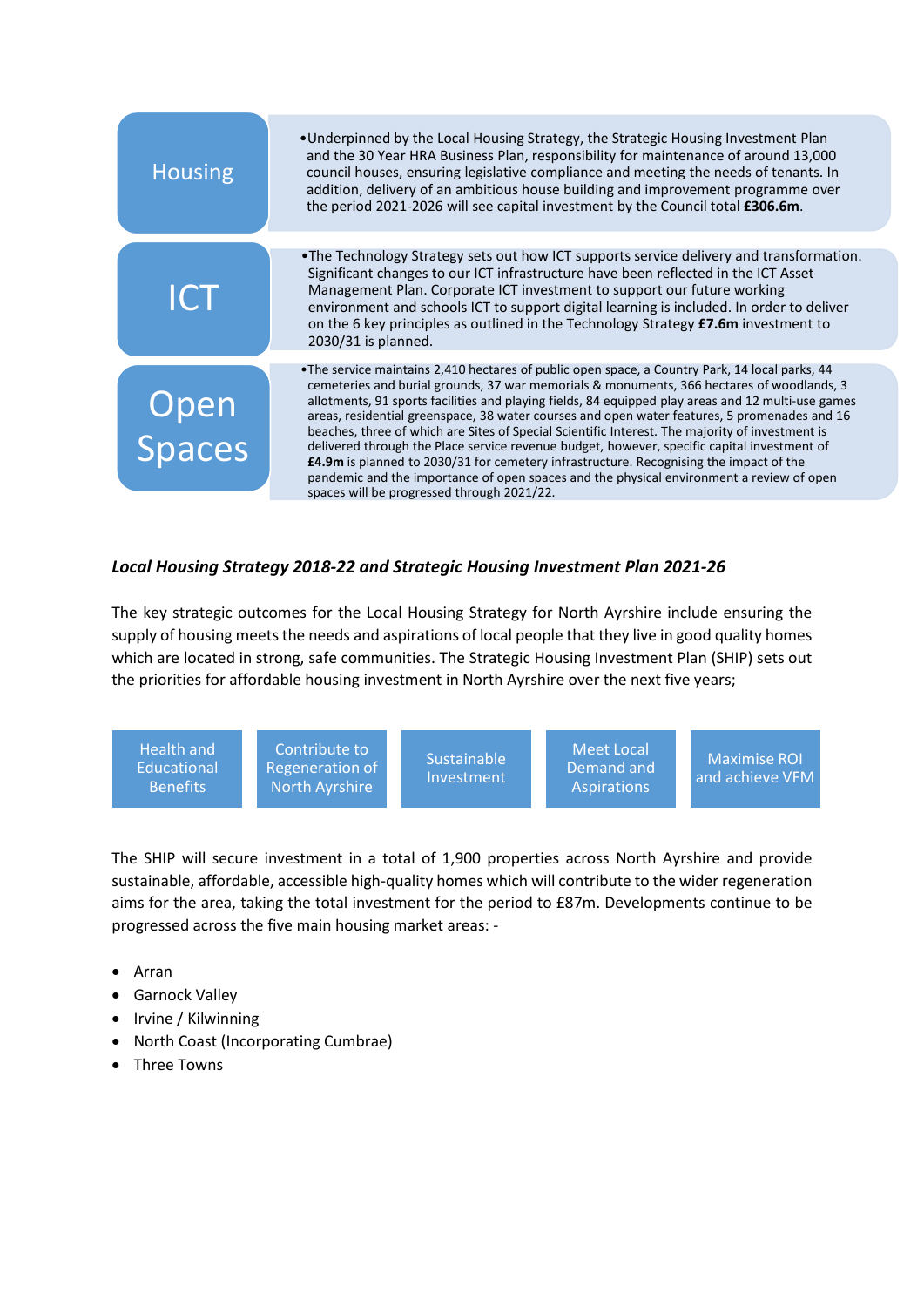In addressing projected demographic trends of an ageing population in North Ayrshire at least 25% of new build homes will be designed for older people through amenity housing or sheltered housing, with cognisance taken in the design stage for changing mobility needs. The SHIP supports the Health and Social Care Partnership to meet specialist housing need through dedicated supported accommodation projects.

The Council also recognises that bringing former social housing stock back into social ownership can assist with housing management and maintenance issues and increase the housing available. As such, a buy-back programme has been incorporated into the SHIP.

Making sustainable investment in housing is a key priority within the SHIP and this is achieved by incorporating energy efficiency measures and renewable technologies within the new build programme. The developments benefit from a range of sustainable measures including low carbon heat, solar photovoltaic panels and smart technologies. This investment aligns to the Council's Environmental, Sustainability and Climate Change Strategy in supporting affordable warmth to households across North Ayrshire.

The regeneration of North Ayrshire communities is a strategic priority within the Council Plan and the SHIP. The Scottish Index of Multiple Deprivation shows that 52 of North Ayrshire's 186 data zones are in the 15% most deprived areas in Scotland. Through housing led regeneration and the provision of high-quality homes, desirable communities are created where people want to live and which in turn can also attract private sector investment. The demolition of the Fullarton tower blocks in Irvine will see the replacement of all 275 of these homes within the Irvine locality.

Furthermore, the Council have approved a £10m estate-based regeneration programme to invest in the improvement of our existing housing estates. The SHIP includes the provision of funding for 200 units to assist the delivery and funding of the regeneration programme.

Finally, our Community Wealth Building Strategy introduces a new model to develop resilient, inclusive local economies, with more local employment and a larger and more diverse business base, ensuring that wealth is locally owned and benefits local people.

#### *Economic Development & Regeneration Strategy and Local Development Plan*

The Economic Development and Regeneration Strategy has been produced in partnership with the Economic Development and Regeneration Board (EDR Board), consisting of council representation and membership from the public, private sector and third sector. The strategy sets out the ambitious mission for North Ayrshire to create the most improved economy in Scotland by the year 2025. Through Investment, Innovation and Internalisation the strategy aims to deliver Inclusive growth for North Ayrshire, focusing on six key strategic objectives;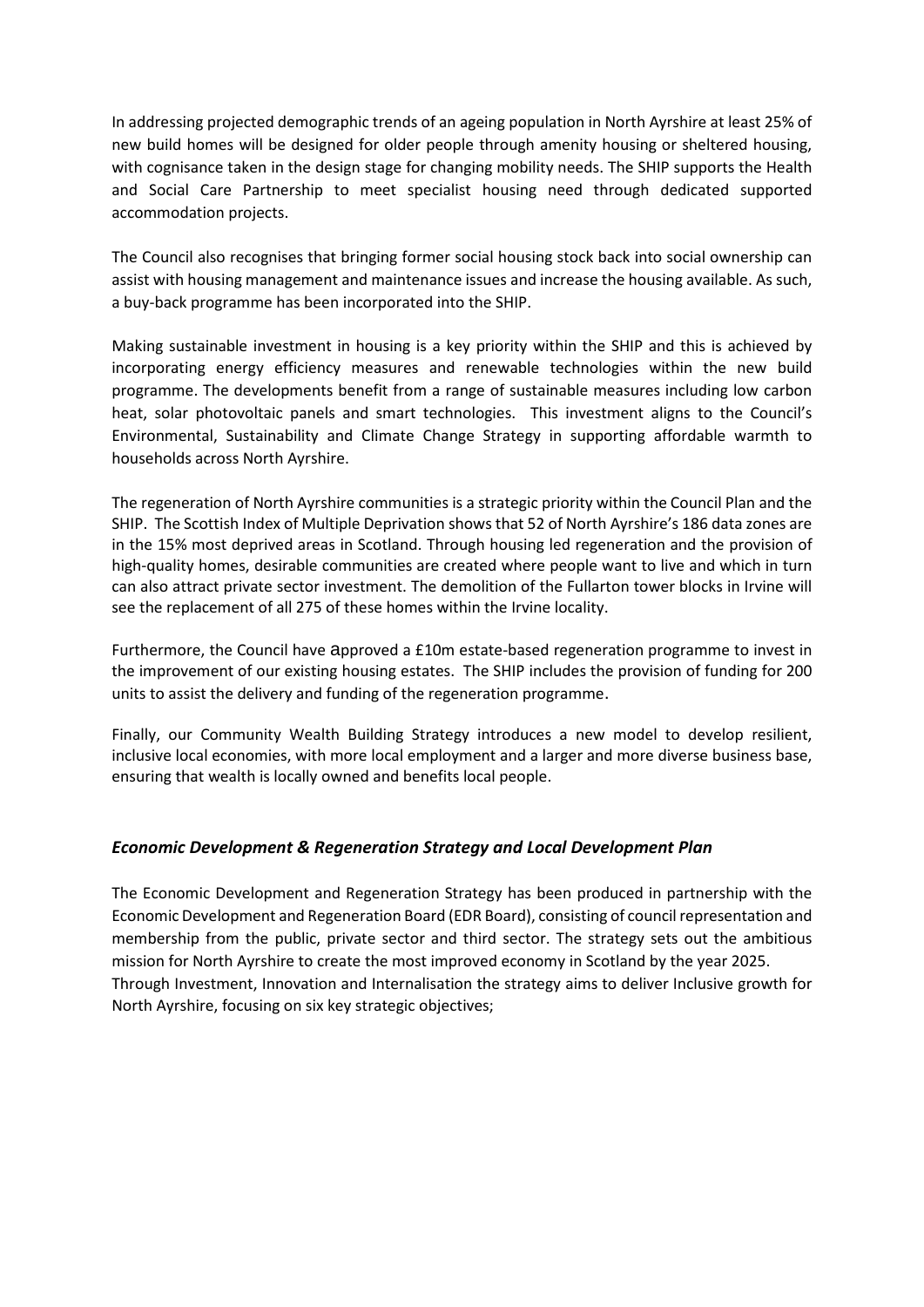![](_page_24_Figure_0.jpeg)

The Local Development Plan was adopted in November 2019 and aligns to the six strategic objectives as set out in the Economic Development and Regeneration Strategy, it brings a targeted local context in guiding development and investment in North Ayrshire over the next 20 years. The focus is supporting and growing the business base across key sectors including manufacturing, engineering, life sciences, tourism and hospitality and regenerating towns and communities. The overarching aim of the plan is to deliver the Community Planning Partnership vision of a "Better Life" to the citizens and communities of North Ayrshire. The plan outlines the land use strategy that supports delivery of the Local Outcomes Improvement Plan 2017 – 2022 and focuses on four key strategic policies;

![](_page_24_Figure_2.jpeg)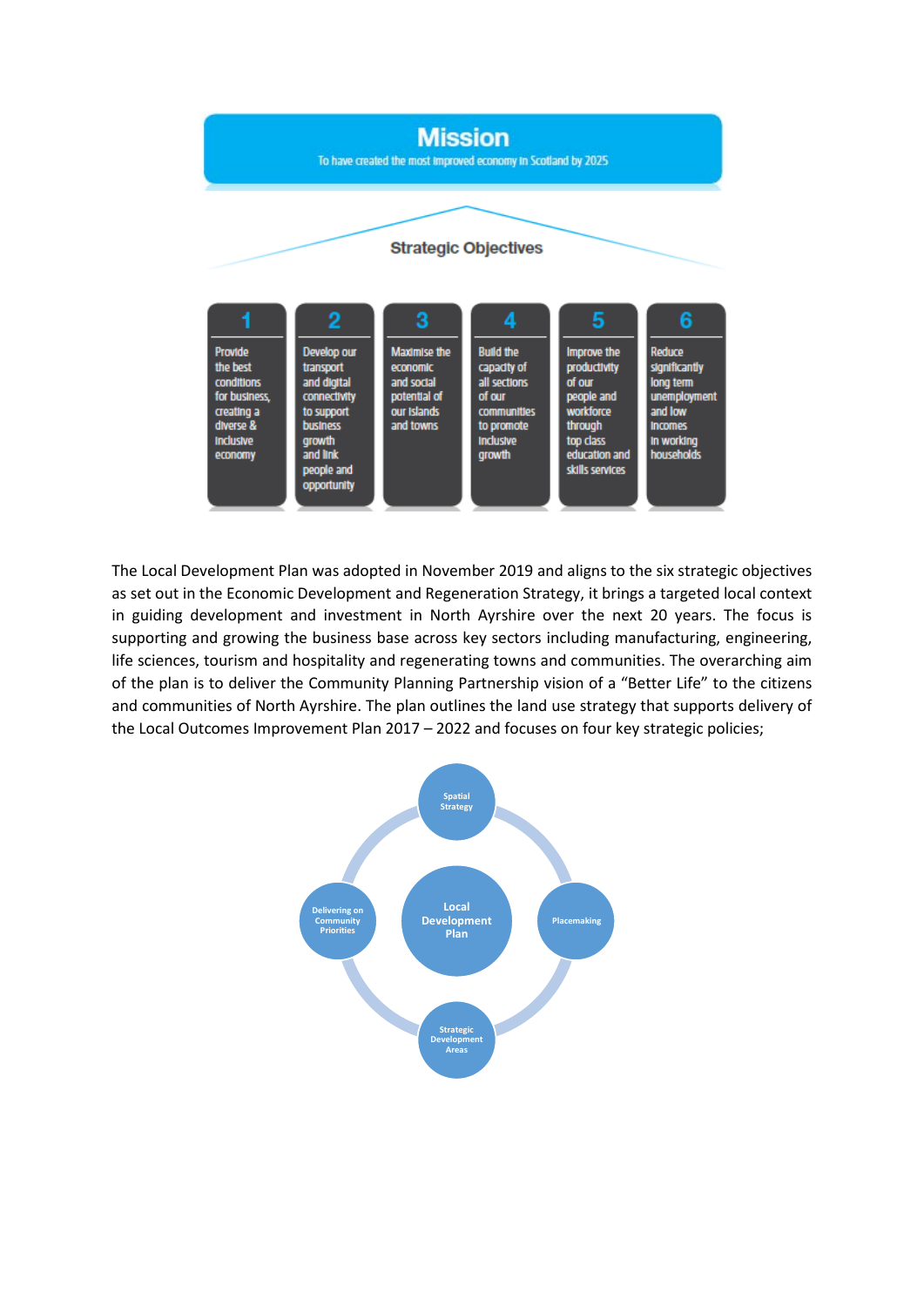The spatial strategy is an overarching policy for supporting the LOIP. This directs development to towns and villages to support communities, the economy and environment, while recognising the value that the countryside and coastal areas offer both as natural resources worthy of protection and as an economic driver. An example of directing investment to towns is evidenced by the Montgomerie Park development. Council investment in road and service infrastructure to facilitate large scale housing development and regeneration and using capital receipts from land sale as a key source of funding.

The Placemaking policy addresses the LOIP priority to make North Ayrshire safer and healthier by ensuring that all development contributes to making quality places. This is measured by six qualities that define a successful place;

![](_page_25_Figure_2.jpeg)

#### Through the Local Development Plan eight strategic development areas have been identified;

![](_page_25_Figure_4.jpeg)

Working in partnership with the UK and Scottish Government and East Ayrshire and South Ayrshire councils, the Ayrshire Growth Deal will regenerate the region through investment in strategic infrastructure across various sectors, including life sciences, tourism, manufacturing and aerospace, with total investment of over £251.5m. From a North Ayrshire perspective and to support investment into the strategic development areas, including the Ayrshire Growth Deal and wider economic regeneration activity, the current Capital Investment Programme to 2030/31 includes planned investment of £64.4m to 2030/31. It is recognised that the Ayrshire Growth Deal investment will extend beyond the current 10-year Capital Investment planning period, although the profile of project expenditure and funding continues to be reviewed.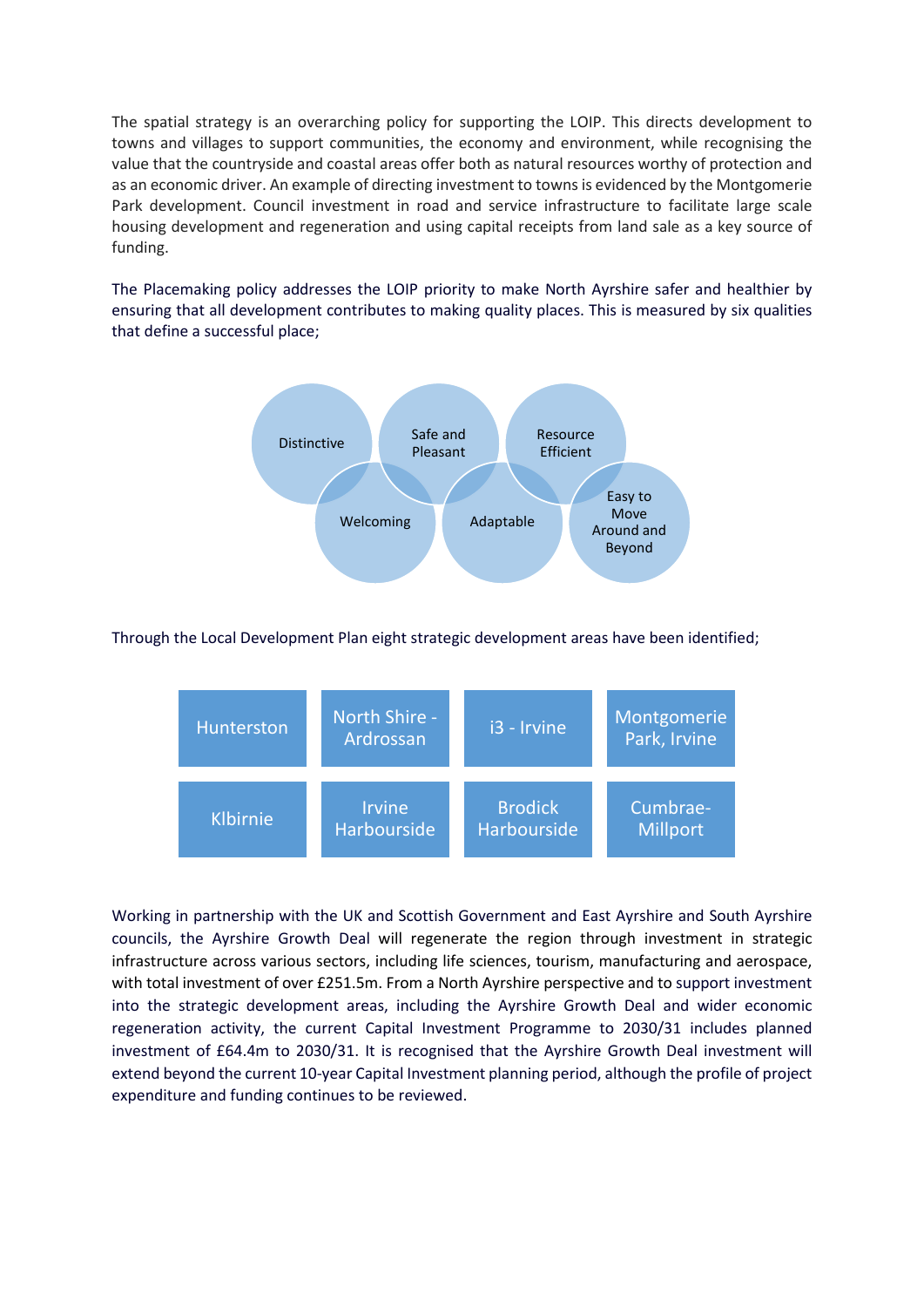#### *Technology Strategy*

The Technology Strategy was approved by North Ayrshire Council in May 2018 and sets out the vision, principles and key technologies that will support transformational change across North Ayrshire Council. Solutions will be designed in partnership to improve processes, service delivery and collaboration and ultimately improve outcomes. The six key Technology Strategy principles are;

![](_page_26_Figure_2.jpeg)

Key technologies include Office 365, a cloud platform based approach to business application delivery has provided the robust and effective software infrastructure to support officers and ultimately manage council business during a sustained period of remote working during the pandemic. The ICT Asset Management Plan incorporates the technology principles and, in terms of investment, a total of £7.6m is planned to 2030/31 to deliver technology solutions aligned to this strategy, including corporate ICT investment to support our future working environment and, in terms of schools ICT, further investment to support digital learning. From a financial planning perspective it is also recognised the shift from capital financing to revenue through software as a service, will lead to a remodelling of the way in which ICT investment is funded.

#### *Estates / Renewal Strategy*

The key objective of North Ayrshire Council's Estate Strategy is to achieve rationalisation and remodelling of the Council's property portfolio on a locality basis. This neighbourhood approach focuses across three main areas of property provision and aims to;

| <b>Customer to Citizen Locality</b><br><b>Hub and Spoke Model</b> | . Building on the pandemic response, Locality based hub and spoke model<br>providing multi-agency support and services to citizens as part of the<br>Customer to Citizen journey.                                                                                                                                                                             |
|-------------------------------------------------------------------|---------------------------------------------------------------------------------------------------------------------------------------------------------------------------------------------------------------------------------------------------------------------------------------------------------------------------------------------------------------|
| <b>Education and Leisure</b>                                      | . Provide fit-for-purpose and conveniently located education and leisure facilities for<br>service users. Maximising any investment across multiple strategic priority areas<br>through a community facilities approach incorporating education, leisure and health<br>and social care facilities, therefore delivering wider economic regeneration benefits. |
| <b>Office Accommodation</b>                                       | . Provide modern, flexible office accommodation for staff that is economically and environmentally<br>efficient, however, set within the context of the Renewal programme and office rationalisation<br>where staff work-styles are further developed around remote working.                                                                                  |

The Estates Strategy plays a key role in maximising capital investment across multiple strategic priority areas e.g. moving away from the traditional like for like school replacements to incorporating wider community campus facilities, including leisure and health and social care facilities. This approach was evidenced through the Largs campus facility which delivered primary, secondary and early years provision as well as community use sport, theatre and leisure facilities.

Through rationalisation of the Council's property portfolio, including office rationalisation as part of our future working environment programme, a key funding component to support the capital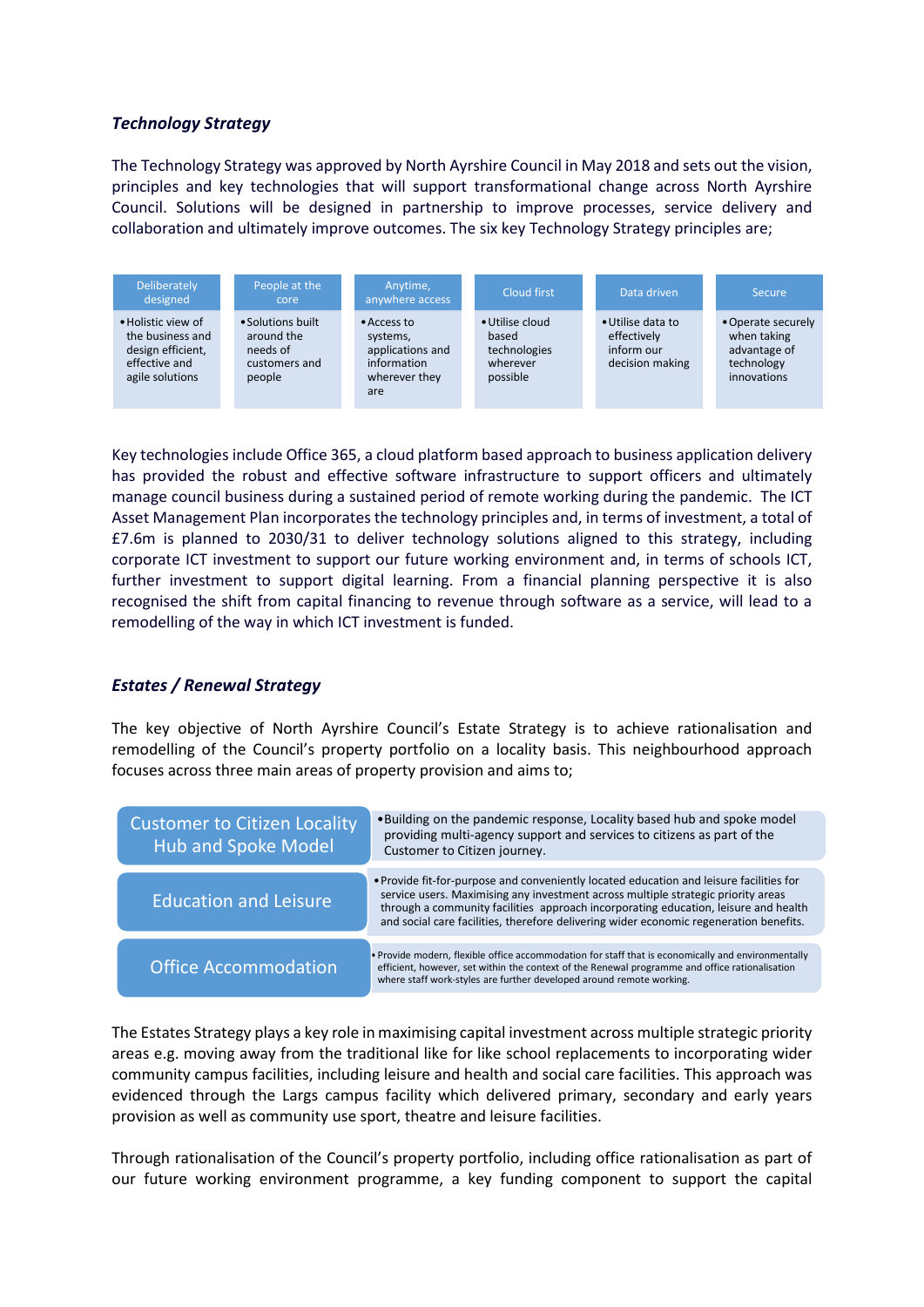programme and provide flexibility in the Council's Revenue account, is the generation of capital receipts. Anticipated income from land and property capital receipts planned to support the capital programme totals £8.9m to 2030/31.

The neighbourhood approach, outlined in the Estates Strategy, has been strengthened through the pandemic response and the Council's Customer to Citizen locality hub and spoke model. This recognises community empowerment and, in particular, provides support to communities for asset transfers. This engagement is progressed through the Community Planning Partnerships.

## **General Fund Capital Investment Programme**

North Ayrshire Council takes a long-term approach to capital investment, covering a 10-year period. The plan is updated annually and 2021/22 represents year 1 of the 10-year plan. A full refresh is undertaken every 3 years. The current Capital Investment programme is aligned to the strategic priorities as set out in the Council Plan and is the product of the various plans and strategies which impact on the assets and infrastructure of North Ayrshire Council. Through the Community Planning Partnerships and the Local Development Plan there is also clear linkage to local strategic planning and local asset planning.

Total capital investment of £373.3m from the Council's General Fund is planned over the period from 2021/222 to 2030/31, supporting the 3 key strategic priorities from the Council Plan. This includes planned expenditure of £64.4m towards the Ayrshire Growth Deal to 2030/31. It is recognised that the total level of investment across Ayrshire will be in the region of £251.5m (including £103m commitments from both the UK and Scottish Governments) and this will extend beyond the current 10-year planning period.

![](_page_27_Figure_5.jpeg)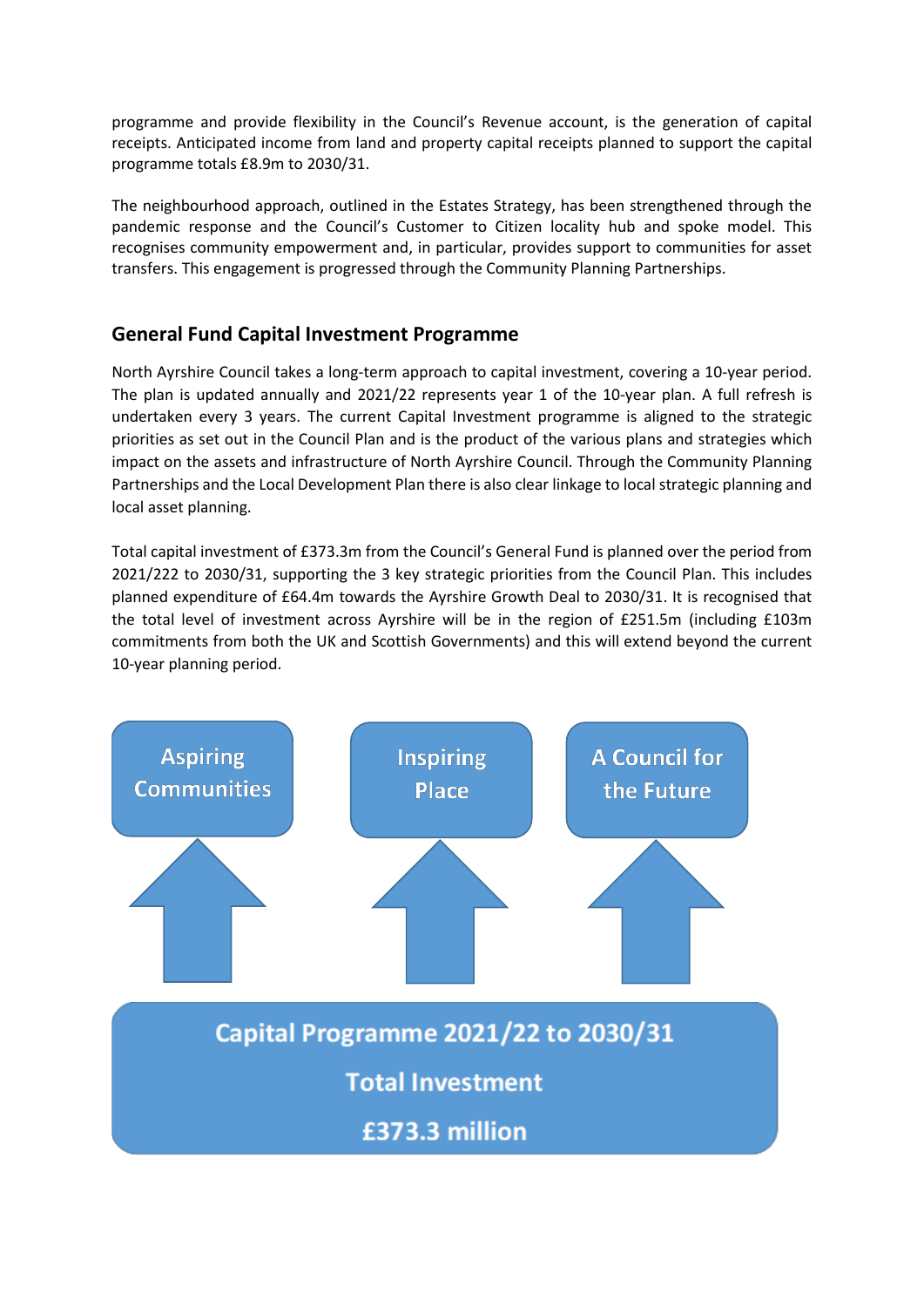The capital plan includes £117.6m planned investment in education and early years. The major areas of education investment include;

![](_page_28_Figure_1.jpeg)

Investment in education reflects the Council's desire to ensure children and young people have access to high quality facilities which support and promote excellent learning and teaching. Well designed and well-equipped buildings also support the promotion of positive health and well-being.

It is also recognised that investment in education contributes to and can be integrated within wider economic development and regeneration within the localities and this is reflected in the nature of the planned developments for Ardrossan Academy, Montgomerie Park school and the new ASN campus provision. Through stakeholder engagement, effective cross Directorate working within North Ayrshire Council and collaboration with other agencies including the Scottish Government, these new developments combine education provision with community facilities, residential, respite and housing provision as part of a wider focus on economic regeneration.

With the aim of making sure young people get the best start in life, the increase in funded hours care for early learning and childcare contributes to the capital investment needs across the early years' estate. Due to the impact of the pandemic, there have been delays in providing the 1,140 hours provision. There are currently eleven early years' facilities delivery the full 1,140 hours provision and we are working towards full delivery in all facilities from August 2021. The remaining investment programme includes new build, extensions and building re-provisioning and will deliver capital investment of up to £4.6m.

Investing in core assets and infrastructure is key to ensuring sustainability. A planned investment of £104.5m within Roads, Structures and Lighting includes £38.1m road improvements and £39.3m on flood prevention works. Property lifecycle investment of £12m, to support the property asset management plan, will ensure Council properties continue to be maintained to the appropriate standards in delivering services to citizens and communities. The plan includes investment in several key programmes of regeneration within North Ayrshire and, in respect of the Ayrshire Growth Deal, on a wider pan Ayrshire basis.

The current Capital Investment Programme 2021/22 to 2030/31 sets out the ambition of North Ayrshire Council and supports the key strategic themes of the Council Plan. Through investment that supports regeneration and delivers first class education and community facilities, this strategic approach will help grow the population and the local economy. It is also recognised that key to a sustainable environment is the requirement to continue to invest in core assets and infrastructure.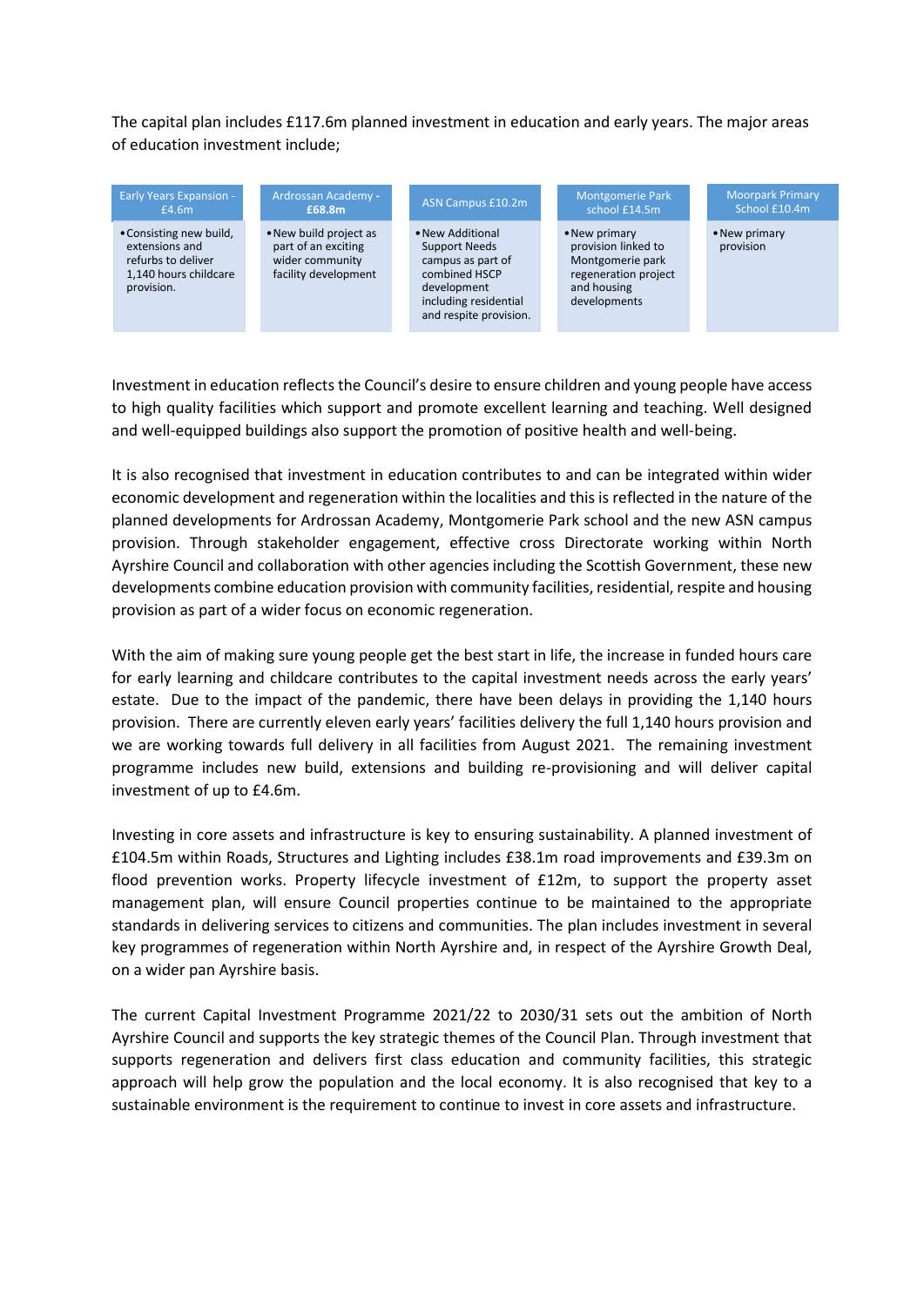## **Funding the Capital Investment Programme**

Funding the Capital Investment Programme requires to be planned in an affordable and sustainable manner. The funding sources to support delivery of the £373.3m capital investment programme to 2030/31 include;

![](_page_29_Figure_2.jpeg)

The major sources of funding include assumptions on the level of general capital grant from Scottish Government to 2030/31 (£98.3m) and the level of prudential borrowing (£179.9m) required. The cost of borrowing is included within the Council's revenue budget process through the Medium-Term Financial Plan and the impact of borrowing is included as part of the Council's Treasury Management and Investment Strategy.

The Council takes a prudent approach when phasing the capital investment over the 10-year period, with the main objective to ensure general capital grant from Scottish Government is maximised.

Other income sources are also explored including external income, grants, partner contributions and capital receipts. The balance of funding is met from affordable prudential borrowing. This approach helps to ensure that investment in assets to deliver on the Council's strategic priorities is sustainable in the long term.

## **Treasury Management Strategy and Loans Fund Policy**

The Prudential Code for Capital Finance in Local Authorities enables councils to set their own borrowing limits with a requirement to ensure that investment plans are affordable, prudent and sustainable. The Council can borrow over a number of years to supplement its capital income, provided the resultant annual debt repayments can be accommodated within future years' revenue budgets. The Council's annual Treasury Management and Investment Strategy sets out the prudential indicators and parameters over the medium to long term, with regular reporting to Council members through;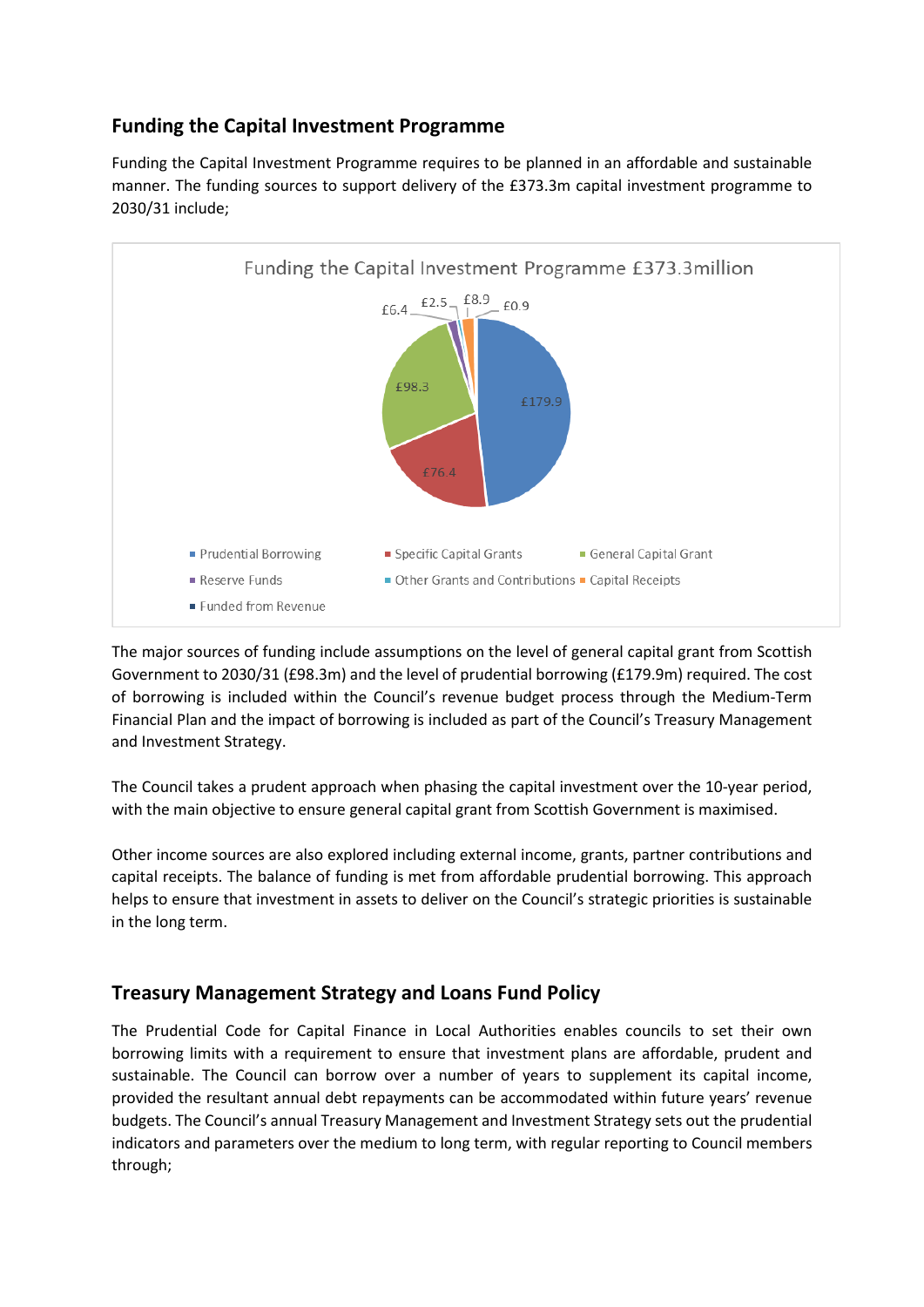- Annual Treasury Management and Investment Strategy
- Mid-Year Treasury Update report
- Annual Report following the financial year end describing the activity compared to the strategy

The key prudential and treasury indicators include;

- Capital expenditure and financing
- The Council's overall borrowing need (the Capital Financing Requirement)
- Limits to borrowing activity through the Operational Boundary and the Authorised Limit.

![](_page_30_Figure_7.jpeg)

As reflected in the Treasury Management Strategy for 2021/22, the analysis of the Capital Financing Requirement for North Ayrshire Council indicates that the borrowing needs to support delivery of the capital programme will increase to £613.238m at 2025/26 and then reduce annually to 2030/31. The analysis also indicates that this borrowing need continues to be within the parameters of both the Operational Boundary (the expected maximum borrowing position of the Council) and the Authorised limit (the limit beyond which external debt is prohibited).

Another key affordability indicator is the ratio of financing costs to net revenue stream. This indicator identifies the trend in the cost of capital (borrowing and other long-term liabilities, net of investment income) against the net revenue stream of the Council. The estimates of financing costs include current commitments and those arising from the capital programme. The Housing Revenue Account (HRA) costs are aligned with the 30-year business plan.

| <b>Proportion of financing costs to net revenue stream Probable Outturn</b> | 2020/21       | 2021/22<br><b>Estimate</b> | 2022/23<br><b>Estimate</b> | 2023/24<br><b>Estimate</b> |
|-----------------------------------------------------------------------------|---------------|----------------------------|----------------------------|----------------------------|
|                                                                             | $\frac{9}{6}$ | $\%$                       | $\frac{9}{6}$              | $\frac{9}{6}$              |
| <b>IGeneral Services</b>                                                    | 3.5%          | 3.4%                       | 4.0%                       | 4.4%                       |
| <b>HRA</b>                                                                  | 18.5%         | 21.2%                      | 25.7%                      | 27.6%                      |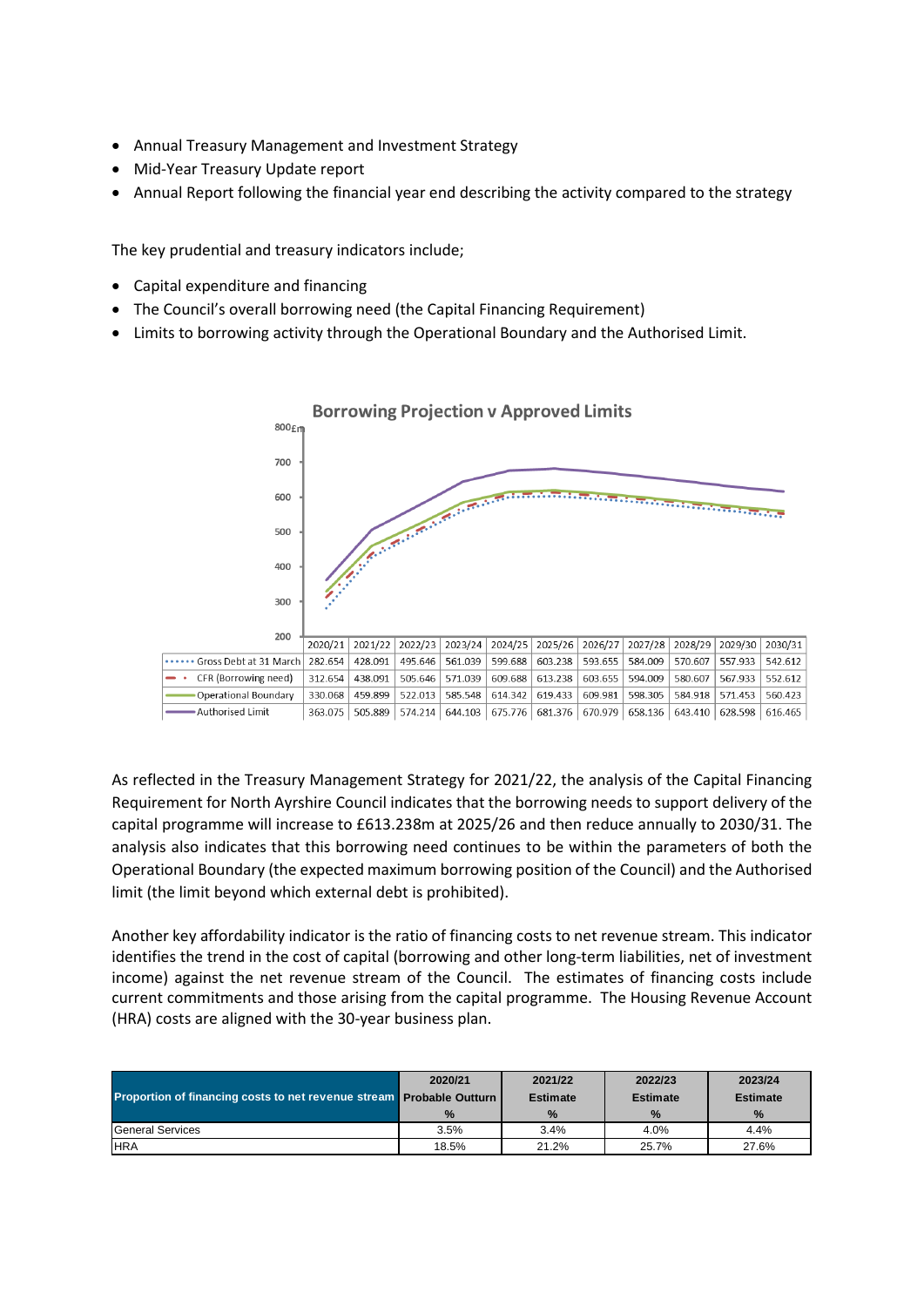The estimated ratio of debt to net revenue stream across the next 3 years averages at 4.0% for General Services and 24.8% for the HRA. From a General Fund perspective, the Scottish Local Authority average 6.94% (Source: CIPFA Directors of Finance Performance Indicators 2019/20), therefore demonstrating a prudent borrowing policy. For the HRA , the Scottish average in was 22.68%. The rising ratio within the HRA is indicative of the significant capital investment programme as outlined in the Strategic Housing Investment Plan. The level of loan charges is deemed prudent and affordable within the framework of the 30 year Housing business plan.

#### *Loans Fund Policy*

In July 2016 the Scottish Government confirmed the new Loans Fund accounting arrangements under the provisions of the Local Authority (Capital Finance and Accounting) (Scotland) Regulations 2016. This regulation requires the Council to outline its policy on the repayment of Loans Fund advances. The Loans Fund advance is effectively the repayment of the principal linked to the capital expenditure which is required to be funded from borrowing. The broad aim of prudent repayment is to ensure that the authority's unfinanced capital expenditure is financed over the expected life of the asset and that each year's repayment amount is reasonably commensurate with the period and pattern of the benefits.

From a governance perspective the Loans Fund policy of North Ayrshire Council is included as part of the Treasury Management and Investment Strategy and submitted for approval to the North Ayrshire Council committee on an annual basis.

### **Governance**

Having robust governance arrangements in place is key to ensuring effective strategic management of assets, from initial planning through to delivery, utilisation and disposal. North Ayrshire Council delivers a governance framework through a number of officer and member represented groups / committees.

To ensure a consistent approach is adopted when considering any new capital investment, a business case framework has been developed. The framework includes key criteria across;

- Aims and strategic objectives
- Scope and Benefits
- Options Appraisal,
- Risks, Constraints & Dependencies
- Procurement arrangements
- Monitoring of Key milestones
- Evaluation criteria & scoring
- Investment costs, funding and impact on revenue

All business cases are considered by the Capital Programme and Assets Group and the Executive Leadership Team, with a recommendation being made to Cabinet / Council, for inclusion of new projects into the Capital Investment Programme. A key focus when assessing potential capital investment is the alignment to the Council's strategic priorities, with the aim being to maximise opportunities where investment meets multiple strategic priorities and where there is the potential to lever in external funding.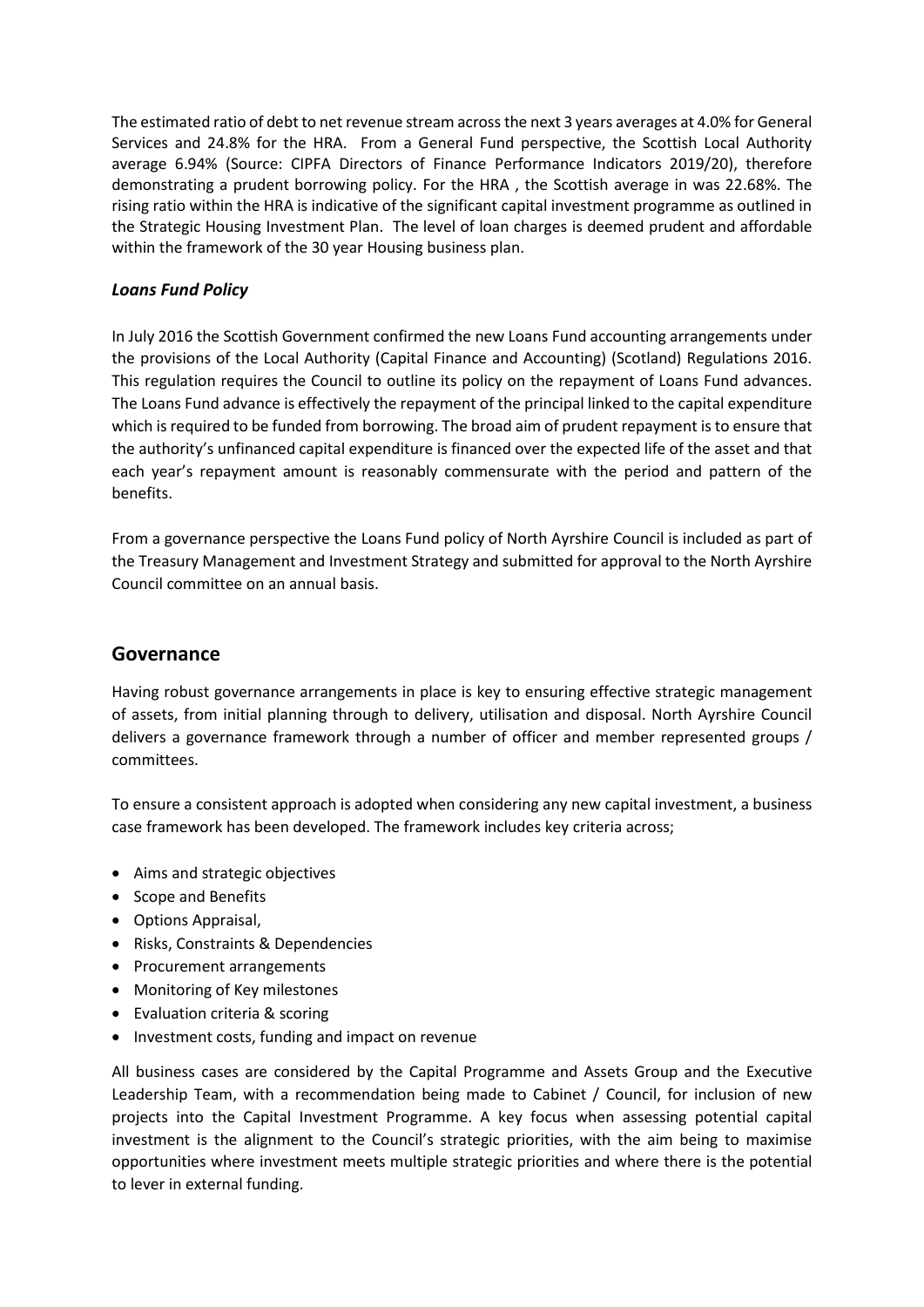The current governance framework is illustrated below;

![](_page_32_Figure_1.jpeg)

The **Strategic Assets Group** provides a strategic focus on the Council's property assets. The key objective of the group is the effective utilisation of Council assets and to reduce the public sector's building footprint and deliver improved services from a smaller, more efficient and fit for purpose estate.

**Service Project Boards** are chaired by Executive Directors across each Directorate area with representation from relevant service managers. Following approval by North Ayrshire Council committee on the Capital Investment Programme, the Service Project Board is responsible for ensuring robust project management is in place to deliver projects on time and within budget.

**Programme Boards** provide a strategic focus at programme level and are chaired by the responsible Chief Officer. Each programme can include a number of individual projects across each Directorate which contribute to specific Council and programme objectives. To ensure the objectives are met the Chief Officer for the programme is responsible for strategic oversight including all projects that form part of the overall programme.

**The Capital Programme and Assets Group** is chaired by the Head of Service (Finance) and is responsible for:

- Ensuring a strategic and corporate overview of the Council's capital programme is in place.
- Developing and monitoring the Council's capital investment programme, tracking slippage on delivery and expenditure against approved budgets.
- Developing clear criteria for investment of Council resources on asset matters and assessing all investment business cases.
- Developing a prudent capital receipts programme for inclusion in the Council's Capital Programme.

The **Executive Leadership Team** consists of the Chief Executive, Executive Director Interim Communities, Executive Director Place, Director of Growth and Investment, Head of Democratic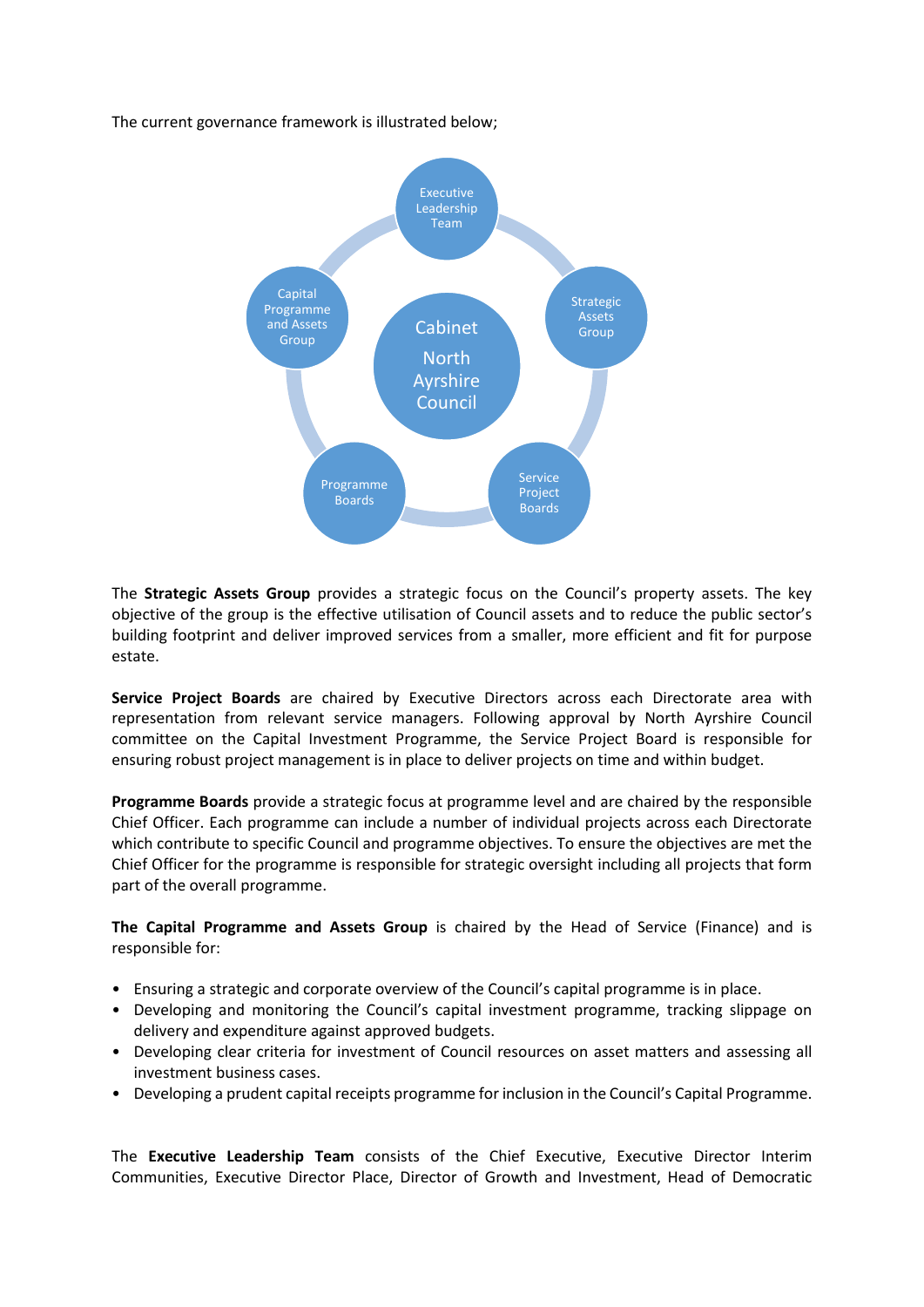Services, Head of People and ICT and Head of Finance and is responsible for advising members on the relative priorities of the Council's long term investment needs and plays a key monitoring role in ensuring the major capital projects deliver the anticipated benefits on time and within budget. The Executive Leadership Team also considers all business cases for new areas of capital investment as well as being the escalation point for any key strategic decisions across the Capital Investment Programme prior to consideration by Cabinet or Council.

**Cabinet** is chaired by the Leader of the Council and is the main decision-making body of the Council. It consists of member portfolio holders from the Administration. Cabinet receives regular progress reports and approves amendments to the Capital Investment Programme.

**North Ayrshire Council** consists of all elected members and is chaired by the Provost. The Council approves the corporate framework and the medium and longer term Capital Investment Programme.

## **Knowledge & Skills**

North Ayrshire Council employs professionally qualified and experienced staff in senior positions with responsibility for making capital expenditure, borrowing and investment decisions.

The Head of Finance is a qualified accountant and holds the position of Section 95 officer for the Council. The Council's Section 95 Officer is responsible for the proper administration of the Council's financial affairs and is required:

- to recommend treasury management policies / practices, review these regularly and monitor compliance;
- to submit regular treasury management updates;
- to receive and review management information;
- to review the performance of the treasury management function;
- to ensure the adequacy of treasury management resources and skills and the effective division of responsibilities within the treasury management function; and
- to approve the appointment of external service providers.

Where the Council does not have the knowledge and skills required, use is made of external advisers that are specialists in their field. The Council currently employs Arlingclose Limited as treasury management advisers to ensure that we have access to specialist knowledge and skills if required.

Decisions to invest in land and property are overseen in accordance with Council policies and the priorities from our Council plan, to capitalise on its position, power and influence to deliver tangible improvements to the lives of people in North Ayrshire. These decisions are made by suitably qualified personnel including architects and surveyors.

#### **Risk**

There are risks inherent across all capital planning and project delivery activity. Key planning risks are managed / mitigated through detailed business case development prior to any capital investment project getting approved. From a project delivery perspective, risk registers are maintained throughout the duration of the project and in accordance with standard project management practice. The long-term view to capital investment and the development of associated strategies also play a key role in risk management. Examples include: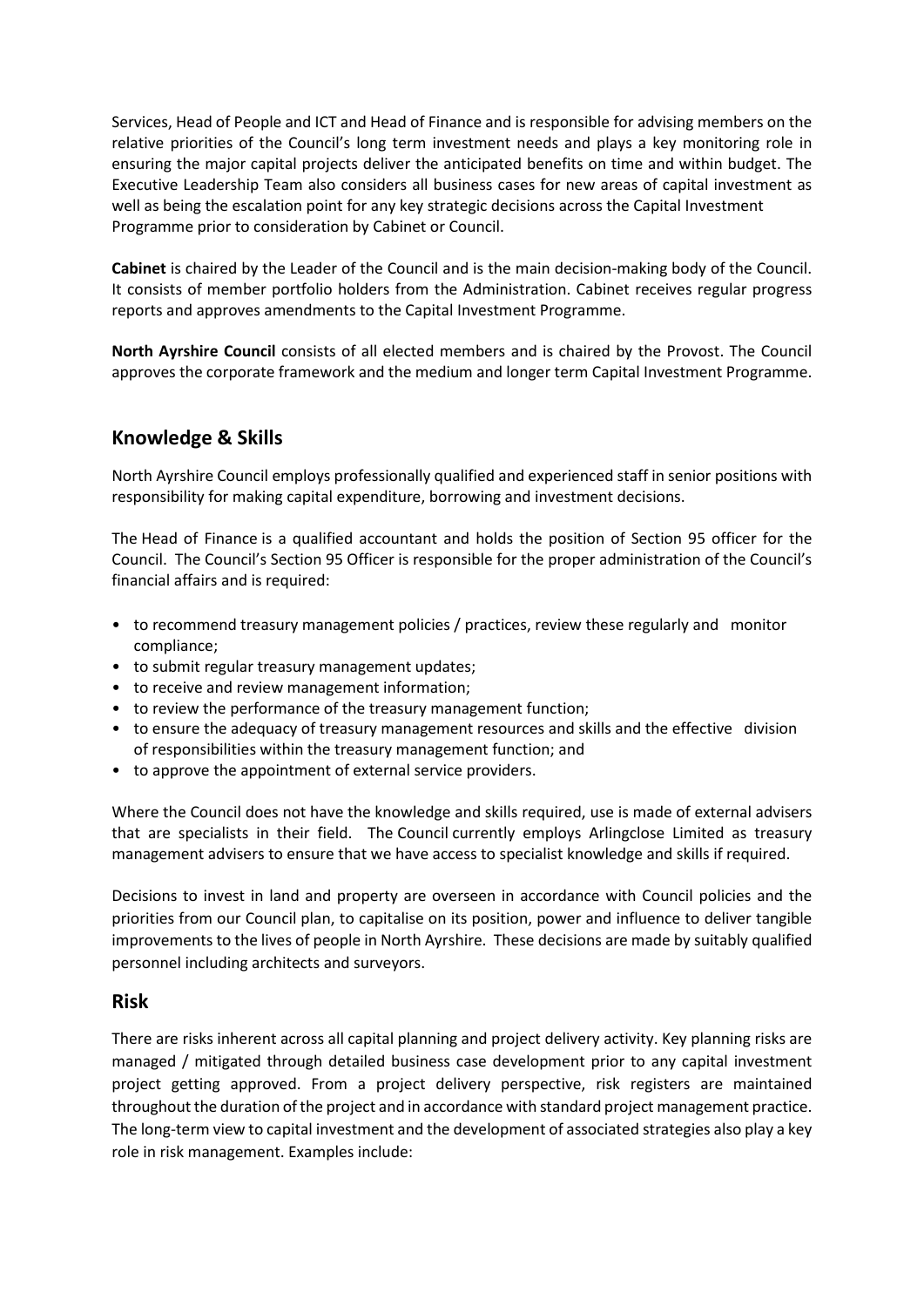- Development of a 10-year capital programme, considering funding and priorities in the long term
- Asset Management Plans and lifecycle maintenance which inform capital plans in the long term
- Treasury Management and Investment Strategy which considers borrowing levels in the long term.
- Local Housing Strategy and Strategic Housing Investment Plan takes a medium and long-term view of housing and regeneration priorities.

## **Conclusion**

The Capital Investment Strategy for North Ayrshire Council provides an overview of how capital expenditure plans, capital financing and treasury management activity contribute to the infrastructure and provision of services for the benefit of North Ayrshire communities and citizens. It is a reporting requirement introduced by the 2017 edition of the CIPFA Prudential Code.

The Strategy takes account of the Council's strategic priorities and considers any new investment within the context of outcomes and affordability. There is also recognition of the need to balance investment between maintaining current assets and infrastructure against the ambitions for acquiring new assets.

Events in 2020 and 2021 have been dominated by the health and economic effects of the coronavirus pandemic. The level of capital investment has and continues to be impacted by lockdown restrictions. It is recognised that capital investment will play a key role in the economic and green recovery for North Ayrshire. The pandemic has not changed the Council's key priorities, in fact it has strengthened them, however, the investment reflected in the 10-year Capital Investment programme is now considered with the context of the Council's recent Recovery and Renewal Strategy and the Economic Recovery and Renewal Approach.

The current capital programme demonstrates an innovative approach in maximising investment across multiple strategic priority areas, with developments that incorporate education provision, community facilities, health and social care services and housing. This approach, whilst providing key services that deliver positive outcomes to communities, also contributes to the wider economic regeneration of North Ayrshire, helping to grow the population and the local economy.

Working in partnership with the UK and Scottish Government and East Ayrshire and South Ayrshire councils, the Ayrshire Growth Deal will regenerate the region through investment in strategic infrastructure across various sectors, including life sciences, tourism, manufacturing and aerospace, with total investment of over £251m.